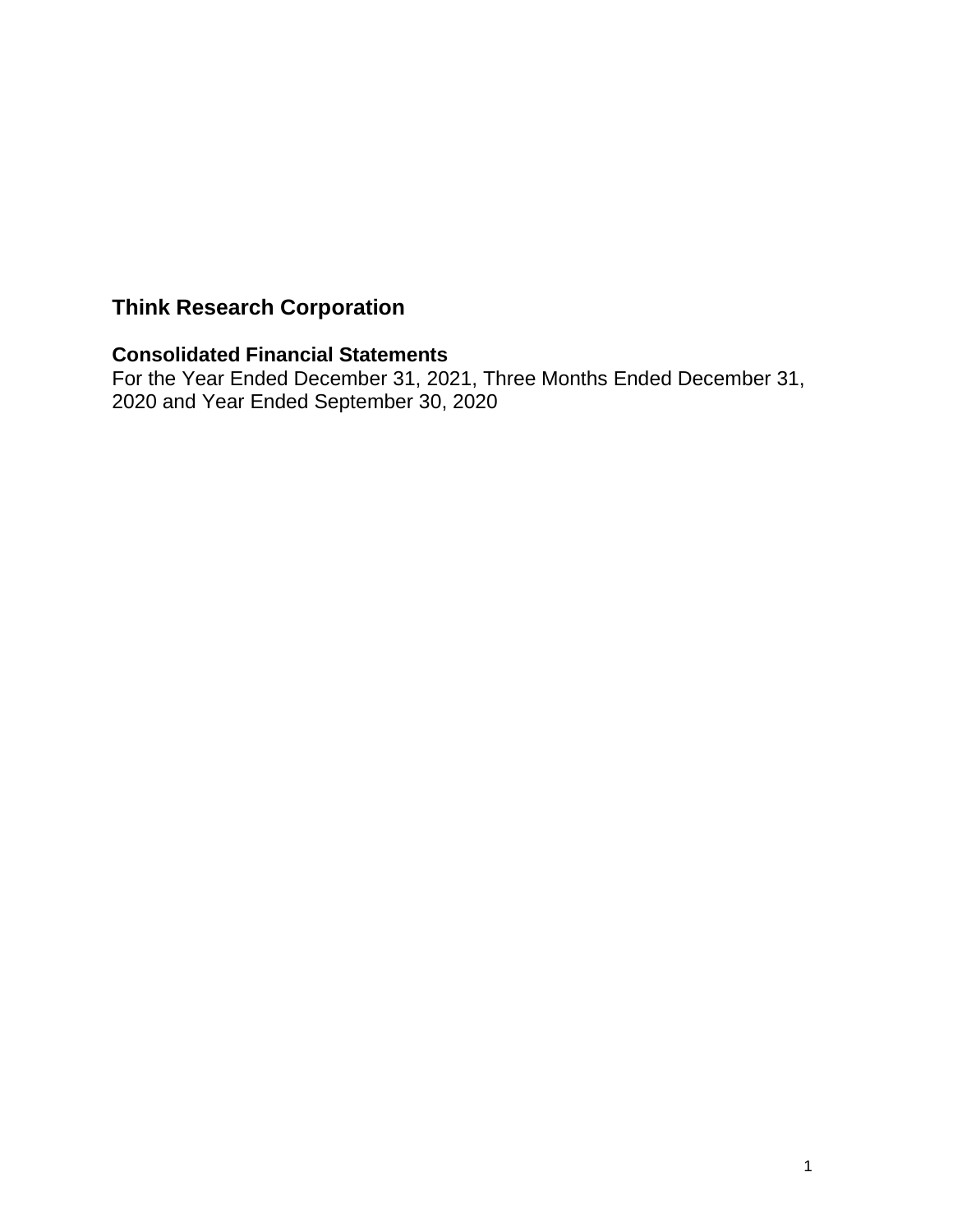#### **INDEPENDENT AUDITOR'S REPORT**

To the shareholders of **Think Research Corporation** [formerly AIM4 Ventures Inc.]

#### **Opinion**

We have audited the consolidated financial statements of Think Research Corporation and its subsidiaries [the "Group"], which comprise the consolidated statement of financial position as at December 31, 2021, and the consolidated statement of operations and comprehensive income [loss], consolidated statement of changes in shareholders' equity and consolidated statement of cash flows for the year then ended, and notes to the consolidated financial statements, including a summary of significant accounting policies.

In our opinion, the accompanying consolidated financial statements present fairly, in all material respects, the consolidated financial position of the Group as at December 31, 2021, and its consolidated financial performance and its consolidated cash flows for the year then ended in accordance with International Financial Reporting Standards ["IFRS"].

#### **Basis for opinion**

We conducted our audit in accordance with Canadian generally accepted auditing standards. Our responsibilities under those standards are further described in the Auditor's responsibilities for the audit of the consolidated financial statements section of our report. We are independent of the Group in accordance with the ethical requirements that are relevant to our audit of the consolidated financial statements in Canada, and we have fulfilled our other ethical responsibilities in accordance with these requirements. We believe that the audit evidence we have obtained is sufficient and appropriate to provide a basis for our opinion.

#### **Other information**

Management is responsible for the other information. The other information comprises Management's Discussion and Analysis.

Our opinion on the consolidated financial statements does not cover the other information and we do not express any form of assurance conclusion thereon.

In connection with our audit of the consolidated financial statements, our responsibility is to read the other information, and in doing so, consider whether the other information is materially inconsistent with the consolidated financial statements or our knowledge obtained in the audit or otherwise appears to be materially misstated.

We obtained Management's Discussion and Analysis prior to the date of this auditor's report. If, based on the work we have performed, we conclude that there is a material misstatement of this other information, we are required to report that fact in this auditor's report. We have nothing to report in this regard.

#### **Responsibilities of management and those charged with governance for the consolidated financial statements**

Management is responsible for the preparation and fair presentation of the consolidated financial statements in accordance with IFRS, and for such internal control as management determines is necessary to enable the preparation of consolidated financial statements that are free from material misstatement, whether due to fraud or error.

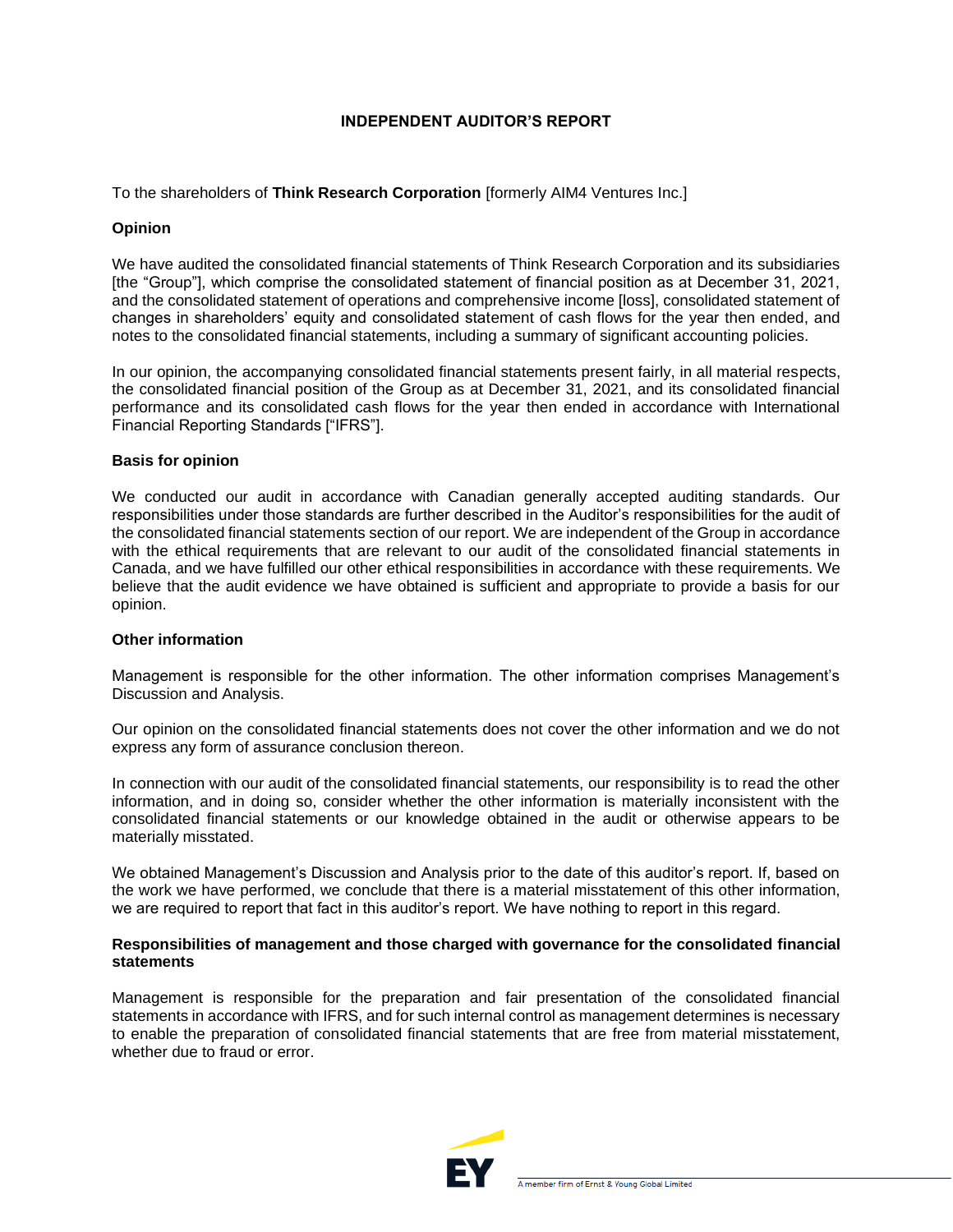In preparing the consolidated financial statements, management is responsible for assessing the Group's ability to continue as a going concern, disclosing, as applicable, matters related to going concern and using the going concern basis of accounting unless management either intends to liquidate the Group or to cease operations, or has no realistic alternative but to do so.

Those charged with governance are responsible for overseeing the Group's financial reporting process.

#### **Auditor's responsibilities for the audit of the consolidated financial statements**

Our objectives are to obtain reasonable assurance about whether the consolidated financial statements as a whole are free from material misstatement, whether due to fraud or error, and to issue an auditor's report that includes our opinion. Reasonable assurance is a high level of assurance, but is not a guarantee that an audit conducted in accordance with Canadian generally accepted auditing standards will always detect a material misstatement when it exists. Misstatements can arise from fraud or error and are considered material if, individually or in the aggregate, they could reasonably be expected to influence the economic decisions of users taken on the basis of these consolidated financial statements.

As part of an audit in accordance with Canadian generally accepted auditing standards, we exercise professional judgment and maintain professional skepticism throughout the audit. We also:

- Identify and assess the risks of material misstatement of the consolidated financial statements, whether due to fraud or error, design and perform audit procedures responsive to those risks, and obtain audit evidence that is sufficient and appropriate to provide a basis for our opinion. The risk of not detecting a material misstatement resulting from fraud is higher than for one resulting from error, as fraud may involve collusion, forgery, intentional omissions, misrepresentations, or the override of internal control.
- Obtain an understanding of internal control relevant to the audit in order to design audit procedures that are appropriate in the circumstances, but not for the purpose of expressing an opinion on the effectiveness of the Group's internal control.
- Evaluate the appropriateness of accounting policies used and the reasonableness of accounting estimates and related disclosures made by management.
- Conclude on the appropriateness of management's use of the going concern basis of accounting and, based on the audit evidence obtained, whether a material uncertainty exists related to events or conditions that may cast significant doubt on the Group's ability to continue as a going concern. If we conclude that a material uncertainty exists, we are required to draw attention in our auditor's report to the related disclosures in the consolidated financial statements or, if such disclosures are inadequate, to modify our opinion. Our conclusions are based on the audit evidence obtained up to the date of our auditor's report. However, future events or conditions may cause the Group to cease to continue as a going concern.
- Evaluate the overall presentation, structure and content of the consolidated financial statements, including the disclosures, and whether the consolidated financial statements represent the underlying transactions and events in a manner that achieves fair presentation.
- Obtain sufficient appropriate audit evidence regarding the financial information of the entities or business activities within the Group to express an opinion on the consolidated financial statements. We are responsible for the direction, supervision and performance of the group audit. We remain solely responsible for our audit opinion.

We communicate with those charged with governance regarding, among other matters, the planned scope and timing of the audit and significant audit findings, including any significant deficiencies in internal control that we identify during our audit.

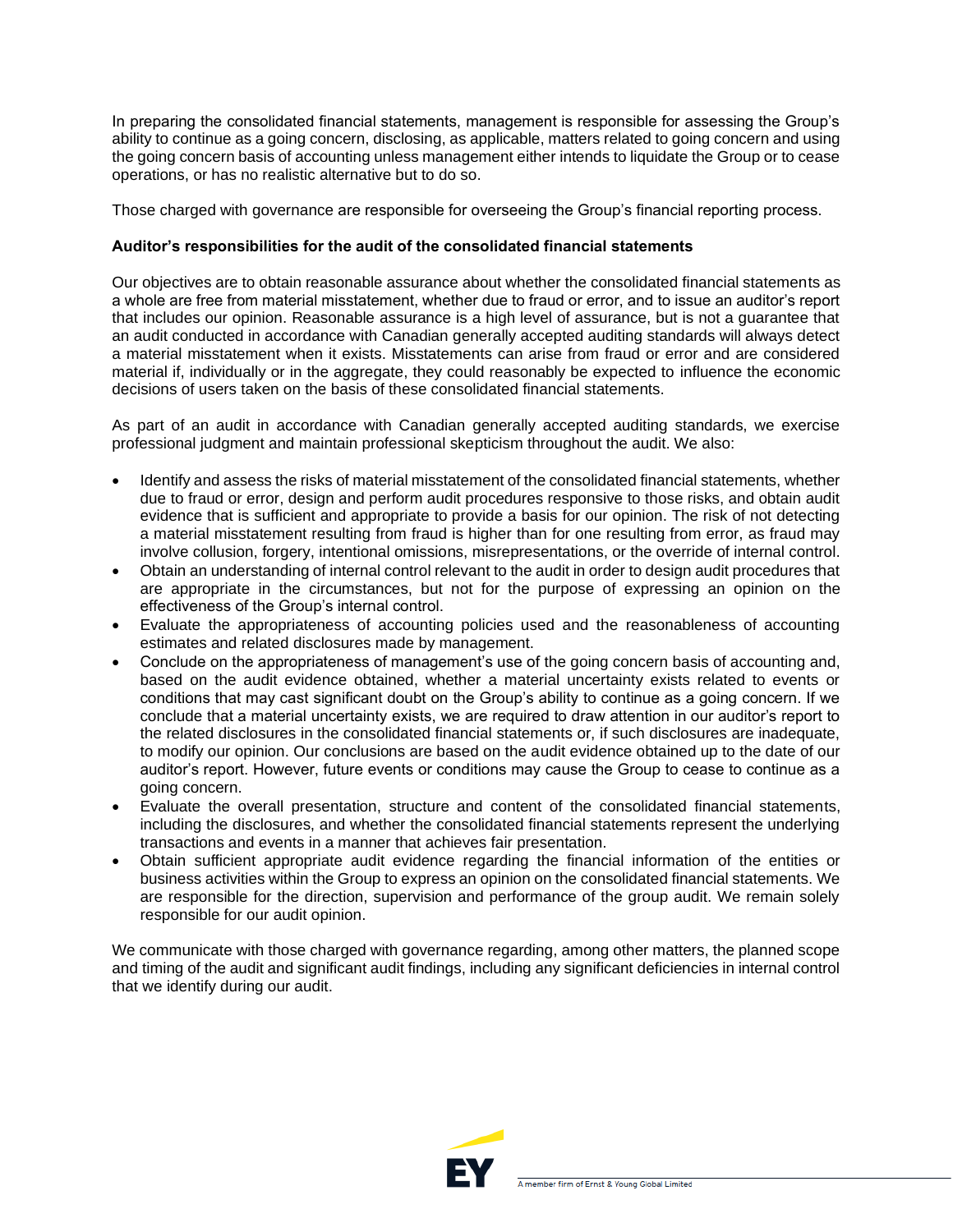We also provide those charged with governance with a statement that we have complied with relevant ethical requirements regarding independence, and to communicate with them all relationships and other matters that may reasonably be thought to bear on our independence, and where applicable, related safeguards.

The engagement partner on the audit resulting in this independent auditor's report is Martin Lundie.

#### **Other matter**

The consolidated financial statements of the Group for the three months ended December 31, 2020, and the year ended September 30, 2020 were audited by another auditor who expressed an unmodified opinion on those statements on April 27, 2021.

Toronto, Canada<br>
Monte Professional Accountants<br>
May 2, 2022<br>
Licensed Public Accountants

Licensed Public Accountants

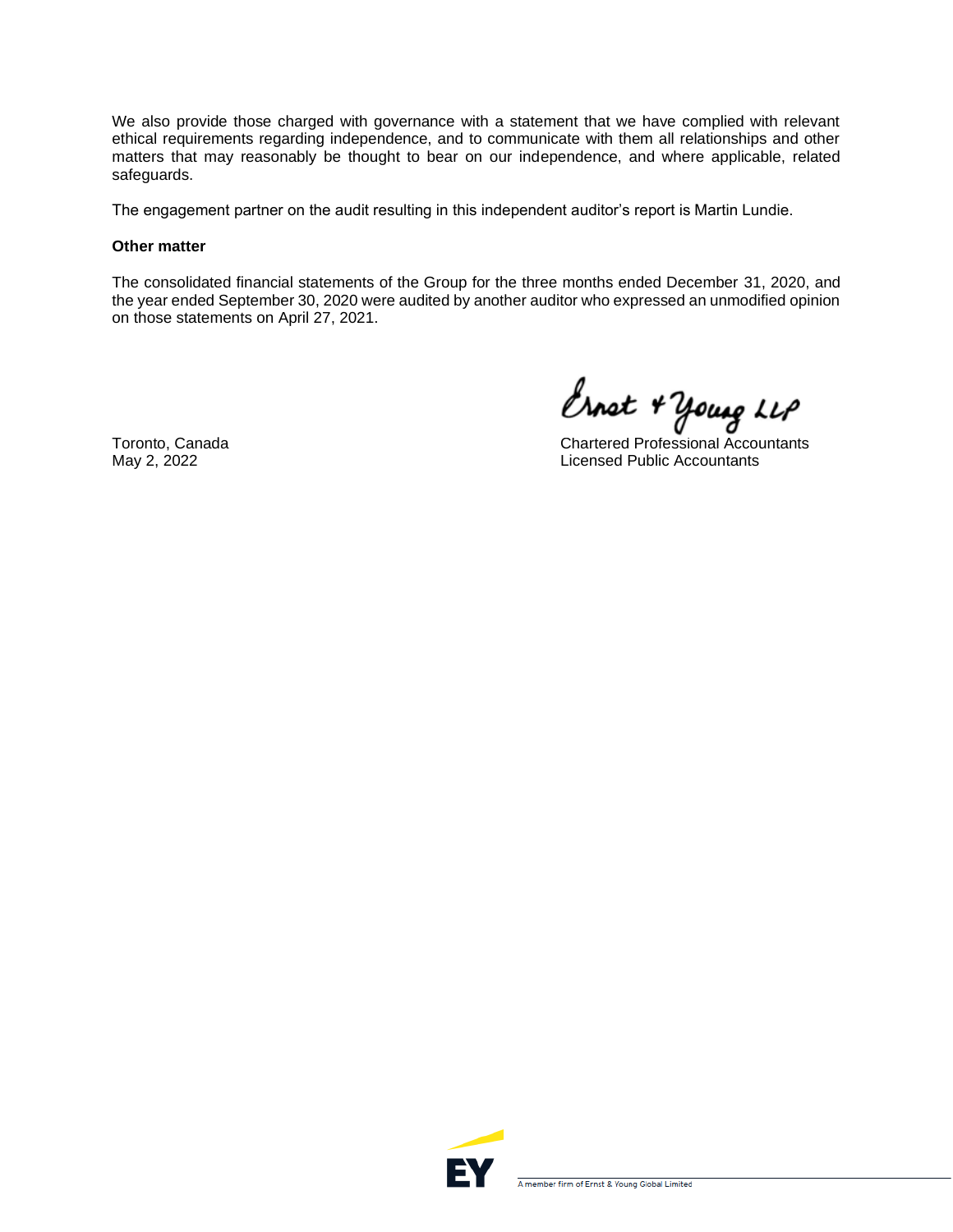# Consolidated Statements of Financial Position

(In thousands of Canadian dollars, except per share amounts)

|                                                           | December 31,<br>2021 | December 31,<br>2020 |
|-----------------------------------------------------------|----------------------|----------------------|
|                                                           | \$                   | \$                   |
| Assets                                                    |                      |                      |
| Current<br>Cash                                           | 6,324                |                      |
| Accounts receivable and other (Note 5)                    | 15,511               | 10,875<br>2,054      |
| Investment tax credits (Note 6)                           | 176                  | 1,281                |
| Prepaid expenses and other                                | 3,731                | 2,127                |
| Contract assets                                           | 32                   | 71                   |
| Total current assets                                      | 25,774               | 16,408               |
| Non-current                                               |                      |                      |
| Accounts receivable and other (Note 5)                    | 92                   | 129                  |
| Tax asset receivable (Note 4)                             | 9,428                |                      |
| Property and equipment, net (Note 7)                      | 2,193                | 511                  |
|                                                           |                      |                      |
| Right-of-use-assets, net (Note 14)                        | 11,616               | 2,830                |
| Intangible assets, net (Note 8)                           | 41,396               | 2,281                |
| Goodwill (Note 9)                                         | 45,536               | 12,344               |
| Total assets                                              | 136,035              | 34,503               |
| Liabilities                                               |                      |                      |
| Current                                                   |                      |                      |
| Accounts payable and accrued liabilities (Note 12)        | 13,403               | 7,833                |
| Future equity consideration to vendor (Note 4)            | 6,429                |                      |
| Deferred revenue                                          | 11,641               | 3,661                |
| Current portion of government financing                   | 4                    | 214                  |
| Derivative liability (Note 4)                             | 972                  | 981                  |
| Current portion of contingent consideration (Notes 4, 25) | 1,852                | 136                  |
| Current portion of lease liabilities (Note 14)            | 2,607                | 2,116                |
| Current portion of license agreement payable              | 201                  | 201                  |
| Total current liabilities                                 | 37,109               | 15,142               |
| Non-current                                               |                      |                      |
| Bank Ioan (Note 11)                                       | 26,361               |                      |
| Deferred revenue                                          | 849                  | 298                  |
| Deferred tax liability (Note 18)                          | 9,044                | 440                  |
| Contingent consideration (Notes 4, 25)                    | 2,364                | 95                   |
| Government financing (Note 13)                            | 496                  | 633                  |
| Lease liabilities (Note 14)                               | 9,771                | 1,052                |
| License agreement payable (Note 15)                       | 128                  | 326                  |
| <b>Total liabilities</b>                                  | 86,122               | 17,986               |
|                                                           |                      |                      |
| <b>Shareholders' equity</b>                               |                      |                      |
| Common shares (Note 16)                                   | 164,820              | 106,567              |
| Contributed surplus                                       | 6,621                | 2,588                |
| Warrants                                                  | 185                  | 137                  |
| Accumulated other comprehensive income                    | 111                  |                      |
| Deficit                                                   | (121, 824)           | (92, 775)            |
| Total shareholders' equity                                | 49,913               | 16,517               |
| Total liabilities and shareholders' equity                | 136,035              | 34,503               |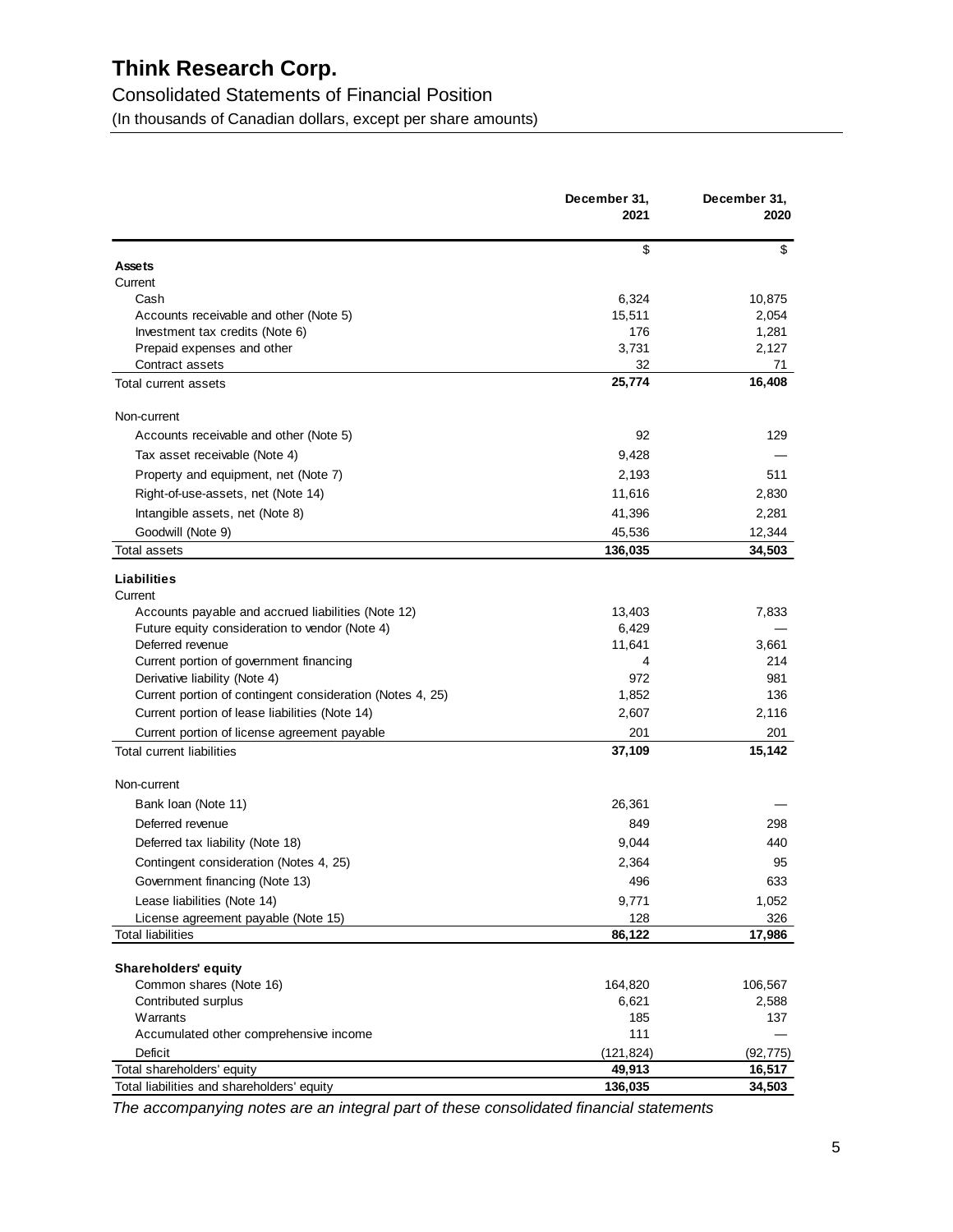Consolidated Statements of Operations and Comprehensive Income (Loss) Unless noted otherwise, all amounts shown are in thousands, except share and per share amounts

|                                                             | December 31, 2021 | Year ended Three months ended | Year ended<br>December 31, 2020 September 30, 2020 |
|-------------------------------------------------------------|-------------------|-------------------------------|----------------------------------------------------|
|                                                             | \$                | \$                            | \$                                                 |
| Revenue (Note 24)                                           | 47,791            | 3,555                         | 19,444                                             |
| Cost of sales (Note 21)                                     | (23, 394)         | (2,006)                       | (7, 514)                                           |
| <b>Gross profit</b>                                         | 24,397            | 1,549                         | 11,930                                             |
| <b>Operating expenses (Note 21)</b>                         |                   |                               |                                                    |
| General and administration                                  | (23, 013)         | (3, 859)                      | (10, 678)                                          |
| Research and development                                    | (6, 566)          | (1,278)                       | (4, 452)                                           |
| Sales and marketing                                         | (8,650)           | (1, 186)                      | (3,701)                                            |
| Depreciation and amortization (Notes 7, 8, 14)              | (7,986)           | (541)                         | (1,956)                                            |
| <b>Total operating expenses</b>                             | (46,215)          | (6, 864)                      | (20, 787)                                          |
| Loss before other income (expenses) and income taxes        | (21, 818)         | (5, 315)                      | (8, 857)                                           |
| Other income (expenses)                                     |                   |                               |                                                    |
| Acquisition, restructuring and other (Note 28)              | (5,638)           | (5,802)                       | 309                                                |
| Impairment loss (Note 4)                                    | (677)             |                               |                                                    |
| Finance costs (Note 23)                                     | (2,054)           | (639)                         | (1,488)                                            |
| Premium on redemption of Class A preferred shares (Note 16) |                   | (1,271)                       |                                                    |
| Foreign exchange (loss)                                     | (323)             | (67)                          | (4)                                                |
| Total other income (expenses)                               | (8,692)           | (7, 779)                      | (1, 183)                                           |
| Net income (loss) before income tax                         | (30, 510)         | (13,094)                      | (10,040)                                           |
| Income tax recovery (Note 18)                               | 1,461             | 6                             | 24                                                 |
| Net income (loss) for the period                            | (29, 049)         | (13,088)                      | (10, 016)                                          |
| Other comprehensive income                                  |                   |                               |                                                    |
| Item that may be subsequently reclassified to profit:       |                   |                               |                                                    |
| Foreign currency translation differences for foreign        | 111               |                               |                                                    |
| operations (net of tax)                                     |                   |                               |                                                    |
| Other comprehensive income, net of tax effect               | 111               |                               |                                                    |
| Comprehensive income (loss) for the period                  | (28, 938)         | (13,088)                      | (10, 016)                                          |
| Net loss per share - basic (Note 27)                        | (0.62)            | (0.49)                        | (0.40)                                             |
| Weighted average number of common shares - basic (Note 27)  | 46,745            | 26,593                        | 25,354                                             |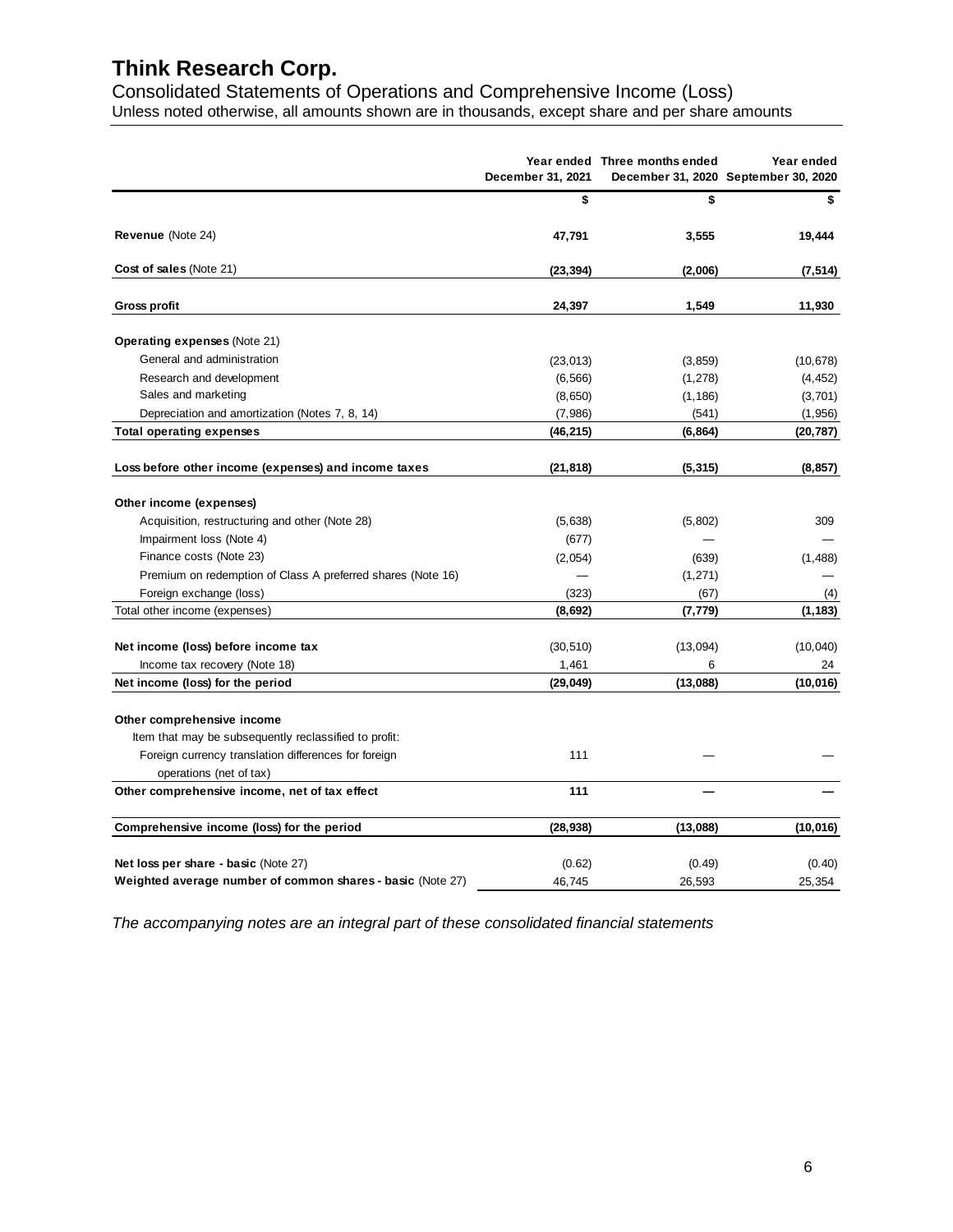# Consolidated Statements of Changes in Shareholders' Equity

(In thousands of Canadian dollars, except share and per share amounts)

|                                                                                                  |                  |                          |                                  |                          |                          | <b>Accumulated</b>      |                         |
|--------------------------------------------------------------------------------------------------|------------------|--------------------------|----------------------------------|--------------------------|--------------------------|-------------------------|-------------------------|
|                                                                                                  |                  | Class B                  |                                  |                          |                          | other                   | Total                   |
|                                                                                                  | Common<br>shares | shares                   | preferred Contributed<br>surplus | Warrants                 | <b>Deficit</b>           | comprehensive<br>income | shareholders'<br>equity |
|                                                                                                  | S                | S                        | \$                               | \$                       | \$                       | \$                      | \$.                     |
|                                                                                                  |                  |                          |                                  |                          |                          |                         |                         |
| Balance, October 1, 2019                                                                         | 51,091           | 1                        | 755                              | 287                      | (69,060)                 |                         | (16, 926)               |
| Issuance of common shares (Note 16)                                                              | 10,090           |                          |                                  |                          |                          |                         | 10,090                  |
| Shares issued on exercise of options (Note 16)                                                   | 3,031            | -                        | (3,025)                          |                          |                          |                         | 6                       |
| Shares issued on exercise of warrants (Note 16)                                                  | 288              |                          |                                  | (287)                    |                          |                         | $\mathbf{1}$            |
| Share issuance costs (Note 16)                                                                   | (679)            |                          |                                  | 92                       |                          |                         | (587)                   |
| Dividends paid                                                                                   |                  |                          |                                  |                          | (539)                    |                         | (539)                   |
| Issuance of common shares as consideration for the acquisition of<br>AirMed Trials Inc. (Note 4) | 350              |                          |                                  |                          |                          |                         | 350                     |
| Stock-based compensation (Note 16)                                                               |                  |                          | 4,248                            |                          |                          |                         | 4,248                   |
| Net income (loss) for the period                                                                 | -                |                          | -                                | -                        | (10, 016)                |                         | (10, 016)               |
| Balance, September 30, 2020                                                                      | 64.171           | 1                        | 1.978                            | 92                       | (79, 615)                | —                       | (13, 373)               |
| Issuance of common shares as part of private placement, net of<br>issuance costs (Note 16)       | 28,491           |                          |                                  |                          |                          |                         | 28,491                  |
| Shares issued on exercise of stock options (Note 16)                                             | 1,441            |                          | (1,439)                          |                          |                          |                         | $\overline{2}$          |
| Dividends paid                                                                                   |                  |                          |                                  |                          | (72)                     |                         | (72)                    |
| Issuance of equity consideration for business acquisitions (Note 4)                              | 12,463           |                          | 124                              | 45                       |                          |                         | 12,632                  |
| Conversion of Class B Preferred shares to common shares                                          | -1               | (1)                      | -                                |                          |                          |                         |                         |
| Stock-based compensation (Note 16)                                                               |                  |                          | 1,925                            |                          |                          |                         | 1,925                   |
| Net income (loss) for the period                                                                 |                  |                          | $\overline{\phantom{0}}$         | $\overline{\phantom{0}}$ | (13,088)                 | (10, 828)               | (23, 916)               |
| Balance, December 31, 2020                                                                       | 106.567          | $\overline{\phantom{0}}$ | 2.588                            | 137                      | (92, 775)                | (10.828)                | 5.689                   |
| Shares issued on exercise and conversion of share-based awards                                   | 2.768            | $\overline{\phantom{0}}$ | (2,767)                          | $\overline{\phantom{0}}$ | $\overline{\phantom{0}}$ | -                       | $\overline{1}$          |
| Shares withheld for taxes upon conversion of share-based awards                                  |                  |                          | (530)                            | -                        |                          |                         | (530)                   |
| Broker warrants issued (Note 16)                                                                 |                  |                          | -                                | 185                      |                          |                         | 185                     |
| Warrants exercised during the period (Note 16)                                                   | 105              |                          | -                                | (56)                     |                          |                         | 49                      |
| Warrants expired during the period (Note 16)                                                     |                  |                          | 81                               | (81)                     |                          |                         |                         |
| Issuance of equity consideration for business acquisitions (Note 4)                              | 42.648           |                          |                                  |                          |                          |                         | 42,648                  |
| Stock-based compensation (Note 16)                                                               |                  |                          | 7.249                            |                          |                          |                         | 7,249                   |
| Shares issued pursuant to private placement (Note 16)                                            | 14,109           |                          |                                  |                          |                          |                         | 14,109                  |
| Shares issuance costs (Note 16)                                                                  | (1,501)          |                          |                                  |                          |                          |                         | (1,501)                 |
| Shares issued in settlement of debt (Note 16)                                                    | 124              |                          |                                  |                          |                          |                         | 124                     |
| Net income (loss) for the period                                                                 |                  |                          |                                  |                          | (29, 049)                |                         | (29, 049)               |
| Other comprehensive income                                                                       |                  |                          |                                  |                          |                          | 111                     | 111                     |
| Balance, December 31, 2021                                                                       | 164.820          | $\overline{\phantom{0}}$ | 6,621                            | 185                      | (121.824)                | 111                     | 49.913                  |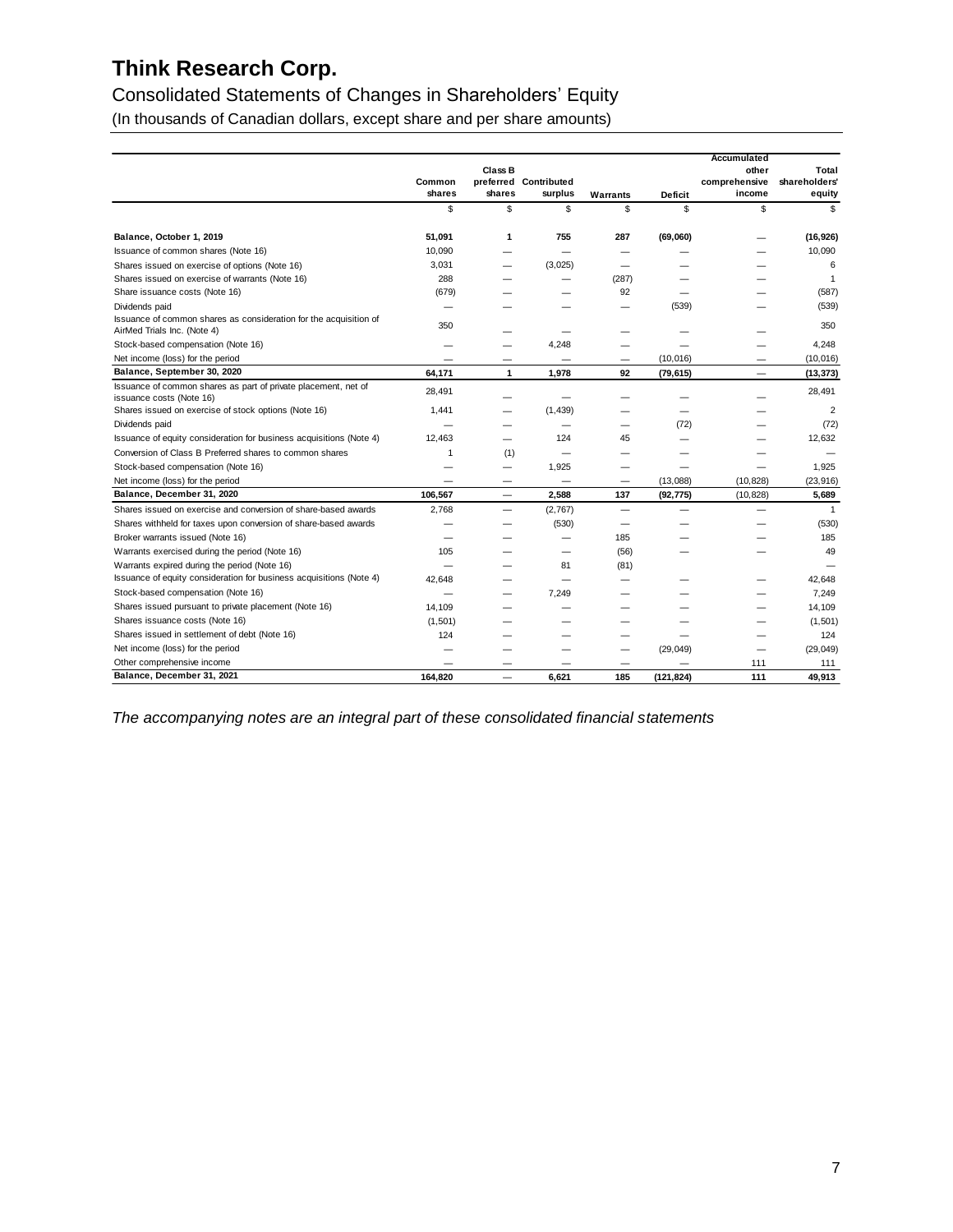# Consolidated Statements of Cash Flows

(In thousands of Canadian dollars, except share and per share amounts)

|                                                                                                    | Year ended<br>December 31, 2021 | <b>Three months</b><br>ended December<br>31, 2020 | Year ended<br>September 30,<br>2020 |
|----------------------------------------------------------------------------------------------------|---------------------------------|---------------------------------------------------|-------------------------------------|
|                                                                                                    | \$                              | \$                                                |                                     |
| Cash provided by (used in)                                                                         |                                 |                                                   |                                     |
| <b>Operating activities</b>                                                                        |                                 |                                                   |                                     |
| Net loss for the period                                                                            | (29, 049)                       | (13,088)                                          | (10, 016)                           |
| Items not affecting cash                                                                           |                                 |                                                   |                                     |
| Depreciation and amortization (Notes 7, 8, 14)                                                     | 7,986                           | 541                                               | 1,956                               |
| Income tax recovery                                                                                | (1,461)                         | (6)                                               | (24)                                |
| Sublease loss (Note 28)                                                                            | 243                             |                                                   |                                     |
| Impairment loss (Note 4)                                                                           | 652                             |                                                   |                                     |
| Interest expense on lease liability (Note 14)                                                      | 702                             | 80                                                | 410                                 |
| Rent concessions (Note 14)                                                                         | (120)                           | (120)                                             | (309)                               |
| Stock-based compensation (Note 16)                                                                 | 7,249                           | 1,925                                             | 4,248                               |
| Accretion income                                                                                   |                                 | (2)                                               | (11)                                |
| Accretion on contingent consideration (Note 25)                                                    | 8                               |                                                   |                                     |
| Interest accretion on Class A preferred shares (Note 23)                                           |                                 | 69                                                | 286                                 |
| Interest expense on Class A preferred shares (Note 23)                                             |                                 | 105                                               | 455                                 |
| Premium on redemption of Class A preferred Shares                                                  |                                 | 1,271                                             |                                     |
| Services provided in-kind                                                                          | (198)                           | (49)                                              | (201)                               |
| Remeasurement of contingent consideration (Note 25)                                                | (15)                            | 54                                                |                                     |
| Write-off of contingent consideration (Note 25)                                                    | (137)                           |                                                   |                                     |
| Change in fair value of derivative liability                                                       | (9)                             |                                                   |                                     |
| Listing expense, non-cash consideration paid (Note 28)                                             |                                 | 1,638                                             |                                     |
| Interest expense on bank loans (Notes 11, 23)                                                      | 1,344                           | 387                                               | 331                                 |
| Net change in operating components of working                                                      |                                 |                                                   |                                     |
| capital (Note 22)                                                                                  | 1,326                           | 3,771                                             | (5,408)                             |
| Cash used in operating activities                                                                  | (11, 479)                       | (3,424)                                           | (8, 283)                            |
| <b>Financing activities</b>                                                                        |                                 |                                                   |                                     |
| Proceeds from loans and borrowings (Note 11)                                                       | 39,207                          |                                                   | 8,500                               |
| Payments for loans and borrowings (Note 11)                                                        | (12, 334)                       | (7, 846)                                          | (6, 761)                            |
| Credit facility issuance costs (Note 11)                                                           | (513)                           |                                                   |                                     |
| Interest paid on bank line of credit (Notes 11, 23)                                                | (1, 344)                        | (387)                                             | (331)                               |
| Proceeds from government loan (Note 13)                                                            |                                 |                                                   | 500                                 |
| Payment for licence agreement liability                                                            |                                 |                                                   | (216)                               |
| Payment for lease liabilities (Note 14)                                                            | (2, 441)                        | (284)                                             | (1,045)                             |
| Interest paid on lease liability (Notes 14, 23)                                                    | (702)                           | (80)                                              | (410)                               |
| Interest paid on Class A preferred shares (Note 23)                                                |                                 | (105)                                             | (455)                               |
| Repayment of Class A preferred shares                                                              |                                 | (5, 547)                                          | (504)                               |
| Net proceeds from issuance of shares and warrants (Note 16)                                        | 12,917                          | 28,491                                            | 9,503                               |
| Proceeds from the exercise of stock options and warrants                                           | (480)                           | 3                                                 | 7                                   |
| Dividends paid to Class B preferred shareholders                                                   |                                 | (72)                                              | (539)                               |
| Cash provided by financing activities                                                              | 34,310                          | 14,173                                            | 8,249                               |
| <b>Investing activities</b>                                                                        |                                 |                                                   |                                     |
| Additions of property and equipment (Note 7)                                                       | (637)                           |                                                   | (47)                                |
| Additions of intangible assets (Note 8)                                                            | (2, 448)                        |                                                   |                                     |
|                                                                                                    |                                 |                                                   | (350)                               |
| Acquisition consideration paid, net of cash acquired (Note 4)<br>Cash used in investing activities | (24, 297)<br>(27, 382)          | (1,251)<br>(1,251)                                | (397)                               |
|                                                                                                    |                                 |                                                   |                                     |
| Net increase (decrease) in cash for the year                                                       | (4, 551)                        | 9,498                                             | (431)                               |
| Cash, beginning of period                                                                          | 10,875                          | 1,377                                             | 1,808                               |
| Cash, end of period                                                                                | 6,324                           | 10,875                                            | 1,377                               |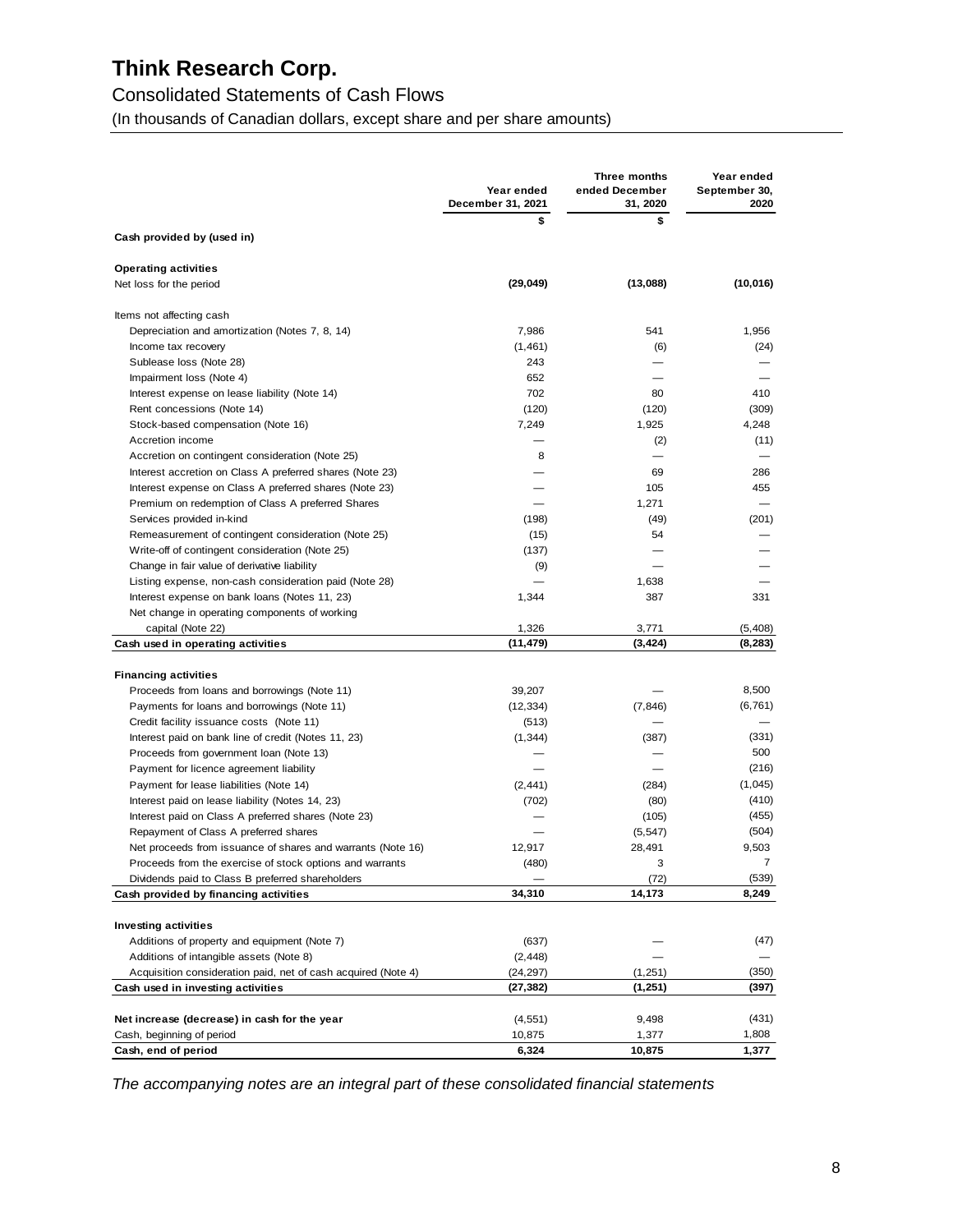Notes to the Consolidated Financial Statements **For the year ended December 31, 2021, three months ended December 31, 2020 and year ended September 30, 2020** 

(In thousands of Canadian dollars, except share and per share amounts)

## **1 Nature of operations**

Think Research Corporation and its subsidiaries (collectively the "Company" or "Think") is a healthcare technology company digitalizing the delivery of knowledge to facilitate better health care outcomes.

On December 23, 2020, AIM4 Ventures Inc. ("AIM4 Ventures") completed a reverse take-over (the "RTO") and change of business transaction with TRC Management Holdings Corp. by way of a plan of arrangement, that resulted in AIM4 Ventures amalgamating with TRC Management Holdings Corp. and 2775554 Ontario Inc. ("HCP") and the amalgamated entity changing its name to Think Research Corporation. Think Research Corporation., formerly AIM4 Ventures Inc., was incorporated under the laws of the Province of Ontario on November 29, 2018. As a result of the RTO the Company began trading on the TSX Venture Exchange ("TSX.V") on December 30, 2020 under the symbol "THNK".

TRC Management Holdings Corp. was the effective acquirer of AIM4 Ventures, and therefore the prior financial year comparison amounts are those reported by TRC Management Holdings Corp. In connection with the RTO transaction, the Company also raised gross proceeds of approximately \$33 million pursuant to a private placement of subscription receipts (the "Financing").

These consolidated financial statements were approved for issuance by the Board of Directors on April 29, 2022.

The address of the Company's registered office is 351 King St E #500, Toronto, ON, M5A 0L6.

## **2 Statement of compliance**

These consolidated financial statements have been prepared in accordance with International Financial Reporting Standards ("IFRS"), as issued by the International Accounting Standards Board ("IASB").

## **3 Significant accounting policies**

#### **Basis of preparation**

The consolidated financial statements are prepared on a going concern basis and have been prepared on the historical cost basis, except for certain financial instruments that are measured at fair value, as explained in the accounting policies below. Historical cost is generally based on the fair value of the consideration given in exchange for assets. All financial information is presented in thousands of Canadian dollars, the Company's functional currency, except share and per share amounts or as otherwise noted. The Company's principal accounting policies are set out below.

As a result of the RTO, the comparative figures included in the consolidated financial statements are for the three-month period ended December 31, 2020 and the year ended September 30, 2020. In 2020, Think changed the end of its reporting period to December 31 to align the Company's reporting period to a calendar year. Therefore, the comparative audited figures are for the three month period ended December 31, 2020 and for the year ended September 30, 2020.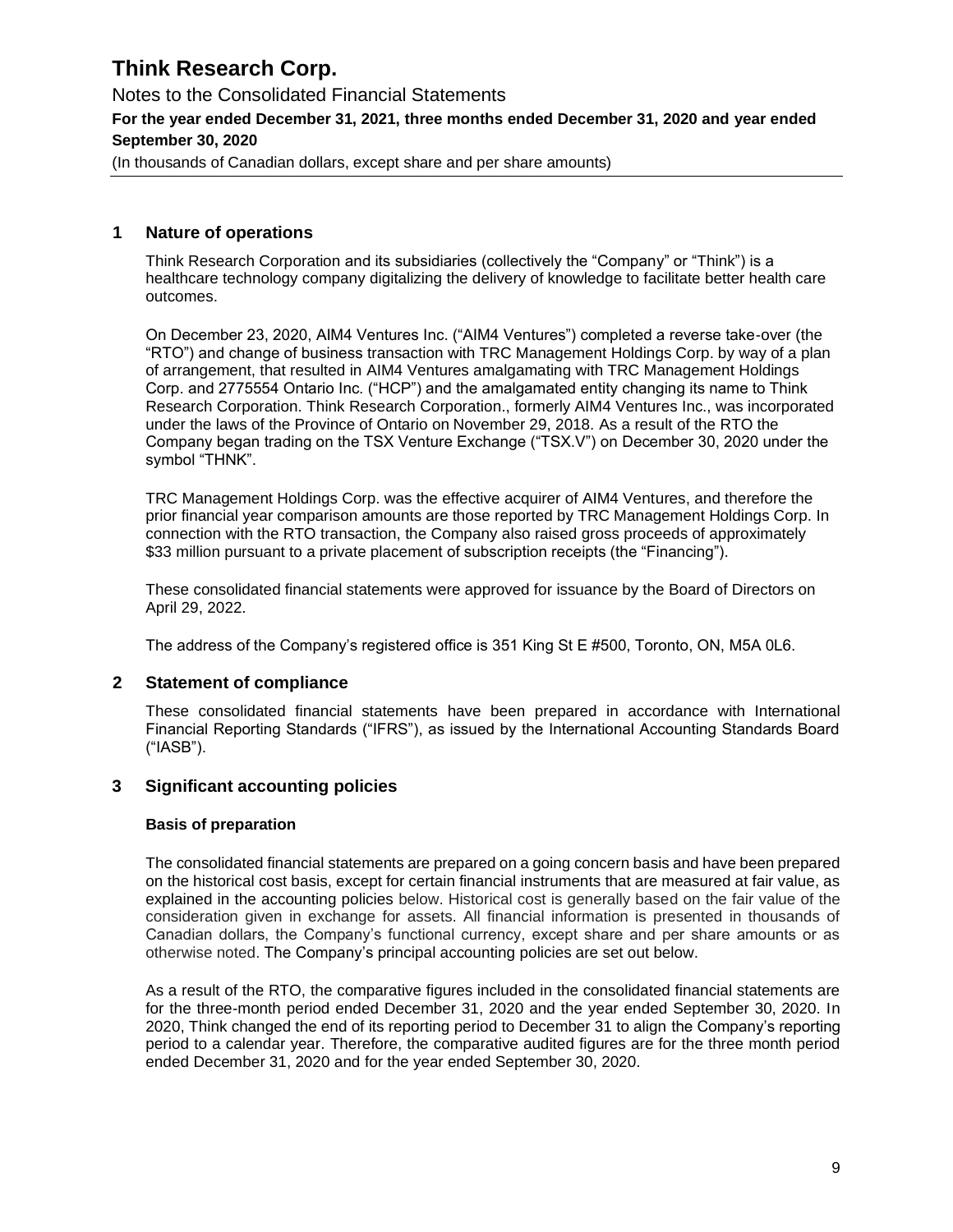Notes to the Consolidated Financial Statements **For the year ended December 31, 2021, three months ended December 31, 2020 and year ended September 30, 2020**  (In thousands of Canadian dollars, except share and per share amounts)

### **Basis of consolidation**

The consolidated financial statements incorporate the financial statements of the Company and its subsidiaries. All intra-group transactions, balances, income and expenses are eliminated in full on consolidation.

#### **Use of estimates and judgments**

The preparation of these consolidated financial statements requires management to make estimates and assumptions that affect the reported amounts of assets and liabilities as of the date of the consolidated financial statements and the reported amounts of revenues and expenses during the reporting periods presented. In the opinion of management, these consolidated financial statements reflect all adjustments necessary to present fairly the results for the periods presented. Actual results could differ from these estimates. The following are critical estimates and judgments for which changes in assumptions could have a material impact on the consolidated financial statements.

#### *a) Revenue recognition – revenue recognized over time*

The Company has certain fixed price professional service contracts where the revenue is recognized by the stage of completion of the performance obligation determined using the percentage of completion method, which requires the estimation of total costs expected to be incurred to fulfil the contract.

These estimates and assumptions are reviewed periodically and, as adjustments become necessary, they are reported in net income and comprehensive income in the years in which they become known. Actual results may differ significantly from management's estimates.

#### *b) Revenue recognition – multi-element arrangements*

The Company's contracts with customers may include multiple products and services. The Company evaluates these arrangements to determine the appropriate unit of accounting (performance obligation) for revenue recognition purposes based on whether the product or service is distinct from some or all of the other products or services in the arrangement. A product or service is distinct if the customer can benefit from it on its own or together with other readily available resources, and the Company's promise to transfer the good or service is separately identifiable from other promises in the contractual arrangement with the customer. Non-distinct products and services are combined with other goods or services until they are distinct as a bundle and therefore form a single performance obligation. Each transaction undertaken for transaction fee arrangements is distinct for the Company and is accounted for as a separate performance obligation. Under software subscription and license revenue arrangements, subscription to access and use our cloud-based solution is accounted for as a single performance obligation and the sale of term licenses and support services are capable of being distinct and are accounted for as separate performance obligations.

The total consideration for the arrangement is allocated to the separate performance obligations based on their relative fair value and the revenue is recognized for each performance obligation when the requirements for revenue recognition have been met.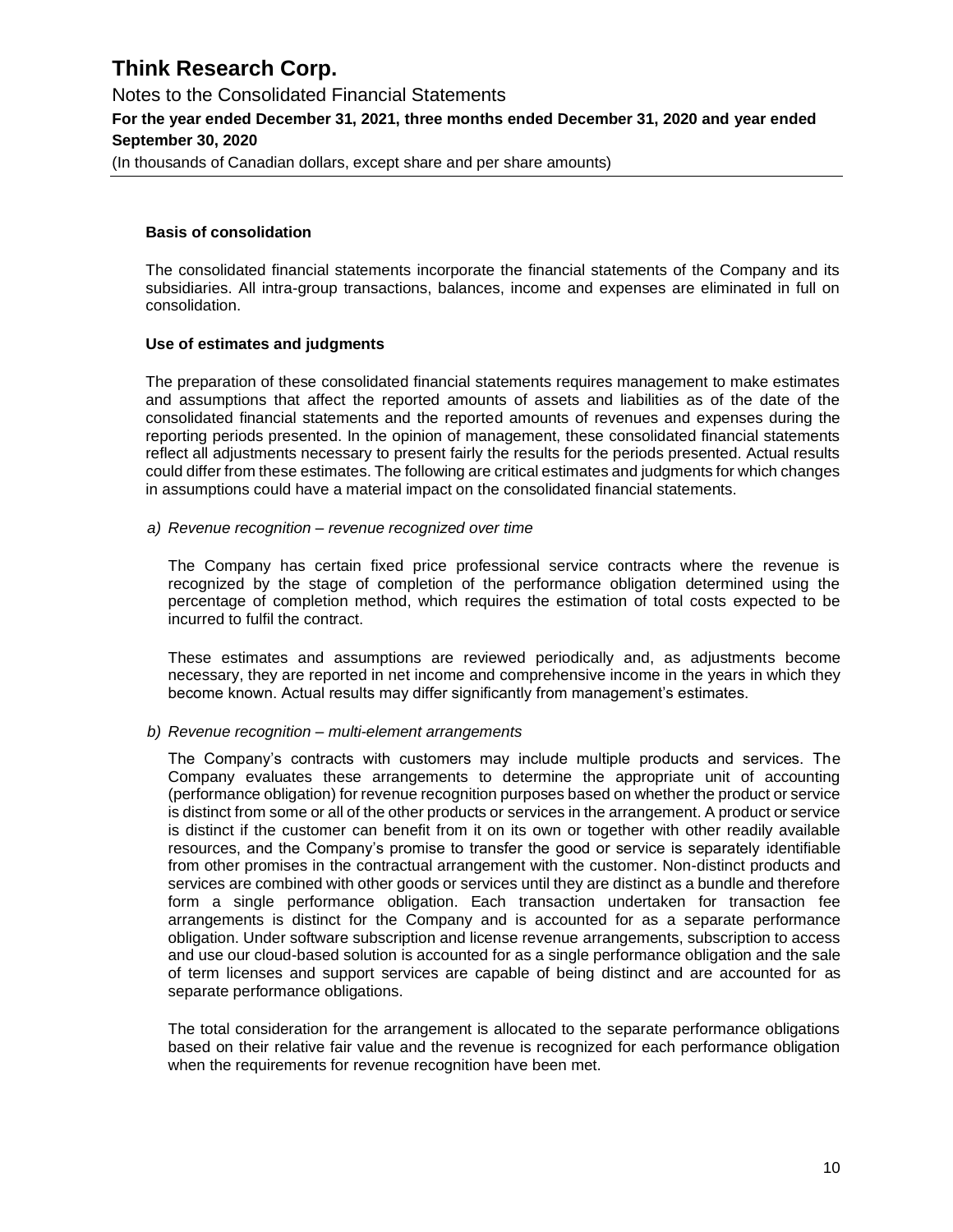Notes to the Consolidated Financial Statements **For the year ended December 31, 2021, three months ended December 31, 2020 and year ended September 30, 2020** 

(In thousands of Canadian dollars, except share and per share amounts)

#### *c) Fair value of financial instruments*

The Company holds a number of financial instruments such as a contingent consideration, redeemable preferred shares, and options and warrants to purchase common shares, which are either required to be initially recorded at fair value or for which the proceeds must be allocated to the liability and equity components based upon their respective fair values. The determination of the fair values of debt instruments or the component parts of hybrid contracts and compound financial instruments containing both liability and equity components requires the use of valuation models and/or techniques for which the underlying assumptions are inherently subject to significant estimation and judgment. These models and techniques require that management make estimates and assumptions with respect to one or more of the following at the date of issuance: the fair value of common shares underlying stock options, warrants and/or conversion rights, expected volatility of the Company's share value, estimated life of options, warrants and/or conversion rights and interest rates, which could be obtained for debt instruments with similar terms and maturities.

#### *d) Stock-based payments*

The Black-Scholes option pricing model was developed for use estimating the fair value of traded options that were fully transferable with no vesting restrictions. This option valuation model requires the input of highly subjective assumptions including the estimated fair value per share, estimated stock price volatility, estimated lives of the options, estimated dividends to be paid by the Company and risk-free interest rates. Because changes in the input assumptions can materially affect the fair value estimate, such value is subject to measurement uncertainty. The effect on the consolidated financial statements from changes in such estimates in future years could be significant.

#### *e)* Expected credit losses ("ECLs")

The Company performs impairment testing at each reporting period for accounts receivable in accordance with IFRS 9, *Financial Instruments* ("IFRS 9"). The Company has elected to apply the simplified approach for measuring the loss allowance at an amount equal to lifetime ECLs

ECLs are based on the difference between the contractual cash flows due in accordance with the contract and all the cash flows that the Company expects to receive. The shortfall is then discounted at an approximation to the asset's original effective interest rate. The Company measures ECL by considering the risk of default over the contract period and incorporates forward-looking information into its measurement. An impairment loss is reversed in subsequent periods if the amount of the expected loss decreases and the decrease can be objectively related to an event occurring after the initial impairment was recognized.

*f) Deferred taxes* 

The calculation of deferred tax is based on assumptions, which are subject to uncertainty as to timing and which tax rates are expected to apply when temporary differences reverse. Deferred tax is also subject to uncertainty regarding the magnitude to which non-capital losses available for carry forward will be utilized in the future.

These estimates and assumptions are reviewed periodically and as adjustments become necessary, they are reported in net loss and comprehensive loss in the years in which they become known. Actual results may differ significantly from management's estimates.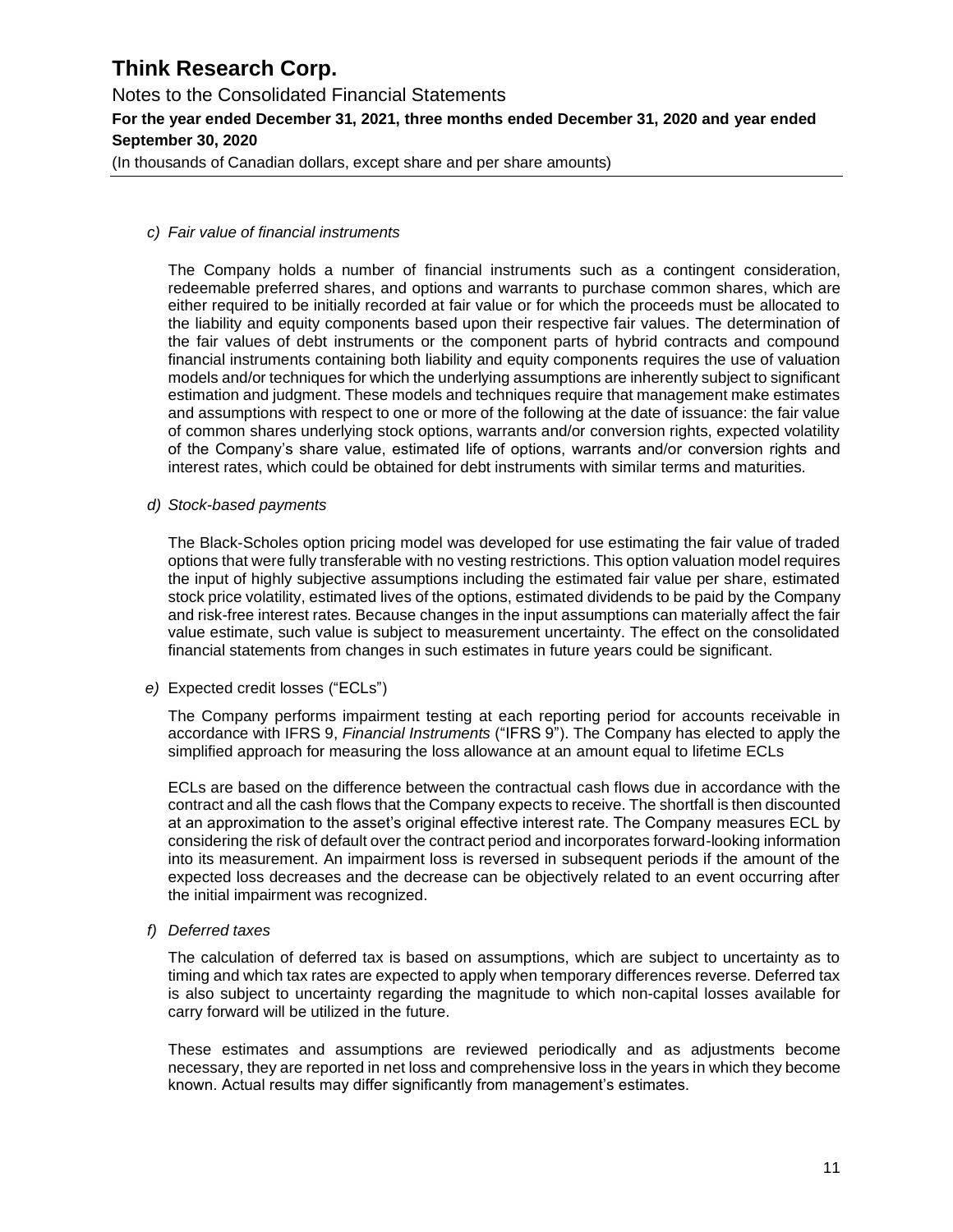## Notes to the Consolidated Financial Statements

## **For the year ended December 31, 2021, three months ended December 31, 2020 and year ended September 30, 2020**

(In thousands of Canadian dollars, except share and per share amounts)

#### *g) Investment tax credits receivable*

Investment tax credits are recorded based on management's estimate that all conditions attached to its receipt have been met. The Company has investment tax credits receivable and expects to continue to apply for future tax credits as their research and development activities remain applicable. Therefore, the estimates related to the recoverability of these investment tax credits are important to the Company's financial position.

### *h) Estimated useful lives of long-lived assets*

Management reviews useful lives of depreciable assets at each reporting date. Management assesses that the useful lives represent the expected utilization in terms of duration of the assets of the Company. Actual utilization, however, may vary due to technical obsolescence, particularly relating to software and information technology equipment.

#### i) *Goodwill impairment testing and recoverability of assets*

The Company has one cash generating unit ("CGU"). The recoverable amount of the CGU is estimated based on an assessment of value in use using a discounted cash flow approach. The approach uses cash flow projections based upon a financial forecast approved by management, covering a five-year period. Cash flows for the years thereafter are extrapolated using the estimated terminal growth rate. The risk premiums expected by market participants related to uncertainties about the industry and assumptions relating to future cash flows may differ or change quickly, depending on economic conditions and other events. Furthermore, the Company performs a market capitalization test comparing the current share price to the value in use. Impairment losses are recognized in the consolidated statements of operations and comprehensive income.

### j) *Business combinations*

In a business combination, all identifiable assets, liabilities and contingent liabilities acquired are recorded at their fair values. One of the most significant estimates relates to the determination of the fair value of these assets and liabilities. For any intangible asset identified, depending on the type of intangible asset and the complexity of determining its fair value, an independent valuation expert or management may develop the fair value, using appropriate valuation techniques, which are generally based on a forecast of the total expected future net cash flows. The evaluations are linked closely to the assumptions made by management regarding the future performance of the assets concerned and any changes in the discount rate applied. All acquisitions have been accounted for using the acquisition method.

Certain fair values may be estimated at the acquisition date pending confirmation or completion of the valuation process. Where provisional values are used in accounting for a business combination, they may be adjusted retrospectively in subsequent periods. However, the measurement period will last for one year from the acquisition date.

### *k) Functional currency*

The functional currency of the Company and its subsidiaries is Canadian dollars and has been assessed by management based on consideration of the currency and economic factors that mainly influence operating costs, financing and related transactions. Changes to these factors may have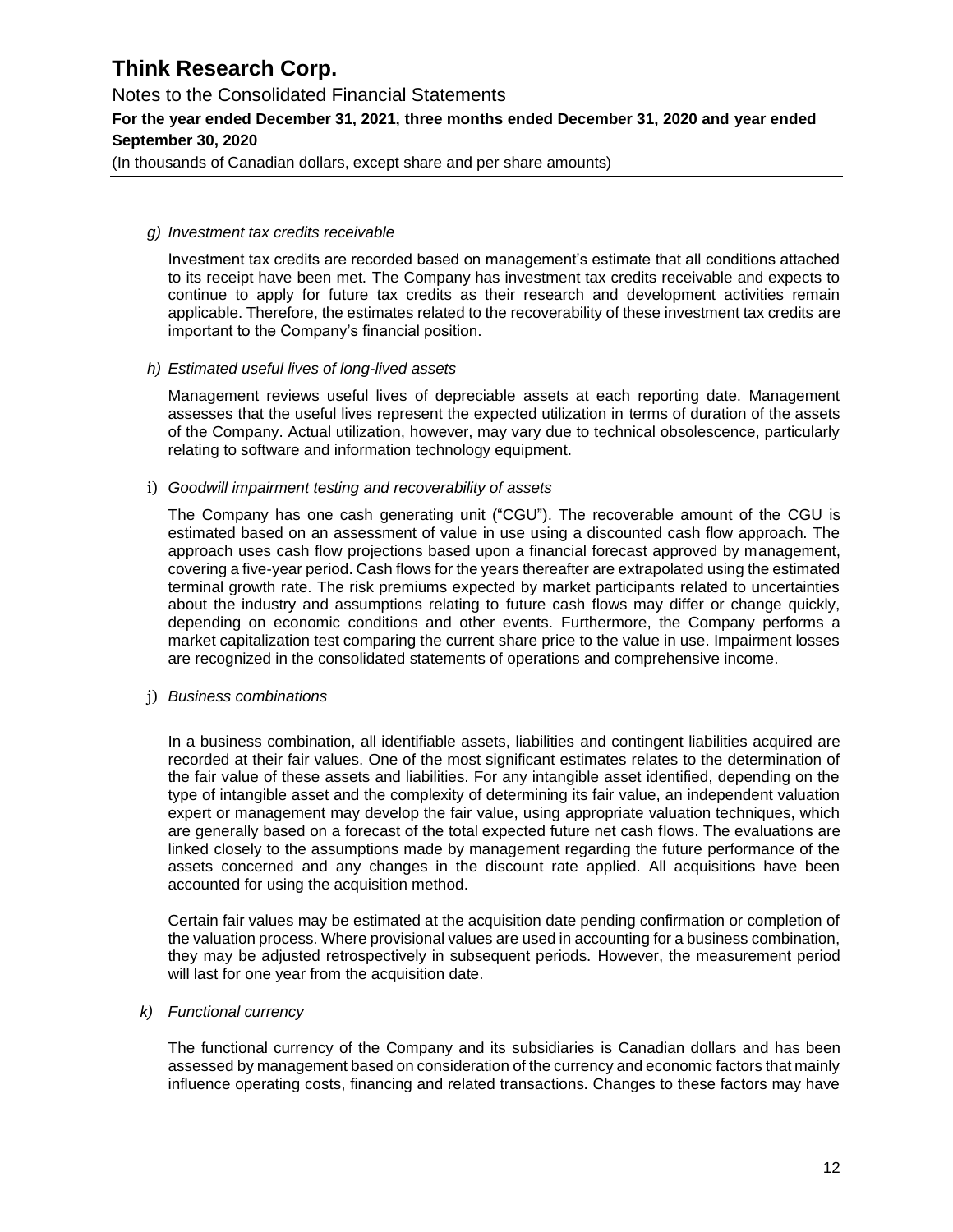# Notes to the Consolidated Financial Statements **For the year ended December 31, 2021, three months ended December 31, 2020 and year ended September 30, 2020**

(In thousands of Canadian dollars, except share and per share amounts)

an impact on the judgment applied in the future determination of the Company's and its subsidiaries' functional currency.

*l) Income taxes*

Provisions for taxes are made using the best estimate of the amount expected to be paid based on a qualitative assessment of all relevant factors. The Company reviews the adequacy of these provisions at the end of the reporting period. However, it is possible that at some future date, an additional liability could result from audits by taxing authorities. Where the final outcome of these tax‑related matters is different from the amounts that were initially recorded, such differences will affect the tax provisions in the period in which such determination is made.

#### *m) Incremental borrowing rates*

The Company's incremental borrowing rate is used to estimate the initial value of the lease liability and associated right-of-use asset. The Company's incremental borrowing rate is determined with reference to the borrowing rate for a similar asset within a country for a similar lease term.

*n) Going concern*

The consolidated financial statements have been prepared on a going concern basis, which assumes that the Company will have adequate resources to continue in operational existence for the foreseeable future and will be able to meet the covenants of the banking facilities as disclosed in Note 11. Considering changes in economic conditions as a result of COVID-19 and the risk characteristics of the underlying assets, the Company may attempt to issue new shares, issue debt, acquire or dispose of assets.

#### *o) Contingent consideration*

The Company's contingent consideration related to business combinations is measured at fair value. The valuation of the consideration is calculated using a discounted cash flow model using the present value of expected payments and are discounted using the Company's risk-adjusted discount rate.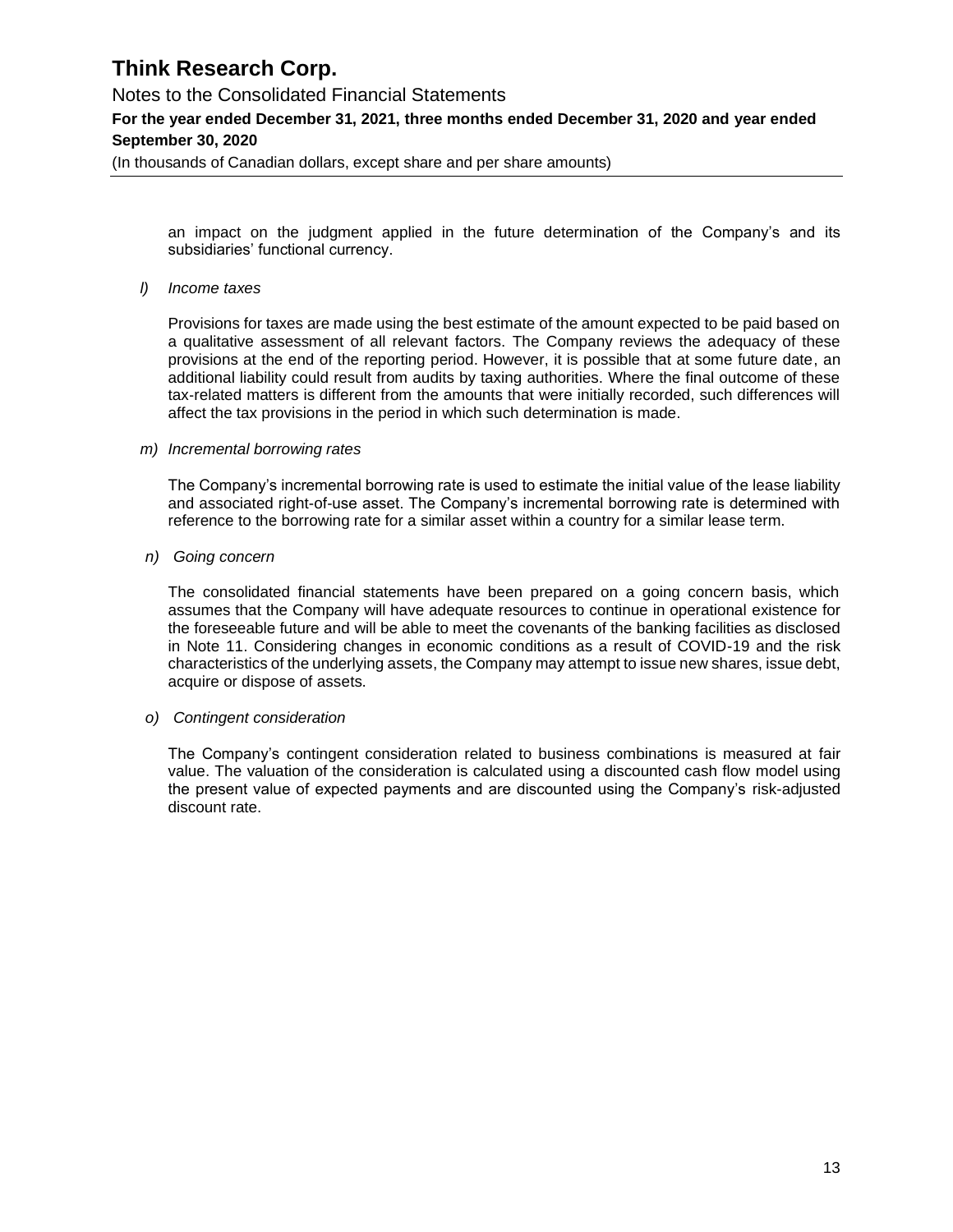Notes to the Consolidated Financial Statements

**For the year ended December 31, 2021, three months ended December 31, 2020 and year ended September 30, 2020** 

(In thousands of Canadian dollars, except share and per share amounts)

### **Subsidiaries**

These consolidated financial statements include the accounts of the Company and the following material subsidiaries:

|                                           | December 31, December 31, |             |
|-------------------------------------------|---------------------------|-------------|
|                                           | 2021                      | 2020        |
|                                           | % Ownership               | % Ownership |
| Think Research Technology Holdings Corp.  | 100                       | 100         |
| Think Research (EU) Corp. Limited         | 100                       | 100         |
| Think Research (UK) Corp. Limited         | 100                       | 100         |
| AirMed Trials Inc. (Canada) <sup>1</sup>  |                           | 100         |
| 11419501 Canada Inc.                      | 49                        | 49          |
| 2448430 Ontario Inc.                      | 100                       | 100         |
| 2538393 Ontario Inc                       | 100                       | 100         |
| 2538606 Ontario Inc.                      | 100                       | 100         |
| Ariontech Inc. <sup>2</sup>               |                           | 100         |
| Complete Immigration Medical Centre Corp. | 100                       | 100         |
| MDBriefCase Group Inc.                    | 100                       |             |
| <b>MDBriefCase Australia PTY Ltd.</b>     | 100                       |             |
| <b>MDBriefCase Middle East Inc.</b>       | 100                       |             |
| Cancerlink Ontario Inc.                   | 100                       |             |
| Clinic 360 Inc.                           | 100                       |             |
| Bio Pharma Services Inc.                  | 100                       |             |
| Bio Pharma Services USA Inc.              | 100                       |             |
| Pharmapod Canada Ltd.                     | 100                       |             |
| Pharmapod US Inc.                         | 100                       |             |
| Pharmapod Safety Institute PSO, LLC       | 100                       |             |

<sup>1</sup>AirMed Trials Inc. (Canada) was dissolved as at December 31, 2021. <sup>2</sup>Ariontech Inc. was divested as at December 24, 2021.

Subsidiaries are entities that the Company controls either when it is exposed, or has rights, to variable returns from its involvement with the entity and has the ability to affect those returns through its power over the entity.

#### **Government assistance and investment tax credits**

#### *Government grants*

Government grants are recognized when there is reasonable assurance that it will comply with the conditions required to qualify for the grant, and that the grant will be received. The Company recognizes government grants as a reduction to the related expense that the grant is intended to offset.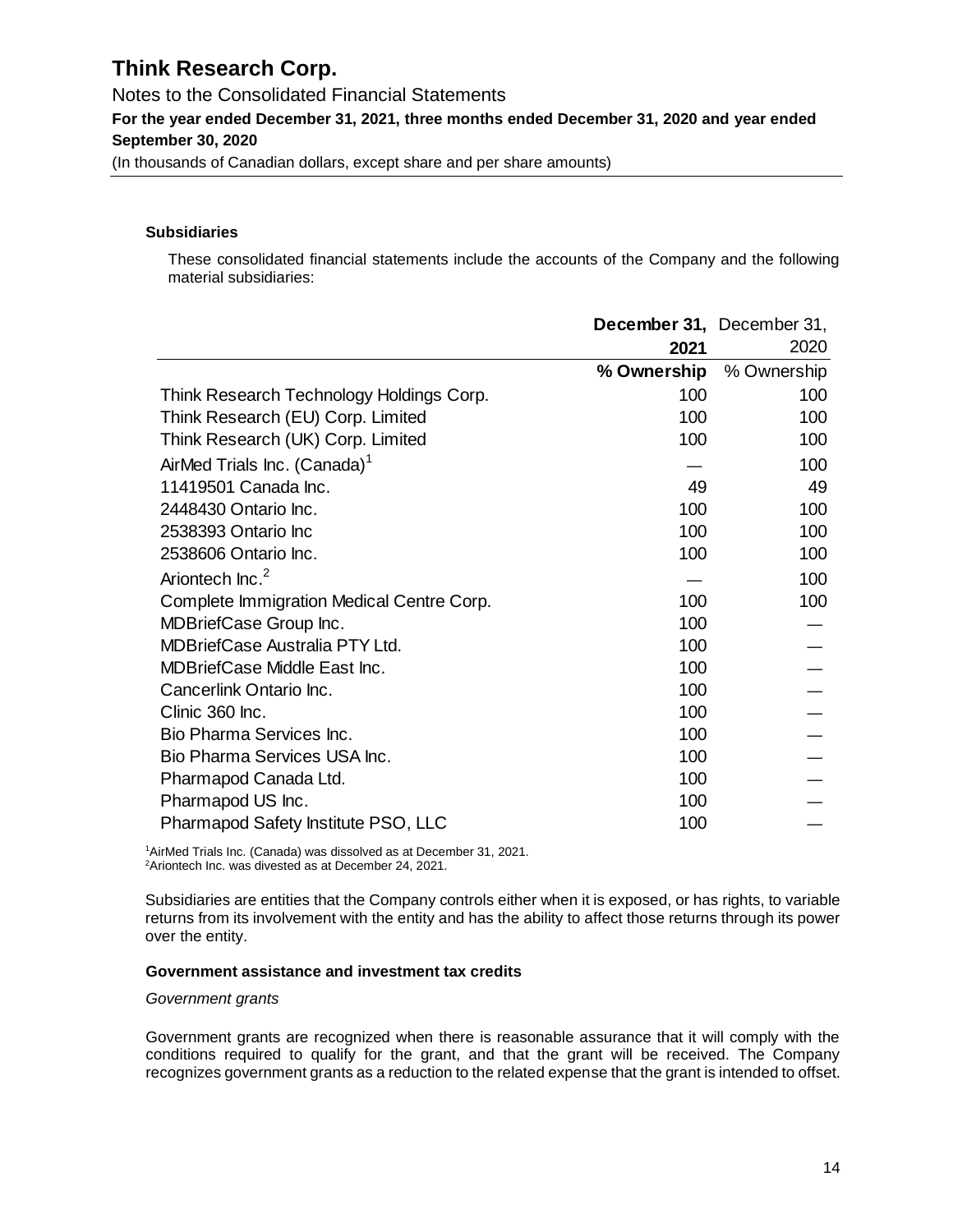Notes to the Consolidated Financial Statements **For the year ended December 31, 2021, three months ended December 31, 2020 and year ended September 30, 2020**  (In thousands of Canadian dollars, except share and per share amounts)

*Investment tax credits*

Investment tax credits ("ITCs") are recognized where there is reasonable assurance that the ITCs will be received, and all attached conditions will be complied with. When the ITCs relate to an expense item, they are netted against the related expense. Where the ITCs relate to an asset, they reduce the carrying amount of the asset. The ITCs are then recognized as income over the useful life of a depreciable asset by way of a reduced depreciation charge. The Company is actively engaged in scientific research and development ("R&D") and, accordingly, has previously filed for ITC refunds under both the Canadian federal and Ontario provincial Scientific Research and Experimental Development ("SR&ED") tax incentive programs. The ITCs recorded in the accounts are based on management's interpretation of the *Income Tax Act* (Canada), provisions that govern the eligibility of R&D costs. The claims are subject to review by the Canada Revenue Agency and the Minister of Revenue for Ontario before the refunds can be released.

### **Property and equipment**

Property and equipment are stated at cost less accumulated depreciation and impairment losses, if any. Repairs and maintenance costs on property and equipment are charged to expense during the period in which they are incurred. Depreciation is calculated on a straight-line basis over the assets' estimated useful lives as follows:

| Computer hardware              | 3 years                    |
|--------------------------------|----------------------------|
| Furniture and office equipment | 5 vears                    |
| Leasehold improvements         | Over the term of the lease |

If the cost of a component of equipment is significant to an item, that component is separated out and depreciated separately. The assets' residual values and useful lives are reviewed, and adjusted if appropriate, annually; and the effects of any changes in estimates accounted for prospectively.

The Company reviews for indicators of impairment annually, or whenever events or circumstances indicate that the carrying value may not be recoverable. The asset's carrying amount is written down to its recoverable amount if the asset's carrying value is greater than its estimated recoverable amount. The Company evaluates impairment losses for potential reversal when events or circumstances warrant such consideration.

#### **Intangible assets**

Intangible assets are stated at cost less accumulated amortization and impairment losses, if any. These assets are capitalized and amortized on a straight-line basis over the period of their expected useful lives. Amortization is calculated over the estimated useful lives as follows:

| Trademarks and patents | 5 years |
|------------------------|---------|
| Technology             | 5 years |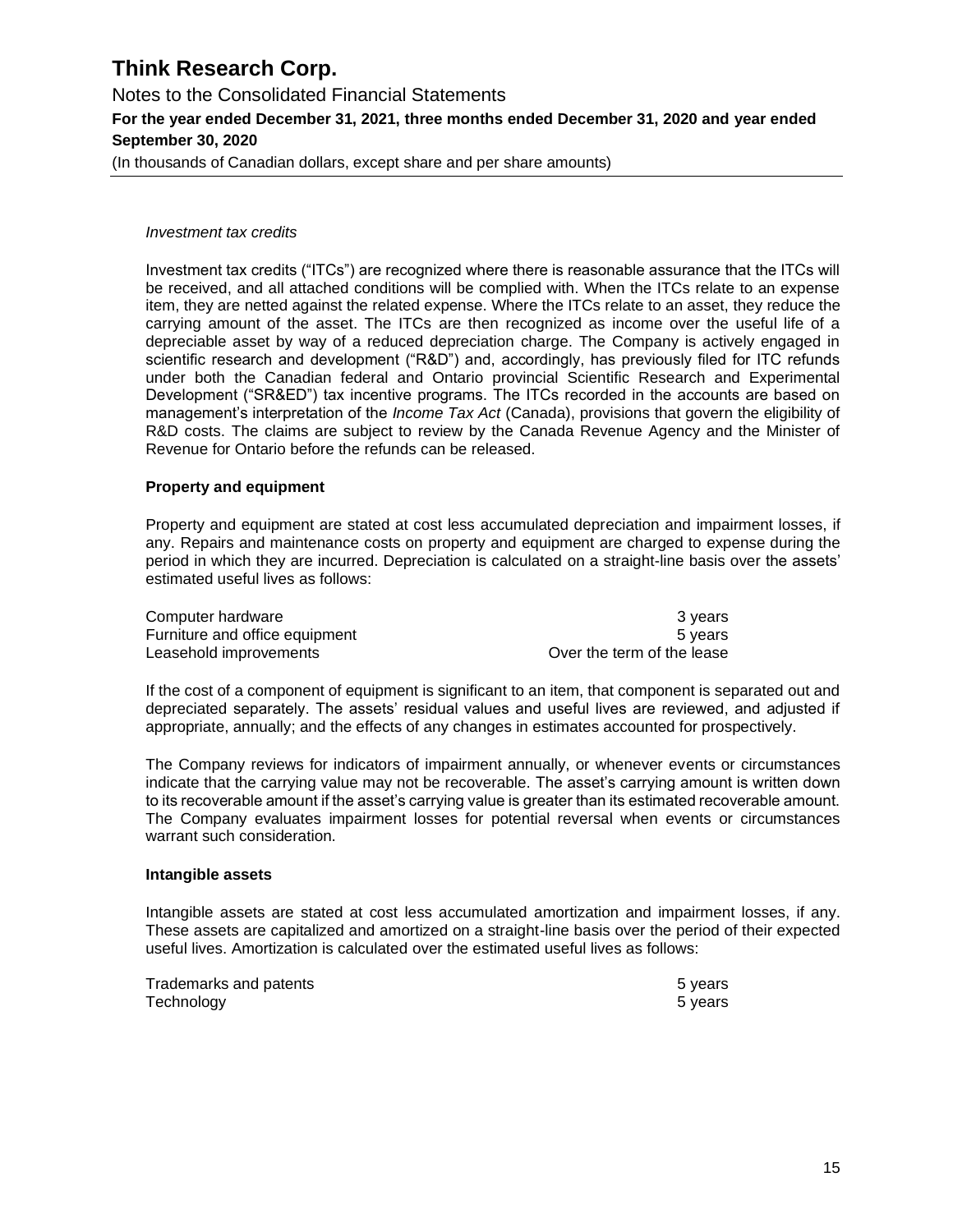Notes to the Consolidated Financial Statements

**For the year ended December 31, 2021, three months ended December 31, 2020 and year ended September 30, 2020** 

(In thousands of Canadian dollars, except share and per share amounts)

| Purchased software            | 5 years                        |
|-------------------------------|--------------------------------|
| Internally developed software | 5 years                        |
| Customer lists                | 5 years                        |
| Contracts and licenses        | 5 years                        |
| Trial network                 | 3 years                        |
| Lab assays                    | 3 years                        |
| Non-competition               | Over the term of the agreement |

### **Goodwill**

Goodwill represents the excess of the cost of an acquisition over the fair value of the Company's share of the identifiable net assets of the acquired subsidiary at the date of acquisition. Goodwill is carried at cost less accumulated impairment losses. Goodwill is tested annually for impairment and whenever events or changes in circumstances indicate that the carrying value may be impaired by comparing its carrying value against the recoverable amount (the higher of value in use or fair value less costs to sell).

## **Research and development**

Expenditures on research activities are recognized as expense in the period in which they are incurred.

An internally generated intangible asset arising from development (or from the development phase of an internal project) is recognized if, and only if, all of the following have been demonstrated:

- The technical feasibility of completing the intangible asset so that it will be available for use or sale;
- The intention to complete the intangible asset and use or sell it;
- The ability to use or sell the intangible asset;
- How the intangible asset will generate probable future economic benefits;
- The availability of adequate technical, financial and other resources to complete the development and to use or sell the intangible asset; and
- The ability to measure reliably the expenditure attributable to the intangible asset during its development.

The amount initially recognized for deferred development costs is the sum of the expenditure incurred from the date when the intangible asset first meets the recognition criteria listed above. Where no internally generated intangible asset can be recognized, development expenditure is recognized in profit or loss in the period in which it is incurred.

Subsequent to initial recognition, deferred development costs are reported at cost less accumulated amortization and accumulated impairment losses, on the same basis as intangible assets that are acquired separately. The Company has capitalized deferred development costs of \$2,252 under internally developed software and \$196 under lab assays to date (December 31, 2020 - \$nil).

### **Provisions**

Provisions are recognized when the Company has a present obligation (legal or constructive) as a result of a past event, it is probable that the Company will be required to settle the obligation, and a reliable estimate can be made of the amount of the obligation. The amount recognized as a provision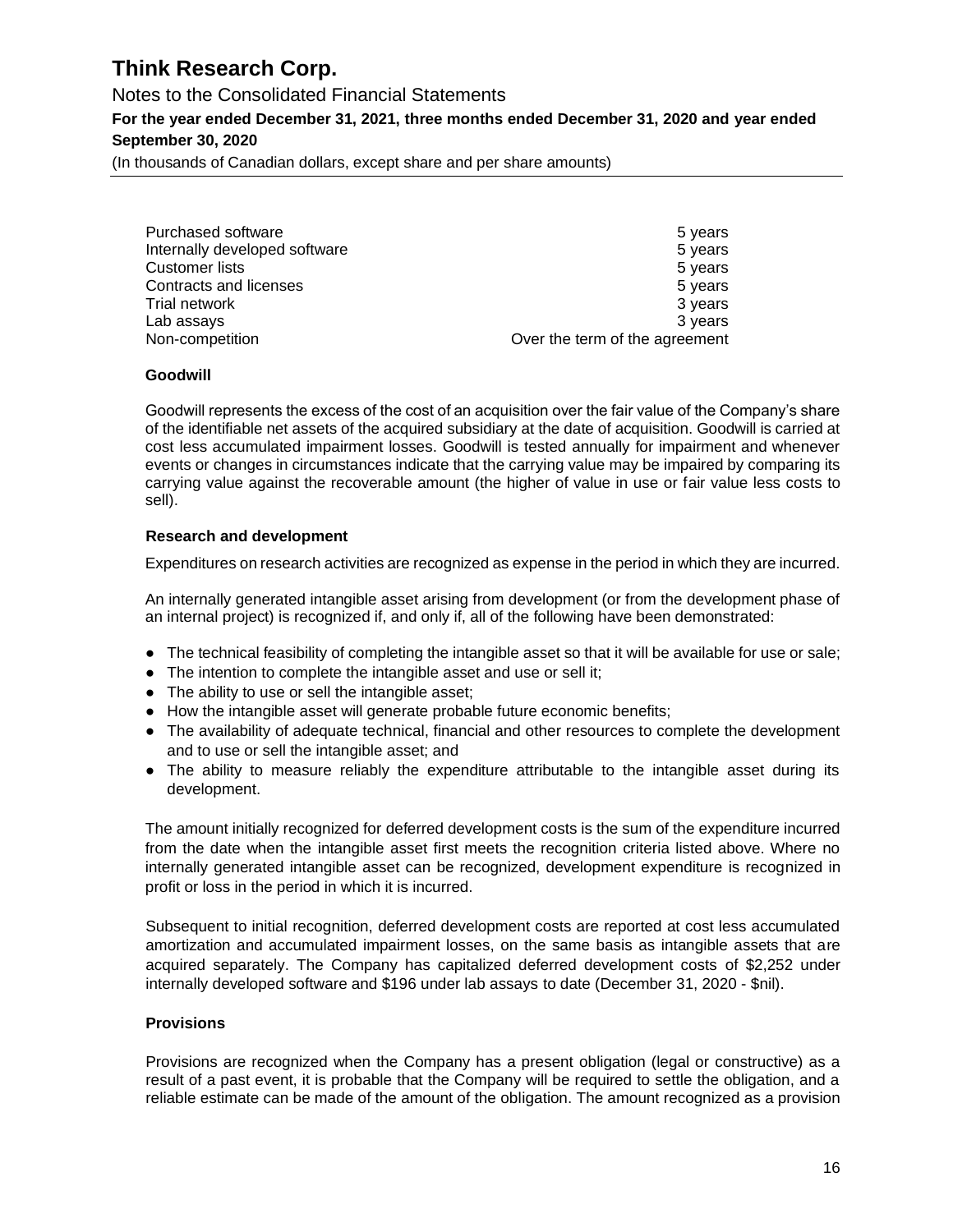Notes to the Consolidated Financial Statements **For the year ended December 31, 2021, three months ended December 31, 2020 and year ended September 30, 2020**  (In thousands of Canadian dollars, except share and per share amounts)

is the best estimate of the consideration required to settle the present obligation at the end of the reporting period, taking into account the risks and uncertainties surrounding the obligation.

#### **Financial instruments**

A financial instrument is any contract that gives rise to a financial asset of one entity and a financial liability or equity instrument of another entity.

IFRS 9 contains three principal classification categories for financial assets: measured at amortized cost, fair value through other comprehensive income ("FVOCI") and fair value through profit or loss ("FVTPL"). The classification of financial assets under IFRS 9 is generally based on the business model in which a financial asset is managed and its contractual cash flow characteristics. IFRS 9 eliminates the previous IAS 39*, Financial Instruments: Recognition and Measurement* ("IAS 39") categories of held to maturity, loans and receivables and available for sale. Financial liabilities are classified as those to be measured at amortized cost unless they are designated as those to be measured subsequently at FVTPL (irrevocable election at the time of recognition). For assets and liabilities measured at fair value, gains and losses are either recorded in profit or loss or other comprehensive income.

The Company reclassifies financial assets when and only when its business model for managing those assets changes. Financial liabilities are not reclassified.

### *Financial assets*

#### Recognition and initial measurement

The Company recognizes financial assets when it becomes party to the contractual provisions of the instrument. Financial assets are measured initially at their fair value plus, in the case of financial assets not subsequently measured at FVTPL, transaction costs that are directly attributable to their acquisition. Transaction costs attributable to the acquisition of financial assets subsequently measured at FVTPL are expensed in profit or loss when incurred.

#### Classification and subsequent measurement

Financial assets are subsequently measured at amortized cost, FVOCI or FVTPL. The Company determines the classification of its financial assets, together with any embedded derivatives, based on the business model for managing the financial assets and their contractual cash flow characteristics.

Financial assets are classified as follows:

• Amortized cost - Assets that are held for collection of contractual cash flows where those cash flows are solely payments of principal and interest are measured at amortized cost. Interest revenue is calculated using the effective interest rate method and gains or losses arising from impairment, foreign exchange and derecognition are recognized in profit or loss.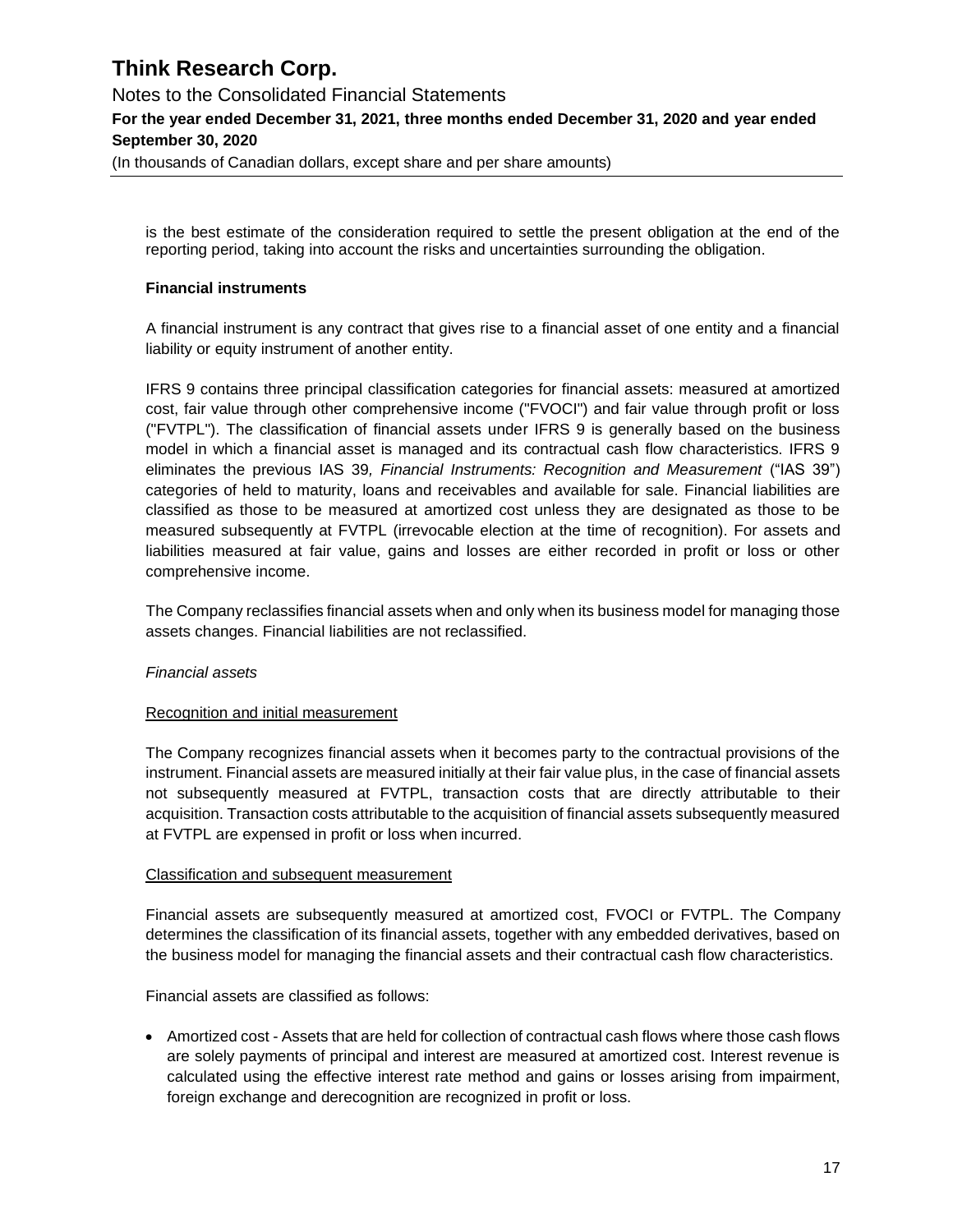Notes to the Consolidated Financial Statements **For the year ended December 31, 2021, three months ended December 31, 2020 and year ended September 30, 2020** 

(In thousands of Canadian dollars, except share and per share amounts)

- FVOCI income Assets that are held for collection of contractual cash flows and for selling the financial assets, and for which the contractual cash flows are solely payments of principal and interest, are measured at FVOCI. Interest income calculated using the effective interest rate method and gains or losses arising from impairment and foreign exchange are recognized in profit or loss. All other changes in the carrying amount of the financial assets are recognized in other comprehensive income or loss. Upon derecognition, the cumulative gain or loss previously recognized in other comprehensive income or loss is reclassified to profit or loss. The Company does not hold any financial assets measured at fair value through other comprehensive income or loss.
- Mandatorily at FVTPL Assets that do not meet the criteria to be measured at amortized cost, or FVOCI, are measured at fair value through profit or loss. All interest income and changes in the financial assets' carrying amount are recognized in profit or loss.
- Designated at FVTPL On initial recognition, the Company may irrevocably designate a financial asset to be measured at FVTPL in order to eliminate or significantly reduce an accounting mismatch that would otherwise arise from measuring assets or liabilities, or recognizing the gains and losses on them, on different bases. All interest income and changes in the financial assets' carrying amount are recognized in profit or loss. The Company does not hold any financial assets designated to be measured at fair value through profit or loss.

The Company measures all equity investments at fair value. Changes in fair value are recorded in profit or loss. The entity does not hold any equity investments.

### Business model assessment

The Company assesses the objective of its business model for holding a financial asset at a level of aggregation that best reflects the way the business is managed, and information is provided to management. Information considered in this assessment includes stated policies and objectives.

### Contractual cash flow assessment

The cash flows of financial assets are assessed as to whether they are solely payments of principal and interest on the basis of their contractual terms. For this purpose, "principal" is defined as the fair value of the financial asset on initial recognition. "Interest" is defined as consideration for the time value of money, the credit risk associated with the principal amount outstanding, and other basic lending risks and costs. In performing this assessment, the Company considers factors that would alter the timing and amount of cash flows such as prepayment and extension features, terms that might limit the Company's claim to cash flows, and any features that modify consideration for the time value of money.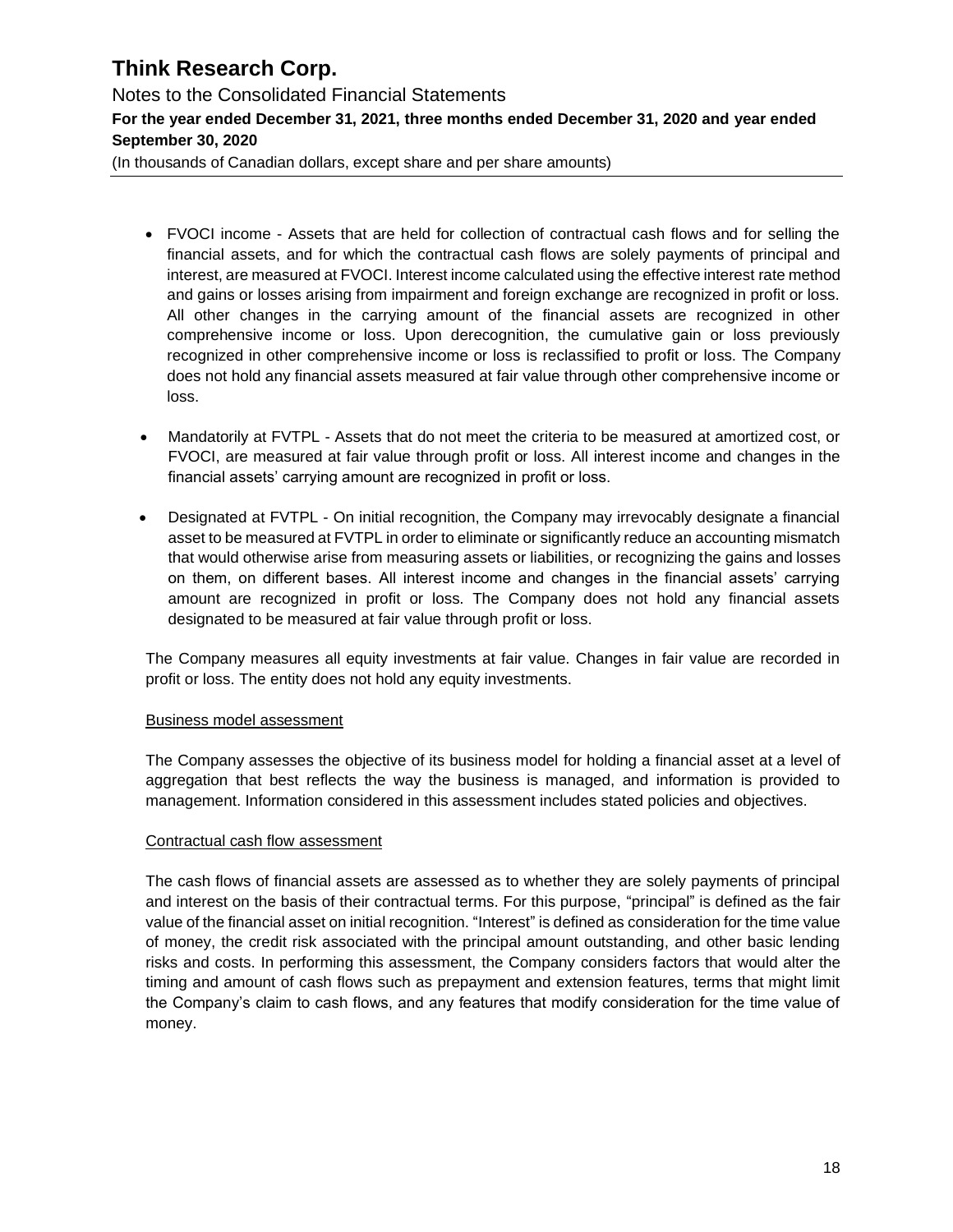Notes to the Consolidated Financial Statements **For the year ended December 31, 2021, three months ended December 31, 2020 and year ended September 30, 2020**  (In thousands of Canadian dollars, except share and per share amounts)

#### **Impairment**

Impairment of financial assets under IFRS 9 replaces the incurred loss model in IAS 39 with an ECL model. The new impairment model applies to financial assets measured at amortized cost, and contract assets and debt investments at FVOCI.

The Company recognizes a loss allowance for the ECLs associated with its financial assets, other than financial assets measured at FVTPL. ECLs are measured to reflect a probability-weighted amount, the time value of money, and reasonable and supportable information regarding past events, current conditions and forecasts of future economic conditions.

The Company applies the simplified approach for trade receivables. Using the simplified approach, the Company records a loss allowance equal to the expected credit losses resulting from all possible default events over the assets' contractual lifetime.

The Company assesses whether a financial asset is credit-impaired at the reporting date. Regular indicators that a financial instrument is credit-impaired include significant financial difficulties as evidenced through borrowing patterns or observed balances in other accounts and breaches of borrowing contracts such as default events or breaches of borrowing covenants. For financial assets assessed as credit-impaired at the reporting date, the Company continues to recognize a loss allowance equal to lifetime ECLs.

For financial assets measured at amortized cost, loss allowances for ECLs are presented in the consolidated statements of financial position as a deduction from the gross carrying amount of the financial asset.

Financial assets are written off when the Company has no reasonable expectations of recovering all or any portion thereof.

#### Derecognition of financial assets

The Company derecognizes a financial asset when its contractual rights to the cash flows from the financial asset expire, or the financial asset has been transferred under particular circumstances.

For this purpose, a financial asset is transferred if the Company either:

- Transfers the right to receive the contractual cash flows of the financial asset, or;
- Retains the right to receive the contractual cash flows of the financial asset, but assumes an obligation to pay received cash flows in full to one or more third parties without material delay and is prohibited from further selling or transferring the financial asset.

Transferred financial assets are evaluated to determine the extent to which the Company retains the risks and rewards of ownership. When the Company neither transfers nor retains substantially all the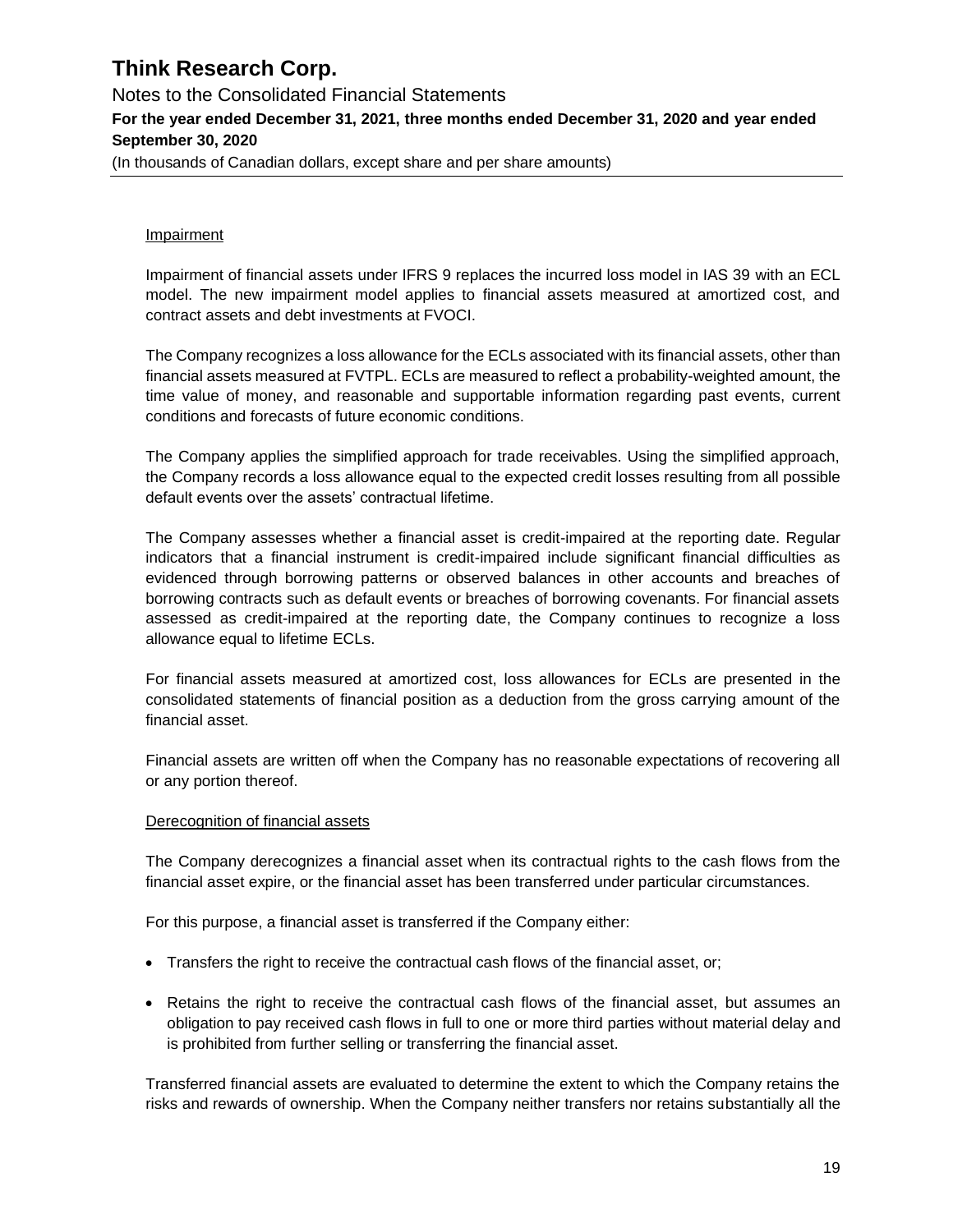Notes to the Consolidated Financial Statements **For the year ended December 31, 2021, three months ended December 31, 2020 and year ended September 30, 2020**  (In thousands of Canadian dollars, except share and per share amounts)

risks and rewards of ownership of the financial asset, it evaluates whether it has retained control of the financial asset.

Where substantially all risks and rewards of ownership have been transferred, or risks and rewards have neither been transferred nor retained and control of the financial asset has not been retained, the Company derecognizes the financial asset. At the same time, the Company separately recognizes as assets or liabilities the fair value of any rights and obligations created or retained in the transfer. Any difference between the carrying amount measured at the date of recognition and the consideration received is recognized in profit or loss.

#### *Financial liabilities*

#### Recognition and initial measurement

The Company recognizes a financial liability when it becomes party to the contractual provisions of the instrument. At initial recognition, the Company measures financial liabilities at their fair value plus transaction costs that are directly attributable to their issuance, with the exception of financial liabilities subsequently measured at FVTPL for which transaction costs are immediately recorded in profit or loss.

Where an instrument contains both a liability and equity component, these components are recognized separately based on the substance of the instrument, with the liability component measured initially at fair value and the equity component assigned the residual amount.

#### Classification and subsequent measurement

Subsequent to initial recognition, all financial liabilities are measured at amortized cost using the effective interest rate method. Interest, gains and losses relating to a financial liability are recognized in profit or loss.

### Derecognition of financial liabilities

The Company derecognizes a financial liability only when its contractual obligations are discharged, cancelled or expired.

### Embedded derivatives

For hybrid contracts containing a host that is not an asset in the scope of IFRS 9, embedded derivatives are evaluated on initial recognition to determine if the embedded derivative must be separated from the host contract. Embedded derivatives are separated from the host contract when the economic characteristics and risks of the derivative are not closely related to those of the host contract, a separate instrument with the same terms as the embedded derivative would meet the definition of a derivative, and the hybrid contract is not measured at FVTPL. Embedded derivatives that are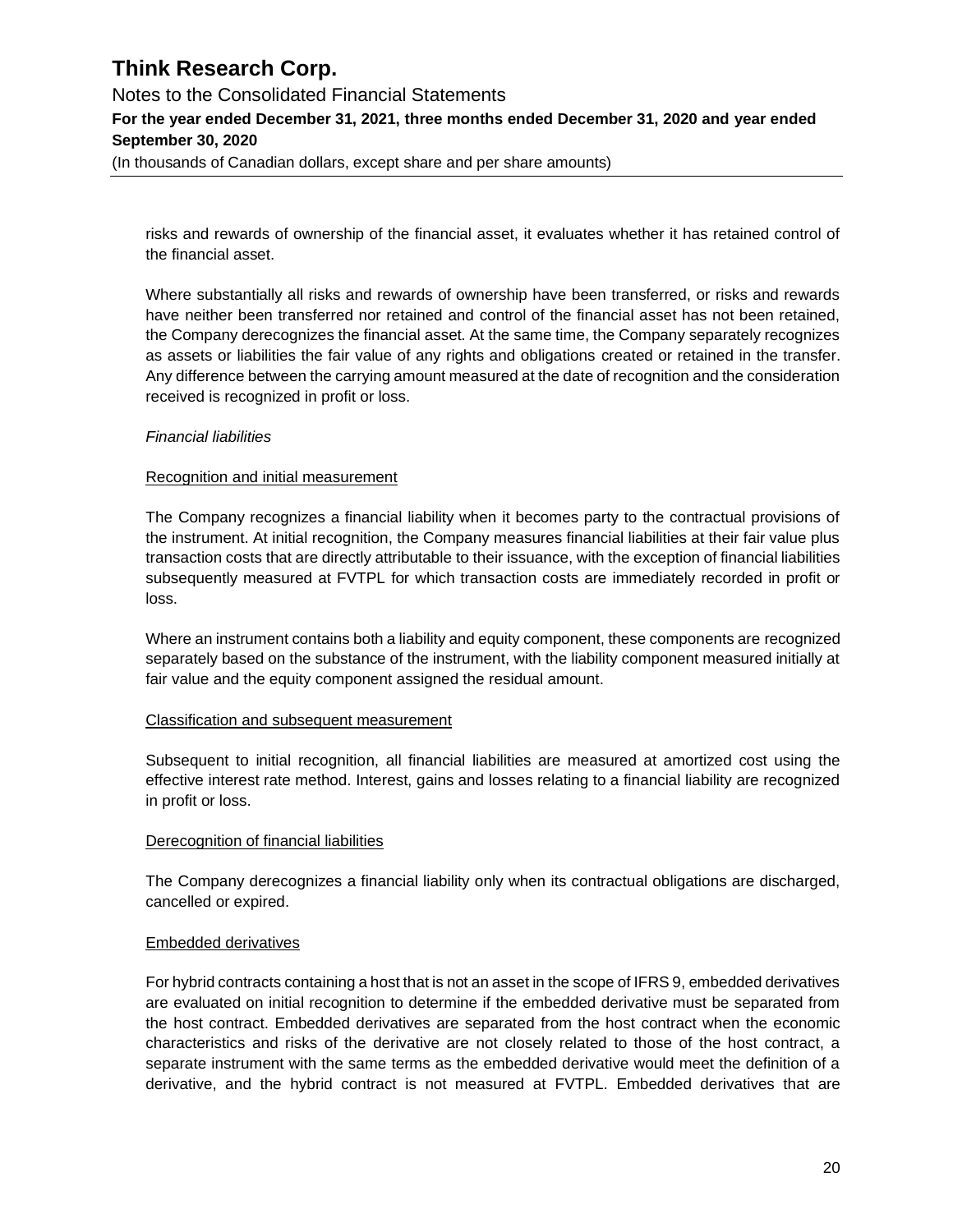Notes to the Consolidated Financial Statements **For the year ended December 31, 2021, three months ended December 31, 2020 and year ended September 30, 2020**  (In thousands of Canadian dollars, except share and per share amounts)

separated from the host contract are initially measured at fair value and subsequently measured at FVTPL. The host contract is accounted for in accordance with the appropriate standards.

Non-option derivatives are separated from the host contract on the basis of their stated or implied substantive terms so as to result in them having a fair value of zero at inception. Option-based derivatives are separated from the host contract on the basis of stated terms and conditions and measured at their fair value on inception, with the host contract's initial carrying amount being the residual amount after separating the derivative.

The following table summarizes the classification of the Company's financial instruments:

| <b>Classification</b> |
|-----------------------|
| Amortized cost        |
| Amortized cost        |
| Amortized cost        |
| Amortized cost        |
| Amortized cost        |
| <b>FVTPL</b>          |
| Amortized cost        |
| Amortized cost        |
| Amortized cost        |
| Amortized cost        |
| <b>FVTPL</b>          |
|                       |

#### **Fair value measurements**

Fair value is defined as the price to sell an asset or transfer a liability (i.e., "the exit price") in an orderly transaction between market participants. Management uses a fair value hierarchy that gives the highest priority to quoted prices in active markets and the lowest priority to unobservable data. The fair value hierarchy is broken down into the following three levels.

- Level 1: Fair value based on unadjusted quoted prices in active markets for identical assets or liabilities.
- Level 2: Fair value based on quoted prices in active markets for similar assets or liabilities, quoted prices for identical assets or liabilities in inactive markets, or for which significant inputs are observable, (e.g., interest rates, yield curves, etc.) or can be corroborated by observable market data.
- Level 3: Fair value based on inputs that are unobservable and significant to the overall fair value measurement. The unobservable inputs reflect significant management judgments about assumptions that market participants might use.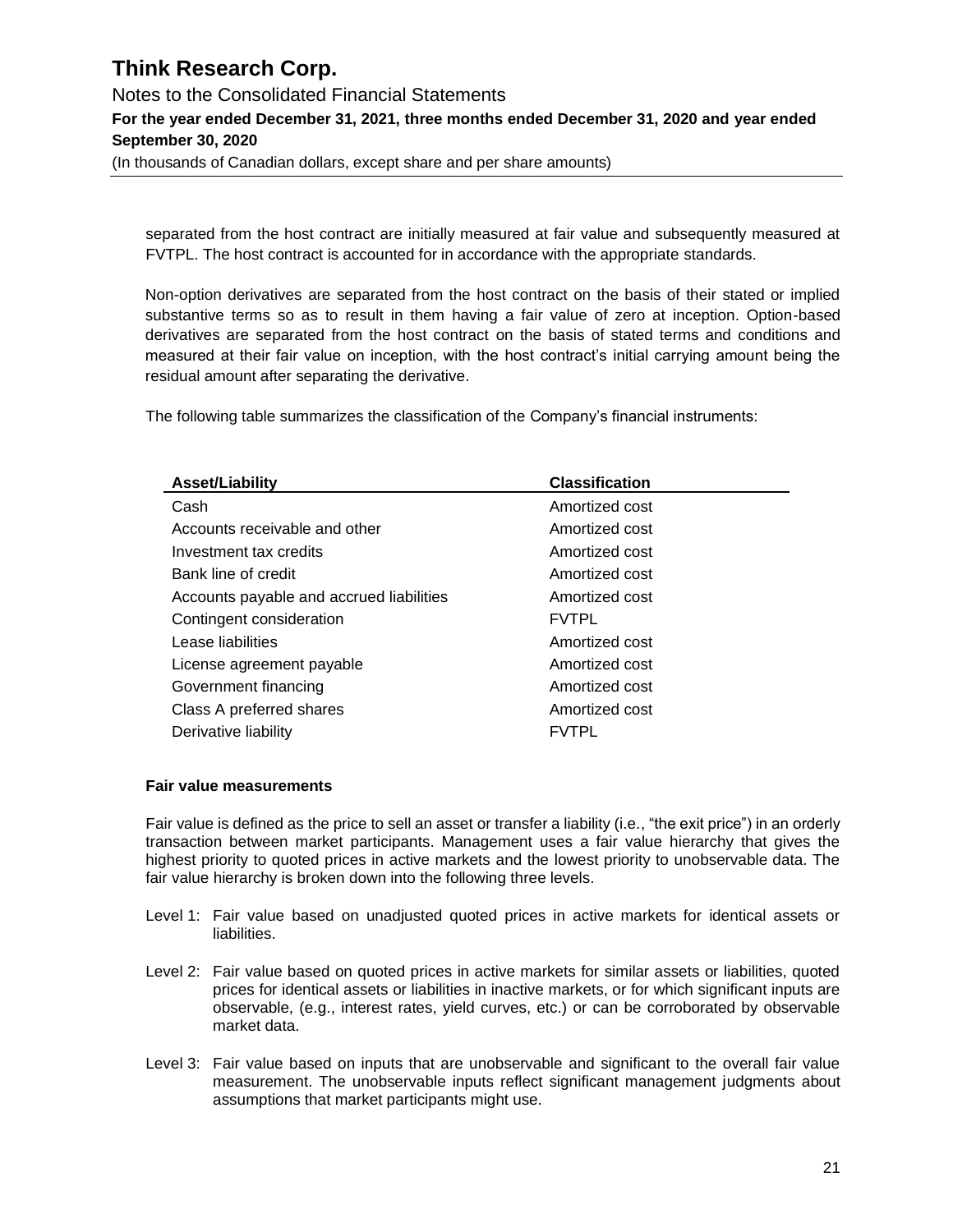Notes to the Consolidated Financial Statements **For the year ended December 31, 2021, three months ended December 31, 2020 and year ended September 30, 2020** 

#### (In thousands of Canadian dollars, except share and per share amounts)

#### **Share capital**

Share capital is recorded as the net proceeds received on issuance after deducting all share issuance costs.

#### **Warrants**

The fair value of warrants is determined upon their issuance either as part of unit private placements or in settlement of share issuance costs and finders' fees, using the Black-Scholes model. All such warrants are classified in a warrant reserve within equity. If the warrants are converted, the value attributable to the warrants is transferred to shareholders' equity from the warrant reserve. Shares are issued from treasury upon the exercise of share purchase warrants.

#### **Stock-based compensation and other stock-based payments**

The Company accounts for its stock option plan based on the fair value approach. The options give the holder the right to purchase or receive common shares and are accounted for as equity-settled plans. The expense for the value of each tranche is recognized over its respective vesting period, which in the case of most options granted would be on a graded vesting scale.

When recording compensation cost for equity awards, the Company estimates forfeitures based on the number of equity awards expected to vest. At the end of each reporting period, the Company reviews its estimates of the number of awards expected to vest and records any revisions in the consolidated statements of operations and comprehensive income. Any consideration paid by employees on exercise of stock options or purchase of stock is credited to share capital.

### **Restricted Share Units ("RSUs")/Deferred Share Units ("DSUs")/Performance Share Units ("PSUs")**

The fair value of equity settled RSUs/DSUs/PSUs is measured at grant date and each tranche is recognized on a straight-line basis over the period during which the RSUs/DSUs/PSUs vest. The fair value of the RSUs/DSUs/PSUs is measured based on the closing price of the Company's common shares on the date of grant. The fair value of RSUs/DSUs/PSUs is charged to profit or loss with a corresponding increase in contributed surplus within equity. The amount recognized as an expense is based on the estimate of the number of awards expected to vest, which is revised if subsequent information indicates that actual forfeitures are likely to differ from the estimate. Upon vesting of equity settled RSUs/DSUs/PSUs, the related contributed surplus associated with the RSUs/DSUs/PSUs is reclassified into share capital.

#### **Income taxes**

Income tax expense consists of current and deferred tax expense. Current and deferred tax are recognized in profit or loss, except to the extent that they relate to items recognized directly in equity or other comprehensive income.

Current tax is recognized and measured at the amount expected to be recovered from or payable to the taxation authorities based on the income tax rates enacted or substantively enacted at the end of the reporting period and includes any adjustment to taxes payable in respect of previous years.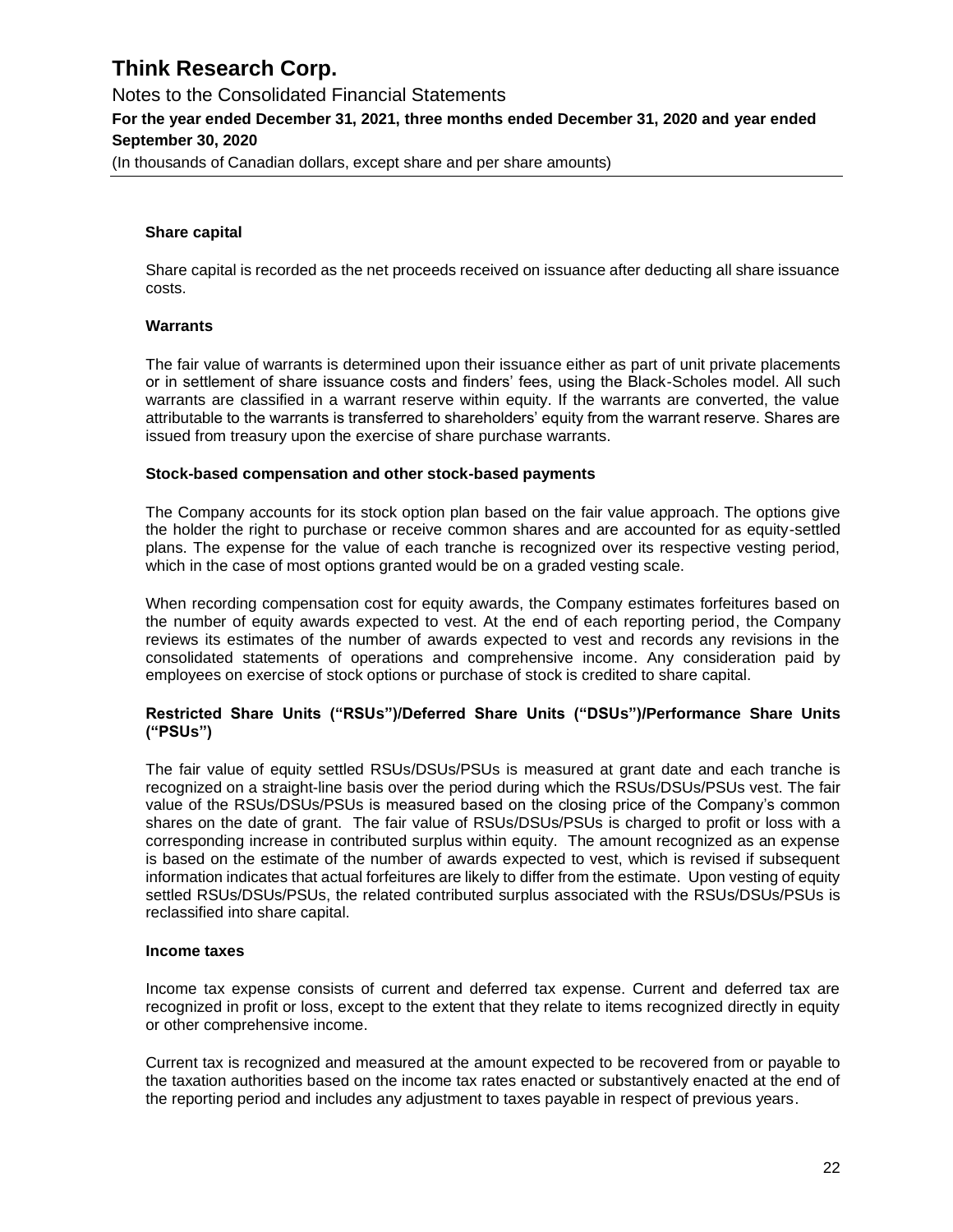Notes to the Consolidated Financial Statements **For the year ended December 31, 2021, three months ended December 31, 2020 and year ended September 30, 2020** 

(In thousands of Canadian dollars, except share and per share amounts)

Deferred tax is recognized on any temporary differences between the carrying amounts of assets and liabilities in the consolidated financial statements and the corresponding tax bases used in the computation of taxable earnings. Deferred tax assets and liabilities are measured at the tax rates that are expected to apply in the period when the asset is realized, and the liability is settled. The effect of a change in the enacted or substantively enacted tax rates is recognized in net earnings and comprehensive income, or in equity depending on the item to which the adjustment relates.

Deferred tax assets are recognized to the extent future recovery is probable. At each reporting period end, deferred tax assets are reduced to the extent that it is no longer probable that sufficient taxable earnings will be available to allow all or part of the asset to be recovered.

### **Foreign currency translation**

Monetary assets and liabilities denominated in foreign currencies are translated into Canadian dollars at exchange rates prevailing at the date of the consolidated statement of financial position. Transactions in foreign currencies are translated at the exchange rate in effect at the transaction date. Resulting exchange gains and losses are recognized separately in the consolidated statements of operations and comprehensive income.

#### **Net income (loss) per share**

Basic net income (loss) per share is calculated based on the weighted average number of common shares outstanding for the year. Diluted net income (loss) per share is calculated using the weighted average number of common shares outstanding for the year for basic net income (loss) per share plus the weighted average number of potential dilutive shares that would have been outstanding during the year had all potential common shares been issued at the beginning of the year or when the underlying stock options, and warrants were granted, if later, unless they were anti-dilutive. The treasury stock method is used to determine the incremental number of common shares that would have been outstanding had the Company used proceeds from the exercise of stock options and warrants to acquire common shares.

#### **Revenue recognition**

The Company recognized revenue in accordance with IFRS 15, *Revenue from Contracts with Customers* ("IFRS 15").

Revenue represents the fair value on consideration received or receivable from customers for goods and services provided by the Company, net of discounts and sales taxes. The Company generates revenue from the sale of renewable software licenses, professional services and other miscellaneous income.

#### *Contracts with multiple products or services*

The Company enters into contracts that contain multiple products and services such as right-to-use software licenses, installation, maintenance and support, and professional services. The Company evaluates these arrangements to determine the appropriate unit of accounting (performance obligation) for revenue recognition purposes based on whether the product or service is distinct from some or all of the other products or services in the arrangement. A product or service is distinct if the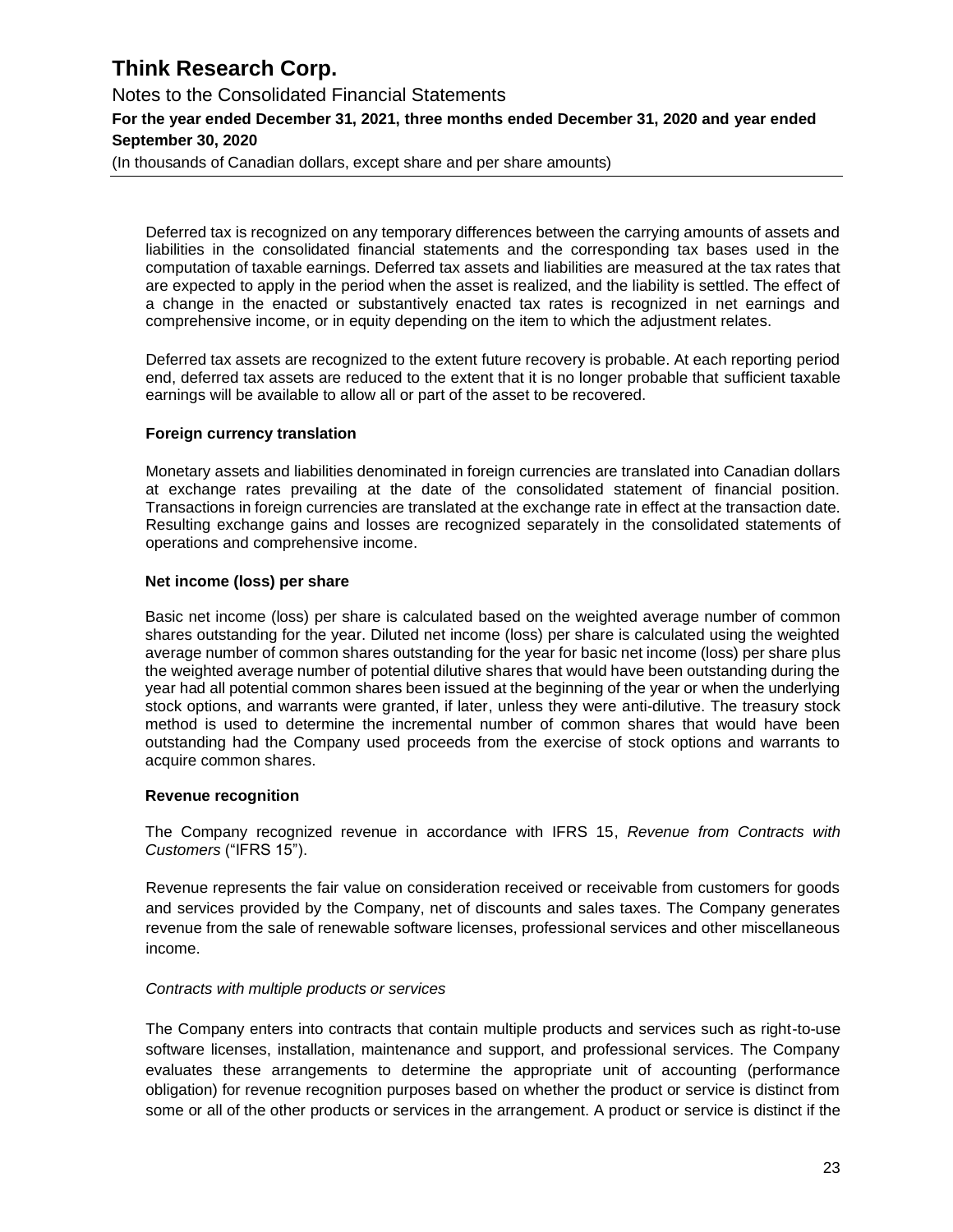Notes to the Consolidated Financial Statements **For the year ended December 31, 2021, three months ended December 31, 2020 and year ended September 30, 2020** 

(In thousands of Canadian dollars, except share and per share amounts)

customer can benefit from it on its own or together with other readily available resources and the Company's promise to transfer the good or service is separately identifiable from other promises in the contractual arrangement with the customer. Non-distinct products and services are combined with other goods and services until they are distinct as a bundle and therefore form a single performance obligation.

Where a contract consists of more than one performance obligation, revenue is allocated to each based on their estimated standalone selling price.

The Company enters into contracts that extend over multiple years and for which revenue is recognized over a period using the input method. The Company evaluates the revenues based on the resources consumed and costs incurred on the project during the period while periodically evaluating the costs remaining.

The Company generates its revenue from the following sources:

#### *Renewable software licenses*

The Company sells software licenses on a specified term basis, with customer held options for renewal. Recognition of revenue from the license of software is recognized at the time that the software has been made available to the customer and is recognized rateably over the term of the related agreement. Revenue earned from the installation of the software licenses is earned rateably over the expected life of the customer.

From time to time, the Company enters into contracts containing variable rates, where fees are earned on a per user basis. In these instances, the Company estimates the amount of consideration to which the entity will be entitled in exchange for transferring the promised goods or services to a customer using either the expected value or most likely amount methods. At the end of each reporting period, the Company updates the estimated transaction price to represent faithfully the circumstances present at the end of the reporting period and the changes in circumstances during the reporting period.

#### *Professional services*

Professional services revenue including installation, implementation, training and customization of software is recognized by the stage of completion of the performance obligation determined using the percentage of completion method, or as such services are performed as appropriate in the circumstances. The revenue and profit of fixed price contracts is recognized on a percentage of completion basis when the outcome of a contract can be estimated reliably. When the outcome of the contract cannot be estimated reliably but the Company expects to recover its costs, the amount of expected costs is treated as variable consideration and the transaction price is updated as more information becomes known.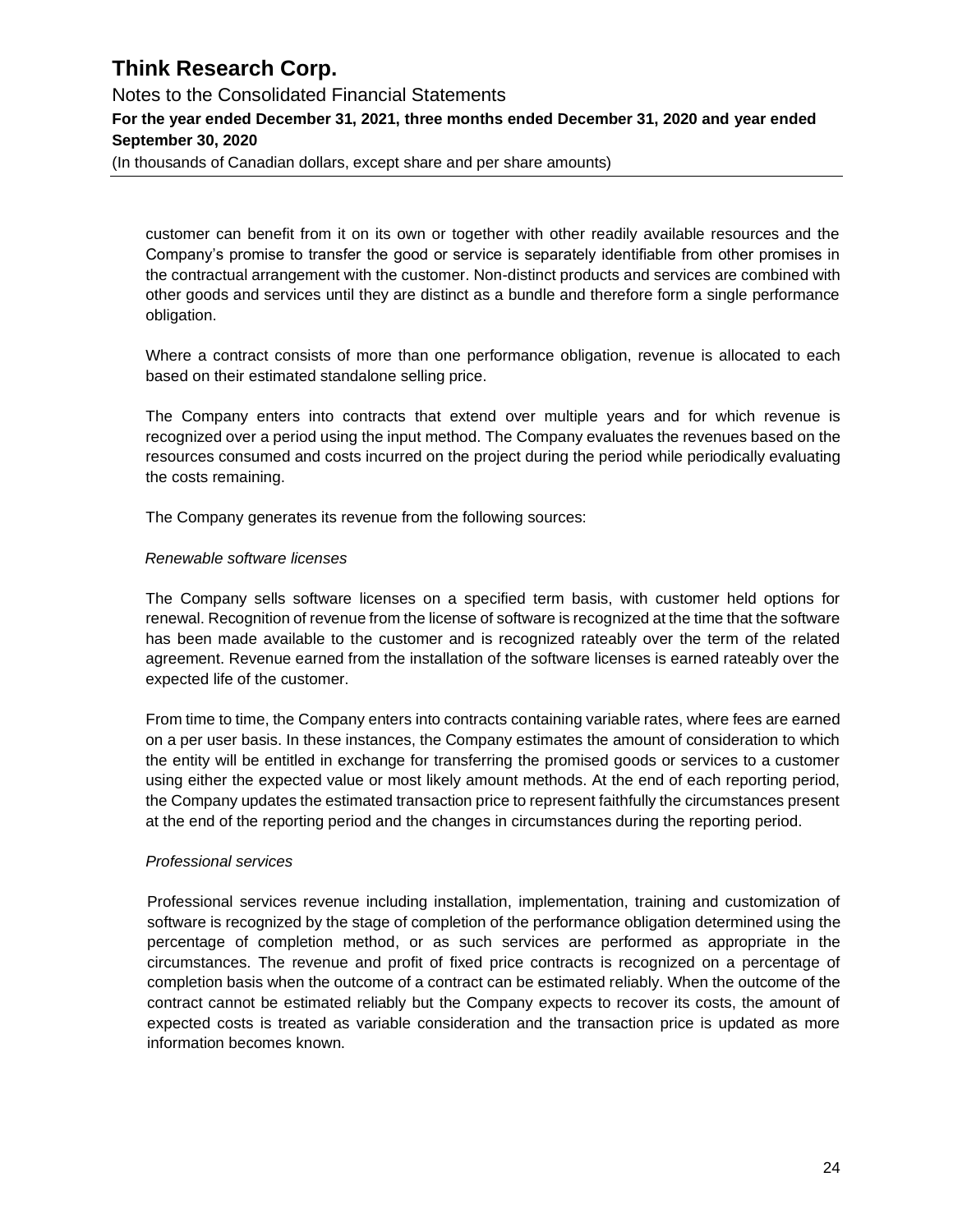Notes to the Consolidated Financial Statements **For the year ended December 31, 2021, three months ended December 31, 2020 and year ended September 30, 2020** 

(In thousands of Canadian dollars, except share and per share amounts)

#### *Patient services revenue*

Patient services revenue is revenue earned at a single point in time and is generated through the Company's medical clinics and virtual platforms and consists of both non-insured and insured services. Public insured services refers to revenue generated for providing publicly accessible healthcare services that are reimbursed by the provincial health authorities. Other non-insured services are not eligible for government reimbursement, and as such are charged directly to patients and/or third parties. The Company's performance obligations for clinical services are satisfied as services are rendered. For insured and non-insured services, cash is typically collected within one month of the appointment visit.

### *Digital apps/telehealth revenue*

The Company generates telehealth services revenue from patients visits to its platform to access the Company's professional provider network of medical practitioners. Revenue is generated mainly on a per-telehealth visit basis. Revenue is recognized when the performance obligation is satisfied, which occurs when the patients have access to the medical practitioners via the Company's telehealth platform. The Company also generates subscription revenue from medical practitioners' access to the Company's telehealth platform to service their patients. Revenue is recognized over the period of time the medical practitioners have access to the platform.

### *Continuing medical education ("CME") revenue*

The Company generates CME revenue through webinars, conferences, and other various events either in person or online to help healthcare practitioners stay at the forefront of latest healthcare evidence and protocols, The Company does this by partnering with "Sponsors", being primarily pharmaceutical companies and hospitals, who fund the content development and ultimate accreditation and delivery as CME revenue. The transaction price is determined by reference to the contract, or change order value. Revenue is recognized as the single performance obligation is satisfied. Each component is not distinct because the customer cannot benefit from each service on its own and the objective is to provide a combined output, being the study report, which is based on each of the services performed prior to writing the study report. Revenue is recognized using an outputbased measure of progress using milestones that are indicative of the costs incurred on each event or project.

### *Clinical research organizational ("CRO') revenue*

CRO revenue consists primarily of bioequivalence analysis, Phase I revenue, and laboratory-related revenue. Under IFRS 15, a clinical trial service is a single performance obligation satisfied over time i.e., the full service obligation in respect of a clinical trial is considered a single performance obligation. The transaction price is determined by reference to the contract, or change order value (including total service revenue and pass-through/reimbursable expenses). Revenue is recognized as the single performance obligation is satisfied. Each component is not distinct because the customer cannot benefit from each service on its own and the objective is to provide a combined output, being the study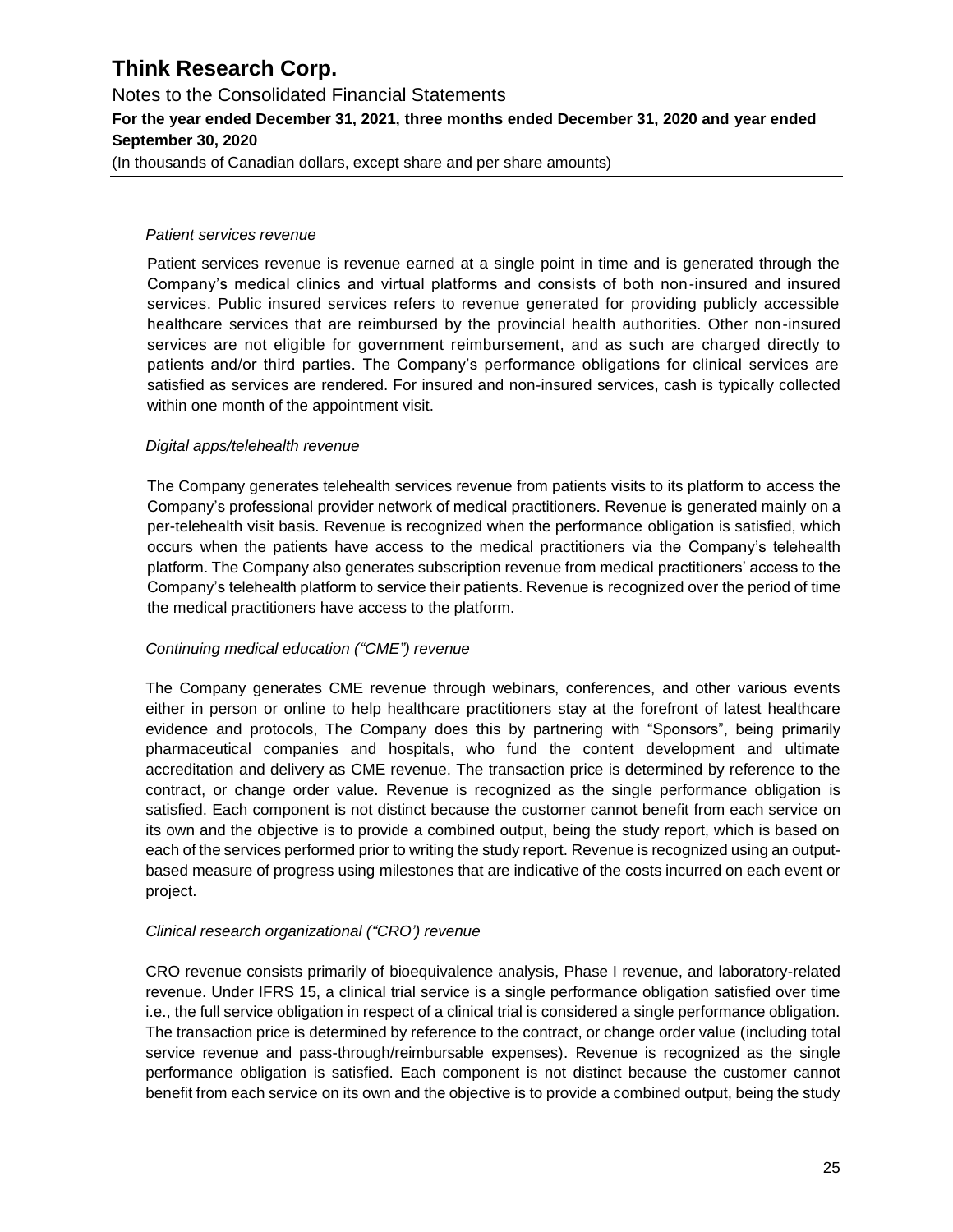Notes to the Consolidated Financial Statements **For the year ended December 31, 2021, three months ended December 31, 2020 and year ended September 30, 2020**  (In thousands of Canadian dollars, except share and per share amounts)

report, which is based on each of the services performed prior to writing the study report. Therefore, all the components of each of the studies are accounted for together as one performance obligation.

#### *Deferred and unbilled revenue*

The timing of revenue recognition often differs from contract payment schedules, resulting in revenue that has been earned but not billed. These amounts are included in unbilled revenue within accounts receivable and other. Amounts billed in accordance with customer contracts, but not yet earned, are recorded and presented as part of deferred revenue.

### **New standards, amendments and interpretations**

#### *New standards, amendments and interpretations adopted during the period*

The following new standards were adopted during the period ended December 31, 2021:

#### a) IFRS 3, *Business Combinations* ("IFRS 3")

The IASB issued amendments to the definition of a business in IFRS 3. The objective of the amendments is to assist entities in determining whether a transaction should be accounted for as a business combination or as an asset acquisition. The amendments apply prospectively to acquisitions that occur in annual periods beginning on or after January 1, 2020, with earlier application permitted. The Company adopted the IFRS 3 amendments effective October 1, 2020, with no significant impact on its consolidated financial statements.

#### b) IAS 1, *Presentation of Financial Statements* ("IAS 1") and IAS 8, *Accounting Policies, Changes in Accounting Estimates and Errors* ("IAS 8")

The IASB issued amendments to IAS 1 and IAS 8 to align the definition of "material" across the standards and to clarify certain aspects of the definition. The objective of this amendment is to improve disclosure effectiveness in the financial statements by improving the understanding of the existing requirements rather than to significantly impact an entity's materiality judgments. The amendments apply prospectively to annual periods beginning on or after January 1, 2020, with earlier application permitted. The Company adopted these amendments effective October 1, 2020, with no significant impact on its consolidated financial statements.

#### c) Conceptual framework for financial reporting

The IASB issued a comprehensive set of concepts for financial reporting: the revised Conceptual Framework for Financial Reporting ("Conceptual Framework"), which replaces its previous version. It assists companies in developing accounting policies when no IFRS standard applies to a particular transaction and it helps stakeholders more broadly to better understand the standards. The revised Conceptual Framework's effective date is January 1, 2020, with earlier application permitted. The Company adopted this revised Conceptual Framework effective October 1, 2020 with no significant impact on its consolidated financial statements.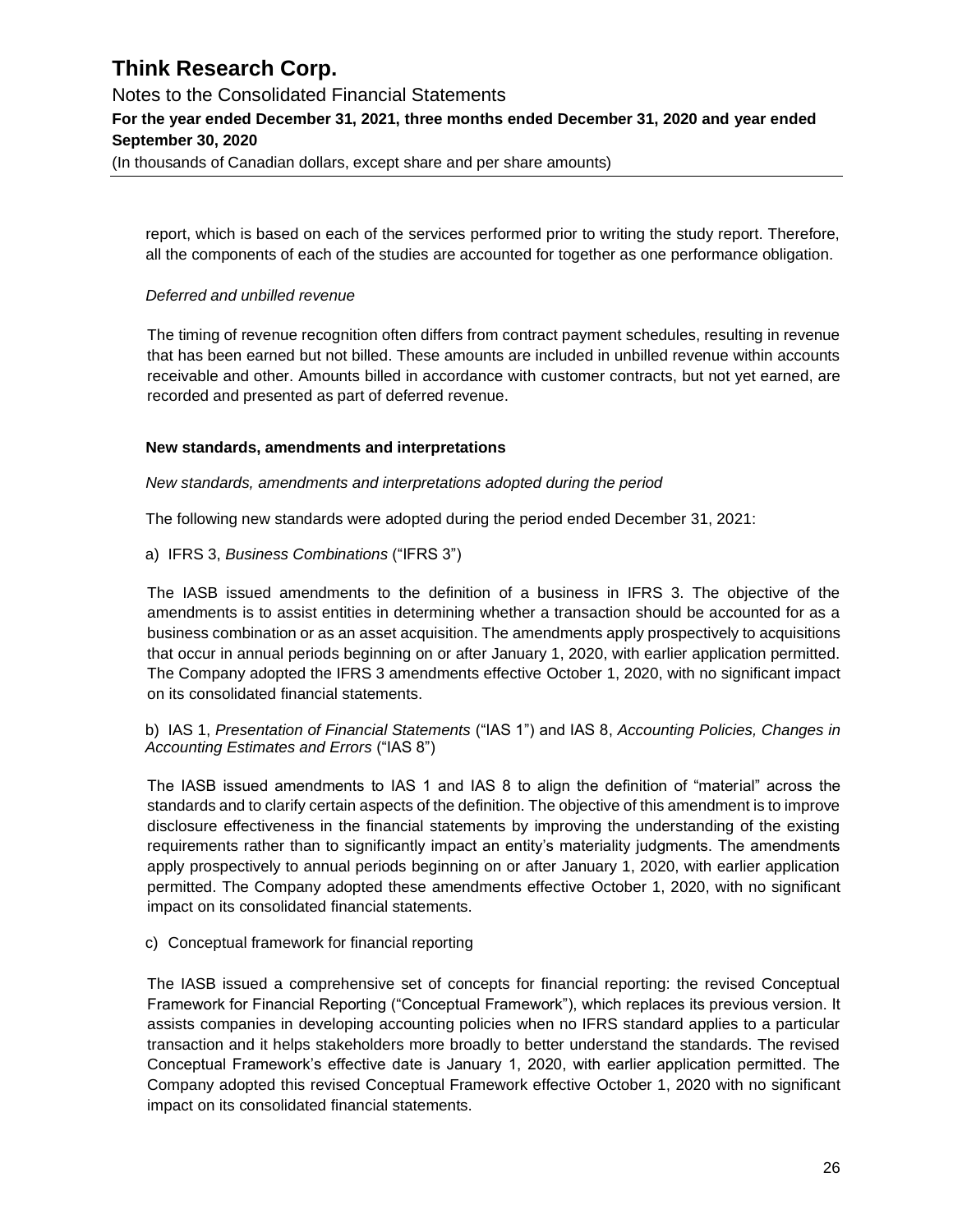Notes to the Consolidated Financial Statements **For the year ended December 31, 2021, three months ended December 31, 2020 and year ended September 30, 2020** 

(In thousands of Canadian dollars, except share and per share amounts)

*Standards, amendments and interpretations issued and not yet adopted*

a) IAS 37, *Provisions, Contingent Liabilities and Contingent Assets* ("IAS 37")

The amendments to IAS 37 specify which costs an entity includes in determining the cost of fulfilling a contract for the purpose of assessing whether the contract is onerous. The amendments apply for annual reporting periods beginning on or after January 1, 2022 to contracts existing at the date when the amendments are first applied. At the date of initial application, the cumulative effect of applying the amendments is recognized as an opening balance adjustment to retained earnings or other components of equity, as appropriate. The comparatives are not restated. The extent of the impact of adoption of the standard has not yet been determined.

### **4 Business acquisitions**

Acquisitions that are determined to be business combinations have been recorded under the purchase method of accounting and results have been included in the consolidated statements of operations and comprehensive income (loss) from their respective acquisition date.

Accordingly, the allocation of the purchase price to assets and liabilities is based on the fair value, with the excess of the purchase price over the fair value of the net assets acquired being allocated to goodwill. For certain acquisitions made, management assessed the information obtained, including the impact and assumptions used in estimating the fair value of intangible assets and deferred taxes.

Goodwill arose in the acquisitions because the consideration paid for the acquisition effectively included amounts in relation to the benefit of expected revenue growth, future market development and other expected synergies. These benefits are not recognized separately from goodwill because they do not meet the recognition criteria for identifiable intangible assets. Goodwill arising on the acquisitions is not deductible for tax purposes. For acquisition costs that the Company incurred in relation to acquisitions completed during year ended December 31, 2021, please refer to Note 28. The allocation of the purchase price paid for acquisitions completed since January 1, 2020 is as follows:

|                                        | 2021      |                  |                               |         |           | 2020   |            |        |
|----------------------------------------|-----------|------------------|-------------------------------|---------|-----------|--------|------------|--------|
|                                        | Pharmapod | <b>BioPharma</b> | <b>MDBriefcase Clinic 360</b> |         | Total     | AirMed | <b>HCP</b> | Total  |
|                                        | \$        |                  | \$                            |         |           | \$     | S          | \$     |
| Cash paid on closing                   | 470       | 19,846           | 5,396                         | 250     | 25,962    | 250    | 1,850      | 2,100  |
| Equity consideration                   | 479       | 24,297           | 19.696                        | 4,605   | 49,077    | 350    | 10,458     | 10,808 |
| Net working capital settlement         |           | (1,239)          | (634)                         | (398)   | (2,271)   | 100    | 174        | 274    |
| Fair value of contingent consideration |           | 2,080            | 2,049                         |         | 4,129     | 177    |            | 177    |
| Derivative liability                   |           |                  |                               |         |           |        | 981        | 981    |
| Total purchase price                   | 949       | 44,984           | 26,507                        | 4,457   | 76,897    | 877    | 13,463     | 14,340 |
|                                        |           |                  |                               |         |           |        |            |        |
| Working capital                        | (779)     | 2,712            | (723)                         | (397)   | 813       |        | (190)      | (190)  |
| Tax asset receivable                   |           | 9,428            |                               |         | 9,428     |        |            |        |
| Property and equipment (Note 7)        |           | 1,334            | 81                            |         | 1,415     |        | 251        | 251    |
| Right-of-use assets acquired           |           | 6,691            | 430                           | 3,347   | 10,468    |        | 630        | 630    |
| Intangible assets (Note 8)             | 1,728     | 29,652           | 7,970                         | 2,950   | 42,300    | 476    | 1,759      | 2,235  |
| Lease liabilities assumed              |           | (6,691)          | (430)                         | (3,347) | (10, 468) |        | (630)      | (630)  |
| Deferred tax liability                 |           | (9,662)          |                               | (410)   | (10,072)  | (126)  | (353)      | (479)  |
| Goodwill (Note 9)                      |           | 11,520           | 19,179                        | 2,314   | 33,013    | 527    | 11,996     | 12,523 |
|                                        | 949       | 44,984           | 26,507                        | 4,457   | 76,897    | 877    | 13.463     | 14,340 |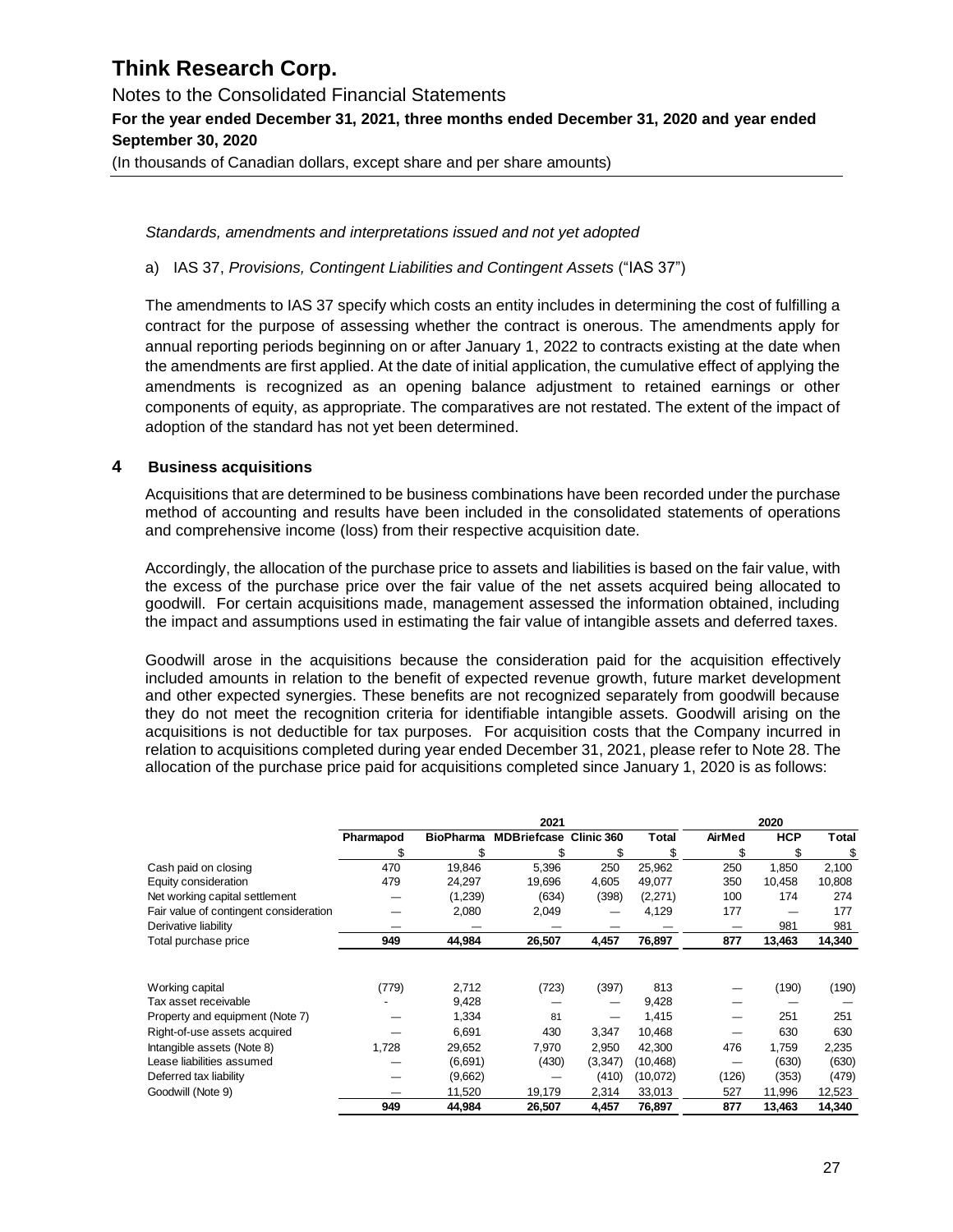Notes to the Consolidated Financial Statements **For the year ended December 31, 2021, three months ended December 31, 2020 and year ended September 30, 2020** 

(In thousands of Canadian dollars, except share and per share amounts)

The Company has updated the intangibles and goodwill balances of HCP upon finalizing the purchase price in 2021. During the fourth-quarter of 2021, the Company updated the initial purchase price allocation for BioPharma, MDBriefcase, and Clinic 360 for working capital adjustments.

The following revenue is included in the Company's consolidated financial statements for the year ended December 31, 2021:

|         | <b>BioPharma</b> | MDBriefcase | Clinic 360 |
|---------|------------------|-------------|------------|
|         |                  |             |            |
| Revenue | 10.367           | 9.303       | 8.690      |

If the acquisitions had occurred on January 1, 2021, the Company estimates that it would have reported the following consolidated revenue for the year ended December 31, 2021:

|         | <b>BioPharma</b> | MDBriefcase | Clinic 360 |  |  |
|---------|------------------|-------------|------------|--|--|
|         |                  |             |            |  |  |
| Revenue | 37.244           | 10.224      | 9.284      |  |  |

#### **Pharmapod Limited**

On November 4, 2021, the Company acquired the assets of Pharmapod Limited ("Pharmapod") through a receivership process in Ireland. The purchase price for this acquisition was \$949 paid as follows:

- Cash consideration of \$470 paid on the closing of the acquisition; and
- The issuance on closing of 307,145 common shares of the Company with a fair market value of \$1.56 per share or \$479.

#### **Bio Pharma Services Inc.**

On September 10, 2021, the Company acquired all of the issued and outstanding shares of Bio Pharma Services Inc. ("BioPharma"). The purchase price for this acquisition was \$44,984 paid as follows:

- Cash consideration of \$19,846 paid on the closing of the acquisition;
- The issuance on closing of 8,068,107 common shares of the Company with a fair market value of \$2.21 per share or \$17,868;
- Future equity consideration to vendor with a fair value of \$6,429 due approximately six months and 12 months from the closing date. The deferred equity consideration related to BioPharma will be settled by the issuance of \$3,250 in common shares of the Company at each of the six-month and 12-month anniversary dates from the closing date of this acquisition. The number of common shares of the Company to be issued on these anniversary dates is based on the ten-day volume-weighted average price of the common shares of the Company ending on the trading date immediately preceding the date of issuance of the common shares;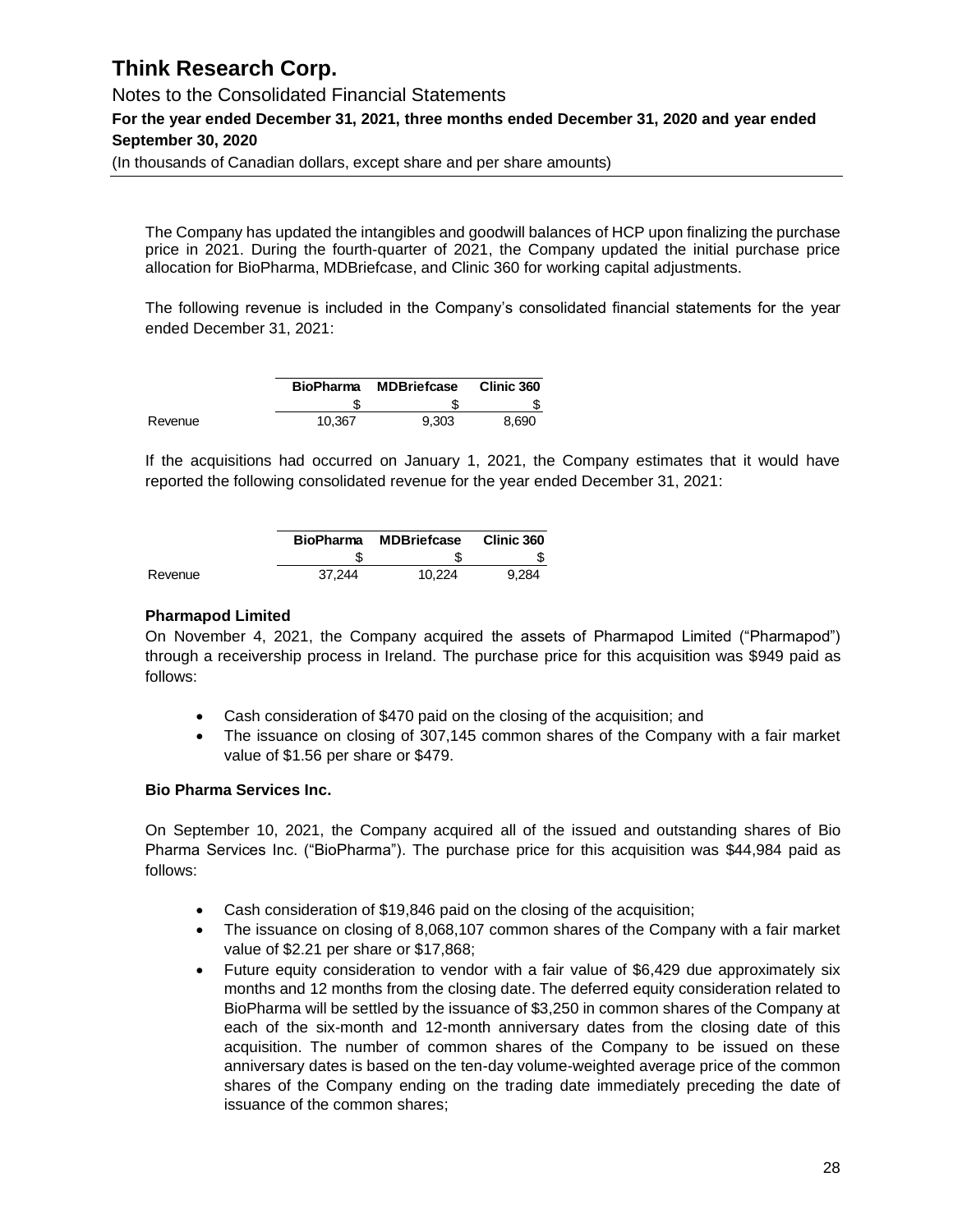Notes to the Consolidated Financial Statements

## **For the year ended December 31, 2021, three months ended December 31, 2020 and year ended September 30, 2020**

(In thousands of Canadian dollars, except share and per share amounts)

- Net working capital settlement receivable of \$1,239, which can be settled in either cash or common shares at BioPharma's discretion; and
- An annual earnout amount, if any, through 2025 based on 10% of BioPharma's annual earnings before interest and taxes, payable in cash or common shares of the Company at the Company's discretion. The fair value of this contingent consideration is \$2,080.

As part of the transaction related to BioPharma, Think will remit to the vendors an estimated investment tax credit refund of \$6,667, when it is received by the Company. After December 31, 2023, any amount received by Think related to the investment tax credit refund will be to the sole benefit of the Company.

The Company also acquired certain tax benefits related to non-refundable tax credits that have been recognized as a tax asset receivable.

The purchase price allocation for this acquisition is preliminary and subsequent adjustments during the measurement period will occur as the Company completes its estimation of the fair value of assets acquired and liabilities assumed, including valuation of intangible assets.

## **MDBriefCase Group Inc.**

On January 29, 2021, the Company acquired all of the issued and outstanding shares of MDBriefCase Group Inc. ("MDBriefCase"). The purchase price for this acquisition was \$26,507 paid as follows:

- Cash consideration of \$5,396 paid on the closing of the acquisition;
- The issuance of 5,230,242 common shares of the Company with a fair market value of \$3.77 per share or \$19,696, discounted from \$4.25 per share as the shares were subject to lock-up provisions;
- Net working capital settlement receivable of \$634; and
- Contingent consideration with a fair value of \$2,049 that is contingent on the achievement of certain future financial targets, due over the next two years payable in cash or shares at the Company's discretion.

The purchase price allocation for this acquisition was finalized during the year ended December 31, 2021.

## **Clinic 360 Inc.**

On January 29, 2021, the Company acquired all of the issued and outstanding shares of Clinic 360 Inc. ("Clinic 360"). The purchase price for this acquisition was \$4,457 paid as follows:

- Cash consideration of \$250 paid on the closing of the acquisition;
- The issuance of 1,183,017 common shares of the Company with a fair market value of \$3.89 per share or \$4,605, discounted from \$4.25 per share as the shares were subject to lock-up provisions; and
- Net working capital settlement receivable of \$398.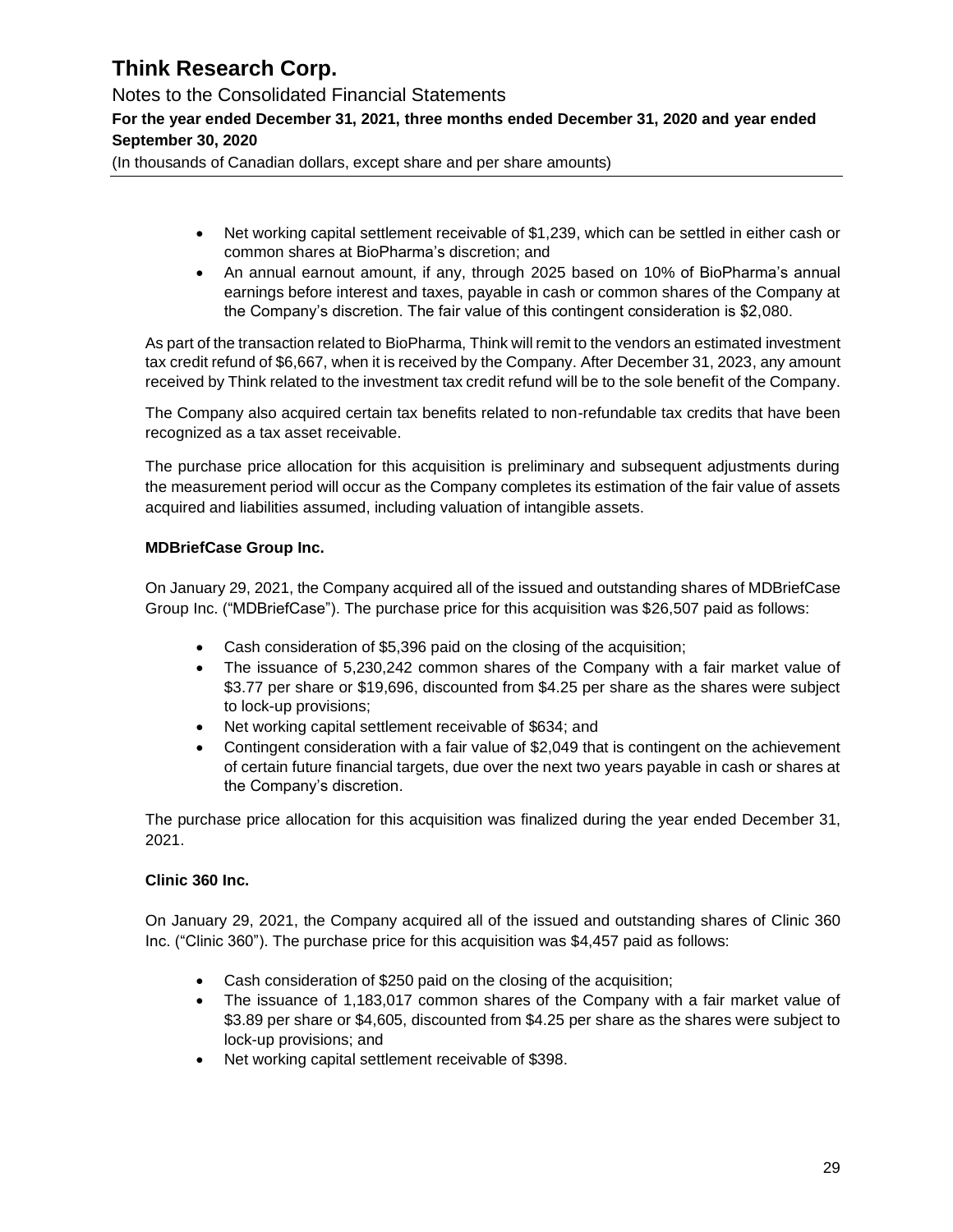Notes to the Consolidated Financial Statements

## **For the year ended December 31, 2021, three months ended December 31, 2020 and year ended September 30, 2020**

(In thousands of Canadian dollars, except share and per share amounts)

The purchase price allocation for this acquisition was finalized during the year ended December 31, 2021.

## **HCP acquisition**

On December 23, 2020, the Company acquired all of the issued and outstanding shares of 2775554 Ontario Inc. (the "HCP acquisition"). The purchase price for this acquisition was \$13,463 paid as follows:

- A cash payment of \$1,850 made on the closing of the acquisition and future cash consideration, net of working capital and other adjustments, of \$174 due nine months from the closing date;
- The issuance of 2,532,214 restricted common shares of the Company with a fair market value of \$4.13 per share, discounted from \$4.65 per share as the shares were subject to lock-up provisions, or \$10,458;
- A four-year option provided to the vendor with a fair value of \$981, using the Black-Scholes option pricing model, giving the vendor the right to repurchase one of the acquired subsidiaries based on a purchase price as defined in the purchase agreement; and
- Net working capital settlement of \$174.

The purchase price allocation for this acquisition was finalized during the year ended December 31, 2021.

2775554 Ontario Inc., immediately prior the closing of the transaction with the Company, acquired:

- 100% of the shares of 2538606 Ontario Inc.;
- 100% of the shares of 2538393 Ontario Inc.;
- 100% of the shares of 2448430 Ontario Inc.;
- 49% of the shares of 11419501 Canada Inc., a licensed pharmacy ("HCP Pharmacy");
- 100% of the shares of Complete Immigration Medical Centre Corp; and
- 100% of the shares of Ariontech Inc.

On acquisition, the non-controlling interests in HCP Pharmacy were measured at fair value, which was a nominal amount. During the year, the Company divested Ariontech Inc., which resulted in an impairment loss of \$677.

### **AirMed Trials Inc.**

On February 26, 2020, the Company purchased 100% of the issued and outstanding shares of AirMed Trials Inc. ("AirMed"). AirMed is a healthcare information technology company, focusing specifically on clinical trials and workflow optimization. Pursuant to the agreement, AirMed was acquired for consideration that comprising of \$350 of cash, 53,000 common shares of the Company with an estimated fair value of \$350, and contingent consideration with an estimated fair value of \$177. An initial cash payment of \$250 was made on the acquisition date, with the remaining \$100 of cash consideration paid on July 1, 2020.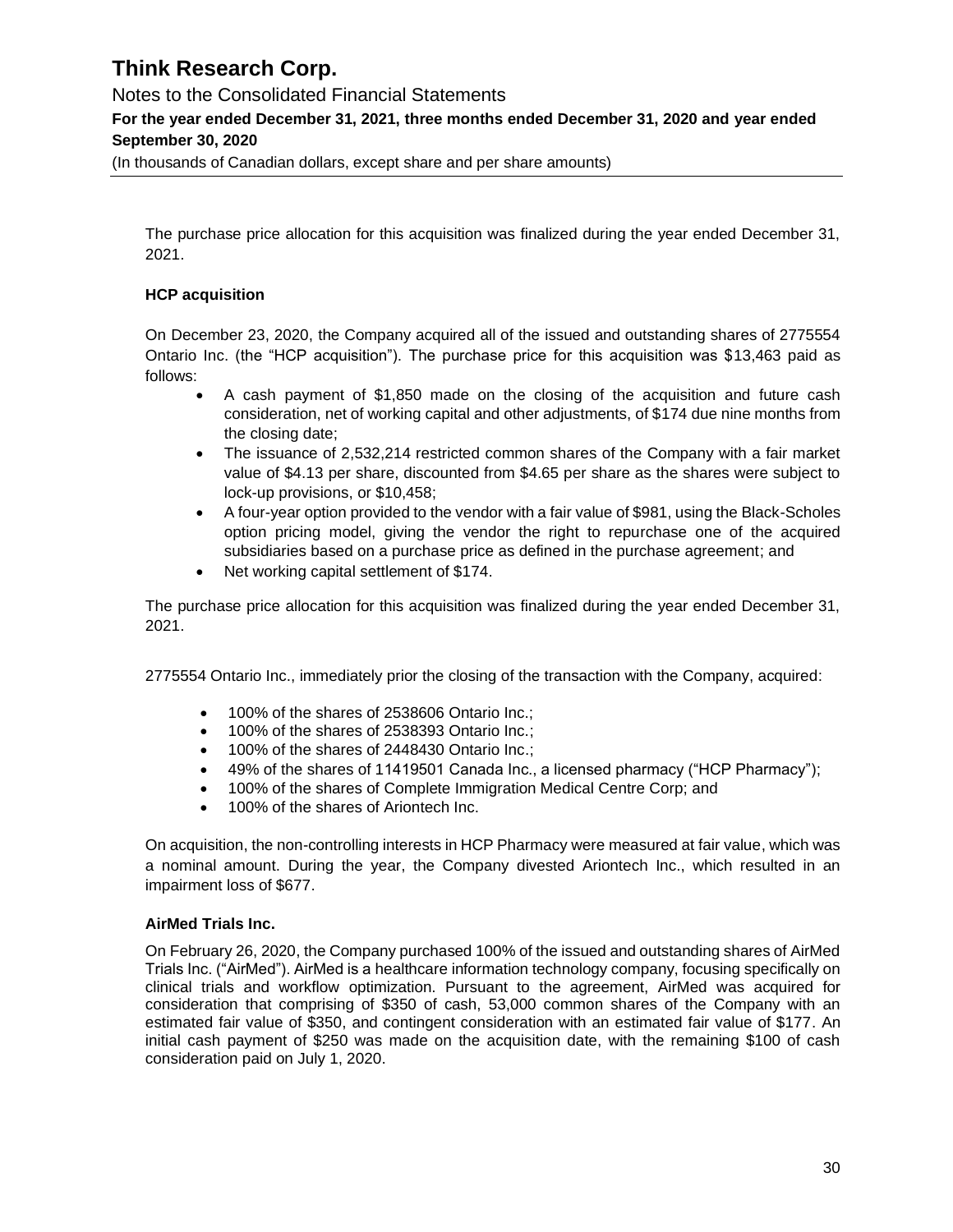Notes to the Consolidated Financial Statements

**For the year ended December 31, 2021, three months ended December 31, 2020 and year ended September 30, 2020** 

(In thousands of Canadian dollars, except share and per share amounts)

The contingent consideration, which included cash and common shares, was payable over a 36-month period following the acquisition date and was contingent upon meeting certain revenue targets. The contingent consideration set up upon acquisition was written off during the year ended December 31, 2021 (Note 25).

### **5 Accounts receivable and other**

|                                                 | December 31, | December 31, |
|-------------------------------------------------|--------------|--------------|
|                                                 | 2021         | 2020         |
|                                                 | \$           | \$           |
| Trade accounts receivable                       | 14,107       | 1,745        |
| Unbilled revenue                                | 1,883        | 64           |
| Other receivables                               | 595          | 484          |
| Current portion of amounts due from customers   |              |              |
| under extended financing arrangements           | 74           | 162          |
|                                                 | 16,659       | 2,455        |
| Allowance for expected credit losses (Note 19)  | (1,056)      | (272)        |
|                                                 | 15,603       | 2,183        |
| Non-current portion of amounts due from         |              |              |
| customers under extended financing arrangements | 92           | 129          |

### **6 Investment tax credits**

The Company undertakes certain SR&ED activities. Under a government program, a portion of these expenditures are recoverable by the Company. During the year ended December 31, 2021, the Company recorded investment tax credits related to SR&ED of \$240 (three months ended December 31, 2020 - \$147; year ended September 30, 2020 - \$1,196) as a reduction of research and development expense on the consolidated statements of operations and comprehensive income.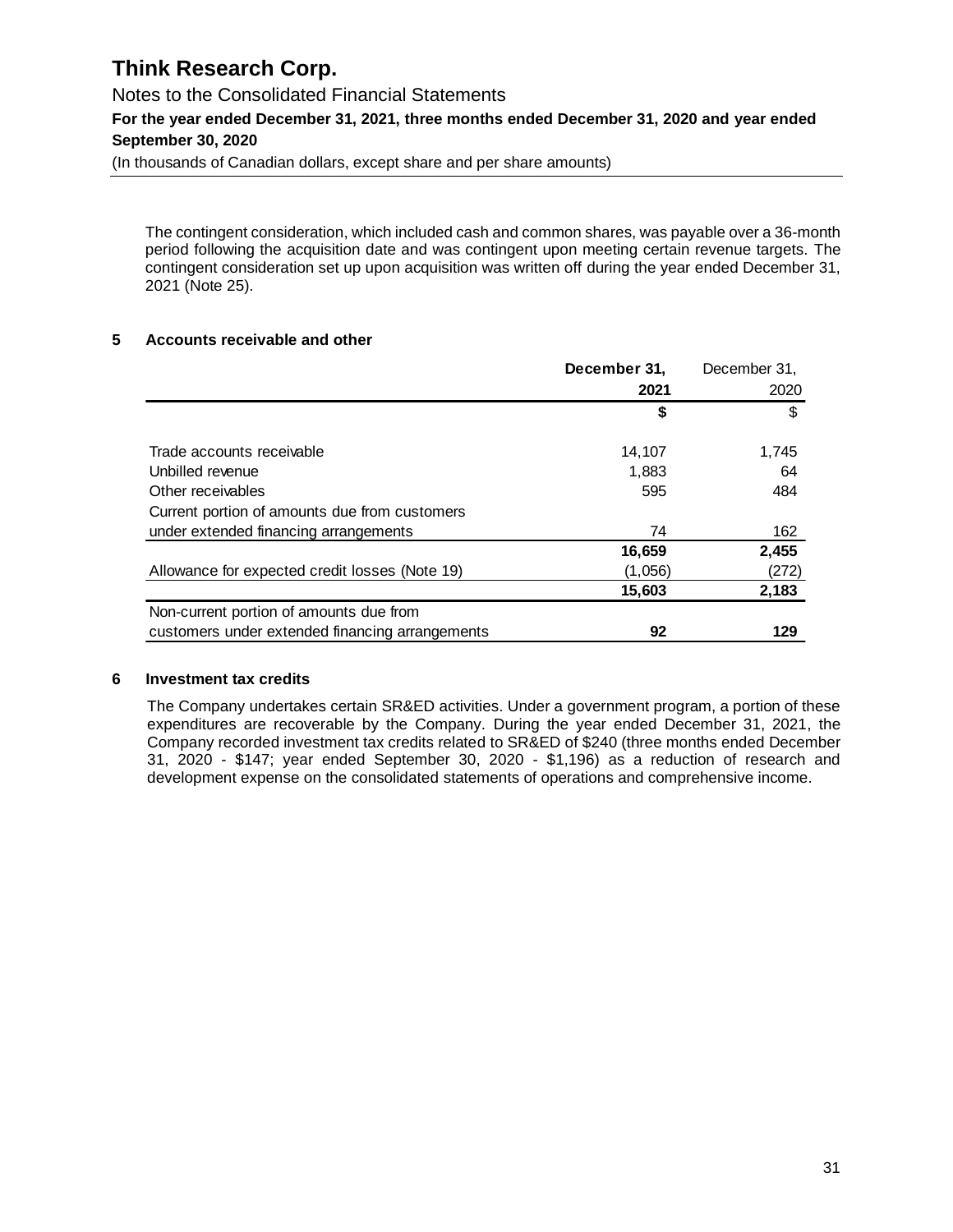Notes to the Consolidated Financial Statements

**For the year ended December 31, 2021, three months ended December 31, 2020 and year ended September 30, 2020** 

(In thousands of Canadian dollars, except share and per share amounts)

## **7 Property and equipment**

|                                      | <b>Computer</b> | <b>Furniture and</b><br>hardware office equipment improvements | Leasehold | Other<br>equipment | Total |
|--------------------------------------|-----------------|----------------------------------------------------------------|-----------|--------------------|-------|
|                                      | \$              | \$                                                             | \$        | \$                 | \$    |
| Cost                                 |                 |                                                                |           |                    |       |
| Balance, January 1, 2021             | 891             | 424                                                            | 246       | 938                | 2,499 |
| Acquired from acquisitions (Note 4)  | 28              | 854                                                            | 533       |                    | 1,415 |
| <b>Additions</b>                     | 33              | 285                                                            | 319       |                    | 637   |
| Disposals                            |                 | (26)                                                           | (14)      |                    | (40)  |
| Disposal of fully depreciated assets |                 |                                                                |           | (938)              | (938) |
| Balance, December 31, 2021           | 952             | 1,537                                                          | 1,084     |                    | 3,573 |
|                                      |                 |                                                                |           |                    |       |
| <b>Accumulated depreciation</b>      |                 |                                                                |           |                    |       |
| Balance, January 1, 2021             | 728             | 267                                                            | 56        | 937                | 1,988 |
| Depreciation                         | 74              | 139                                                            | 125       |                    | 338   |
| <b>Disposals</b>                     |                 | (5)                                                            | (4)       |                    | (9)   |
| Disposal of fully depreciated assets |                 |                                                                |           | (937)              | (937) |
| Balance, December 31, 2021           | 802             | 401                                                            | 177       |                    | 1,380 |
|                                      |                 |                                                                |           |                    |       |
| Net book value                       |                 |                                                                |           |                    |       |
| December 31, 2020                    | 163             | 157                                                            | 190       |                    | 511   |
| December 31, 2021                    | 150             | 1,136                                                          | 907       |                    | 2,193 |

## **8 Intangible assets**

|                                          | <b>Trademarks</b>      |        |                       | Internally Purchased Customer |        | <b>Contracts</b>     | Trial | Lab    | Non-        |        |
|------------------------------------------|------------------------|--------|-----------------------|-------------------------------|--------|----------------------|-------|--------|-------------|--------|
|                                          | and patents Technology |        | developed<br>software | software                      | lists  | and licenses network |       | assays | competition | Total  |
|                                          | \$                     | \$     | \$                    | \$                            | \$     | \$                   | \$    | \$     | \$          | \$     |
| Cost                                     |                        |        |                       |                               |        |                      |       |        |             |        |
| Balance, January 1, 2021                 | 33                     | 476    |                       | 1,062                         | 863    | 141                  |       |        |             | 2,575  |
| Additions                                | —                      |        | 2,252                 | ٠                             |        | —                    |       | 196    |             | 2,448  |
| Acquired from acquisitions (Note 4)      | 2,305                  | 12,907 |                       | $\hspace{0.05cm}$             | 18,273 | —                    | 6,590 | —      | 2,225       | 42,300 |
| Disposals                                |                        |        |                       | (576)                         | (17)   |                      |       |        |             | (593)  |
| Adjustment upon finalization of purchase |                        |        |                       |                               |        |                      |       |        |             |        |
| price allocation related to prior year   |                        |        |                       |                               |        |                      |       |        |             |        |
| acquisition                              |                        |        |                       | (251)                         | 19     | 53                   |       |        |             | (179)  |
| Balance, December 31, 2021               | 2,338                  | 13,383 | 2,252                 | 235                           | 19,138 | 194                  | 6,590 | 196    | 2,225       | 46,551 |
| <b>Accumulated amortization</b>          |                        |        |                       |                               |        |                      |       |        |             |        |
| Balance, January 1, 2021                 | 27                     | 144    |                       | 123                           |        |                      |       |        |             | 294    |
| Amortization                             | 240                    | 1,229  | 35                    | 146                           | 1,934  | 40                   | 674   |        | 683         | 4,982  |
| Disposals                                |                        |        | —                     | (118)                         | (3)    | –                    |       |        |             | (121)  |
| Balance, December 31, 2021               | 267                    | 1,373  | 35                    | 151                           | 1,931  | 40                   | 674   |        | 683         | 5,155  |
|                                          |                        |        |                       |                               |        |                      |       |        |             |        |
| Net book value                           |                        |        |                       |                               |        |                      |       |        |             |        |
| December 31, 2020                        | 6                      | 332    |                       | 939                           | 863    | 141                  |       |        |             | 2,281  |
| December 31, 2021                        | 2,071                  | 12,010 | 2,217                 | 84                            | 17,207 | 154                  | 5,916 | 195    | 1,542       | 41,396 |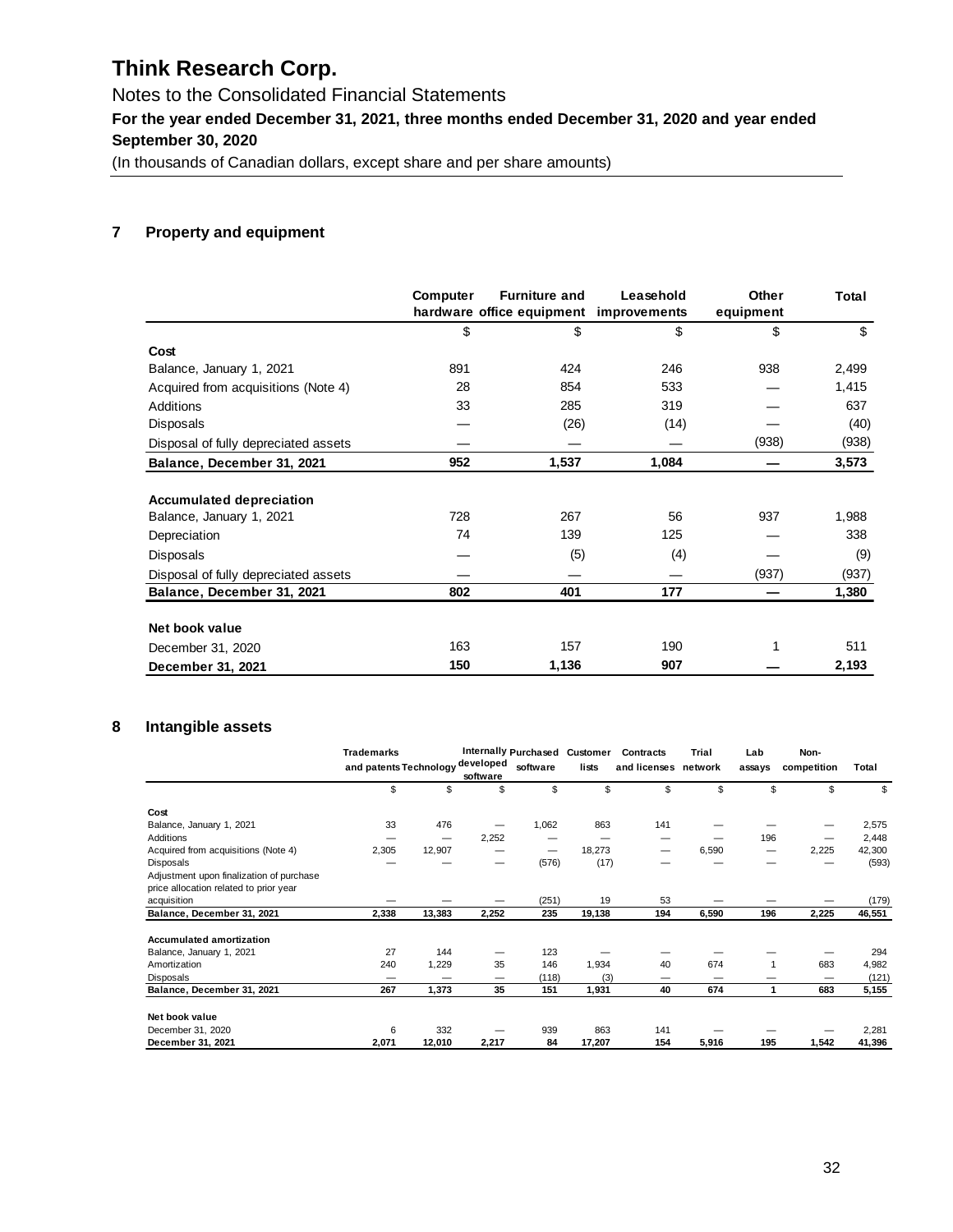Notes to the Consolidated Financial Statements

**For the year ended December 31, 2021, three months ended December 31, 2020 and year ended September 30, 2020** 

(In thousands of Canadian dollars, except share and per share amounts)

## **9 Goodwill**

The carrying amount of the Company's goodwill is as follows:

| Balance, December 31, 2021                                                                  | 45.536 |
|---------------------------------------------------------------------------------------------|--------|
| Acquired from acquisitions (Note 4)                                                         | 33,013 |
| Adjustment upon finalization of purchase price allocation related to prior year acquisition | 179    |
| Balance, December 31, 2020                                                                  | 12,344 |
| Acquired from acquisitions                                                                  | 11.817 |
| Balance, October 1, 2020                                                                    | 527    |
|                                                                                             |        |

The Company has determined that it is a single CGU for the purposes of impairment testing which means that it tests impairment of goodwill at an aggregate level. The costs of disposal were assumed to be 2.5% of the fair value measurement. The recoverable amounts of goodwill exceeded the carrying values as at December 31, 2021 and 2020. Reasonable possible changes in key assumptions would not cause the recoverable amount of goodwill to fall below the carrying value.

The Company believes that any reasonably possible change in key assumptions on which the recoverable amounts were based would not cause the aggregate carrying amount to exceed the aggregate recoverable amount of the CGU.

### **10 Government grants**

### *Canadian Emergency Wage Subsidy*

The Company was eligible and applied for assistance under the Government of Canada's, Canadian Emergency Wage Subsidy program ("CEWS"). CEWS was designed to support employers that were impacted as a result of the COVID-19 pandemic and to protect Canadian jobs. Amounts the Company received under the Program during the year ended December 31, 2021, three months ended December 31, 2020 and year ended September 30, 2020 of \$2,101, \$530 and \$3,754, respectively, were recognized as a reduction of related costs on the consolidated statements of operations and comprehensive income as follows:

|                            | Year ended<br>December 31, 2021 | Three months ended | Year ended<br>December 31, 2020 September 30, 2020 |
|----------------------------|---------------------------------|--------------------|----------------------------------------------------|
|                            |                                 |                    | S                                                  |
| General and administration | 894                             | 71                 | 870                                                |
| Sales and marketing        | 481                             | 231                | 1,859                                              |
| Research and development   | 727                             | 228                | 1,025                                              |
|                            | 2.101                           | 530                | 3,754                                              |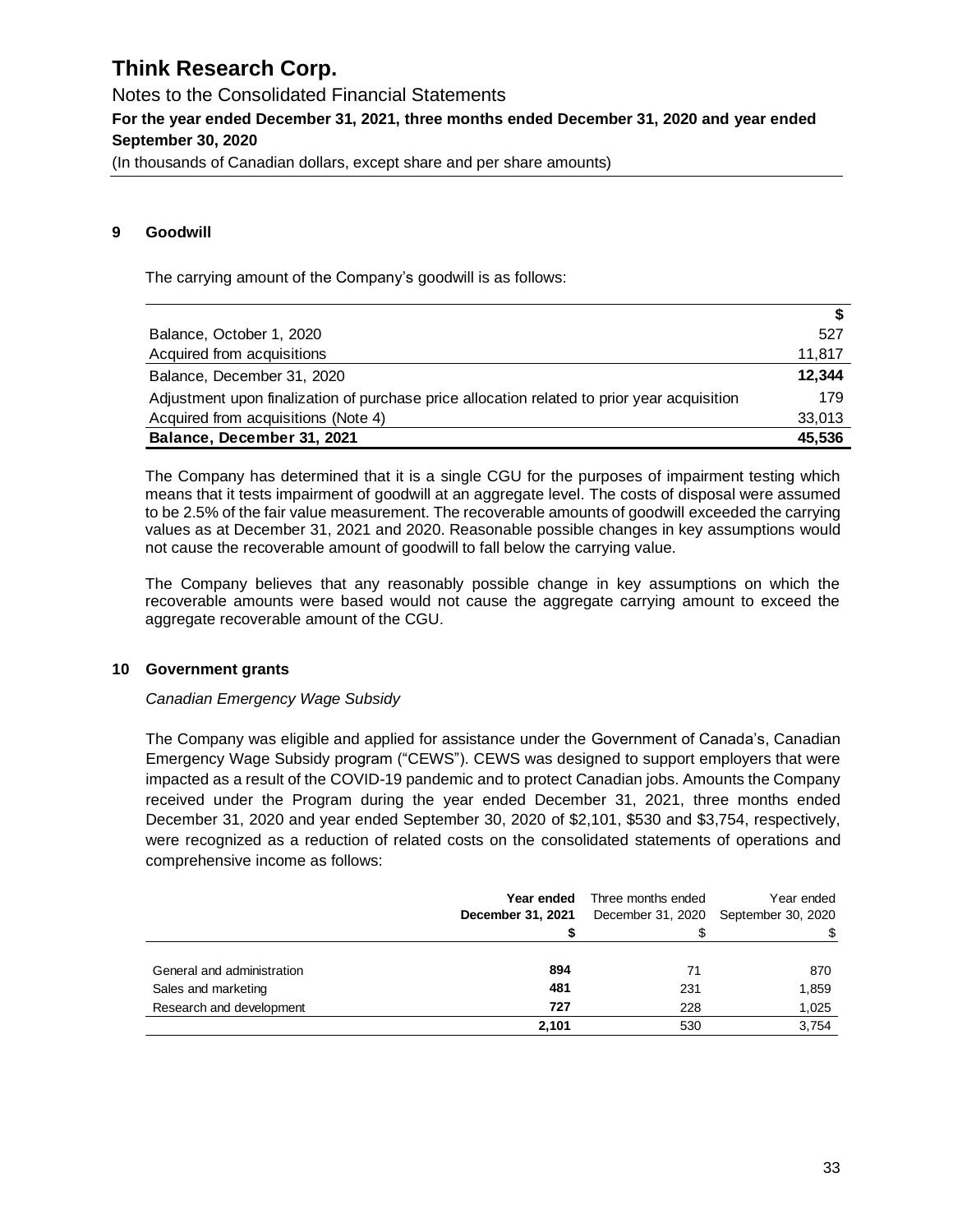Notes to the Consolidated Financial Statements **For the year ended December 31, 2021, three months ended December 31, 2020 and year ended September 30, 2020**  (In thousands of Canadian dollars, except share and per share amounts)

#### *Canadian Emergency Rent Subsidy*

The Company was eligible and applied for assistance under the Government of Canada's, Canadian Emergency Rent Subsidy program ("CERS"). CERS was designed to provide a rent and mortgage subsidy to eligible employers based on certain criteria, including demonstration of revenue declines as a result of COVID-19. For the year ended December 31, 2021, a subsidy of \$223 (three months ended December 31, 2020 and year ended September 30, 2020 – \$nil) was recognized as a reduction of related costs and included in general and administration expense on the consolidated statements of operations and comprehensive income.

#### *Jobs and Prosperity Fund*

On August 1, 2017, the Company was awarded a grant of up to \$5,000 (the "Grant") by the Jobs and Prosperity Fund ("JPF"). Ontario has established the JPF to assist Ontario businesses and business development organizations to support business investment and economic development in key sectors of Ontario. The Grant was awarded to the Company for the purpose of financing a specific approved project.

The Grant is disbursed over a six-year period, with a maximum annual disbursement of up to \$1,000. The Grant is subject to certain claw back conditions related to the actual dollar value of the investment made by the Company into the approved project and certain job creation and retention targets that are to be evaluated on the conclusion of the project. The Company has received funds of \$3,100 as at the year ended December 31, 2021 (three months ended December 31, 2020 - \$2,100; year ended September 30, 2020 - \$2,100) in relation to the Grant to date.

During the year ended December 31, 2021, the Company estimated an amount to be recognized as income of \$495 (three months ended December 31, 2020 - \$147; year ended September 30, 2020 - \$961) in relation to the Grant, which is presented as a reduction in research and development expense on the consolidated statements of operations and comprehensive income. The Grant is also subject to certain negative and affirmative covenants. As at December 31, 2021, the Company was in compliance with these covenants (December 31, 2020 and September 30, 2020 - in compliance).

#### **11 Bank loan**

The Company's borrowings under its credit facility as at December 31, 2021 and December 31, 2020 can be broken down as follows:

|                                                            | December 31, | December 31, |
|------------------------------------------------------------|--------------|--------------|
|                                                            | 2021         | 2020         |
|                                                            | \$           |              |
| <b>Borrowings</b>                                          | 26,874       |              |
| Less: debt issuance costs, net of accumulated amortization | (513)        |              |
|                                                            | 26,361       |              |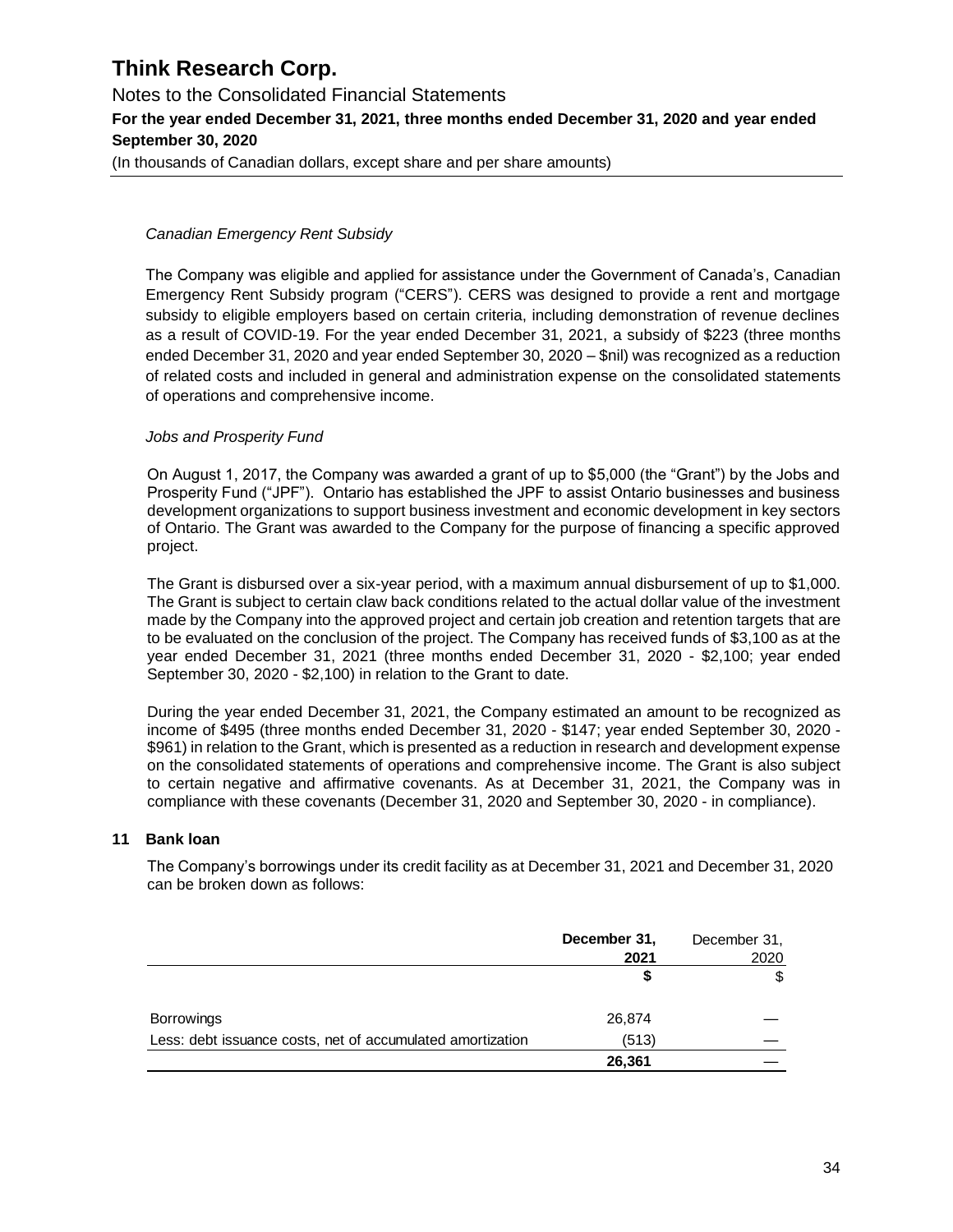Notes to the Consolidated Financial Statements **For the year ended December 31, 2021, three months ended December 31, 2020 and year ended September 30, 2020**  (In thousands of Canadian dollars, except share and per share amounts)

### **Amended credit facility**

On June 25, 2021, the Company replaced its existing credit facility that was expiring with an amended credit facility (the "Amended Credit Facility") that increased the existing operating line of credit of the Company from \$10,000 to \$15,000. The Amended Credit Facility also included an acquisition facility of \$10,000 for aggregate total credit availability of up to \$25,000. The interest rates for the Amended Credit Facility were floating, based on a margin over certain referenced rates of interest, and they varied up or down based on the leverage of the Company, as defined in the Amended Credit Facility.

#### **New credit facility**

On September 10, 2021, the Company refinanced the Amended Credit Facility with a new credit facility (the "New Credit Facility"). The New Credit Facility includes a \$22 million revolving credit facility, a \$6 million revolving acquisition facility, and a \$10 million uncommitted accordion that can be allocated to either facility at the Company's discretion. The interest rate for the revolving credit facility is based on the prime rate + 1.00% or bankers' acceptance rate + 2.50%. The interest rate for the revolving acquisition facility is based on a sliding scale pricing model, based on net funded debt to EBITDA of the Company, as defined in the New Credit Facility agreement.

The New Credit Facility represents a two-year committed agreement that expires on September 10, 2023, with an option to extend by an additional year at the lender's discretion.

The New Credit Facility is secured by a first-ranking general security agreement covering substantially all the assets of the Company and its subsidiaries. The Credit Agreement is subject to certain financial and non-financial covenants. As at December 31, 2021, the Company was in compliance with the financial and reporting covenants (December 31, 2020 – in compliance).

During the year ended December 31, 2021, the Company recognized interest expense of \$1,344 (three months ended December 31, 2020 - \$333; year ended September 30, 2020 - \$331) in relation to its bank indebtedness.

In the year ended December 31, 2021 the Company wrote off deferred financing costs of \$252 as a result of the New Credit Facility replacing the Amended Credit Facility.

|                                                | December 31, | December 31, |
|------------------------------------------------|--------------|--------------|
|                                                | 2021         | 2020         |
|                                                | S            | \$           |
| Trade accounts payable and accrued liabilities | 12,017       | 7,882        |
| Government remittances                         | 1,386        | (49)         |
|                                                | 13,403       | 7.833        |

#### **12 Accounts payable and accrued liabilities**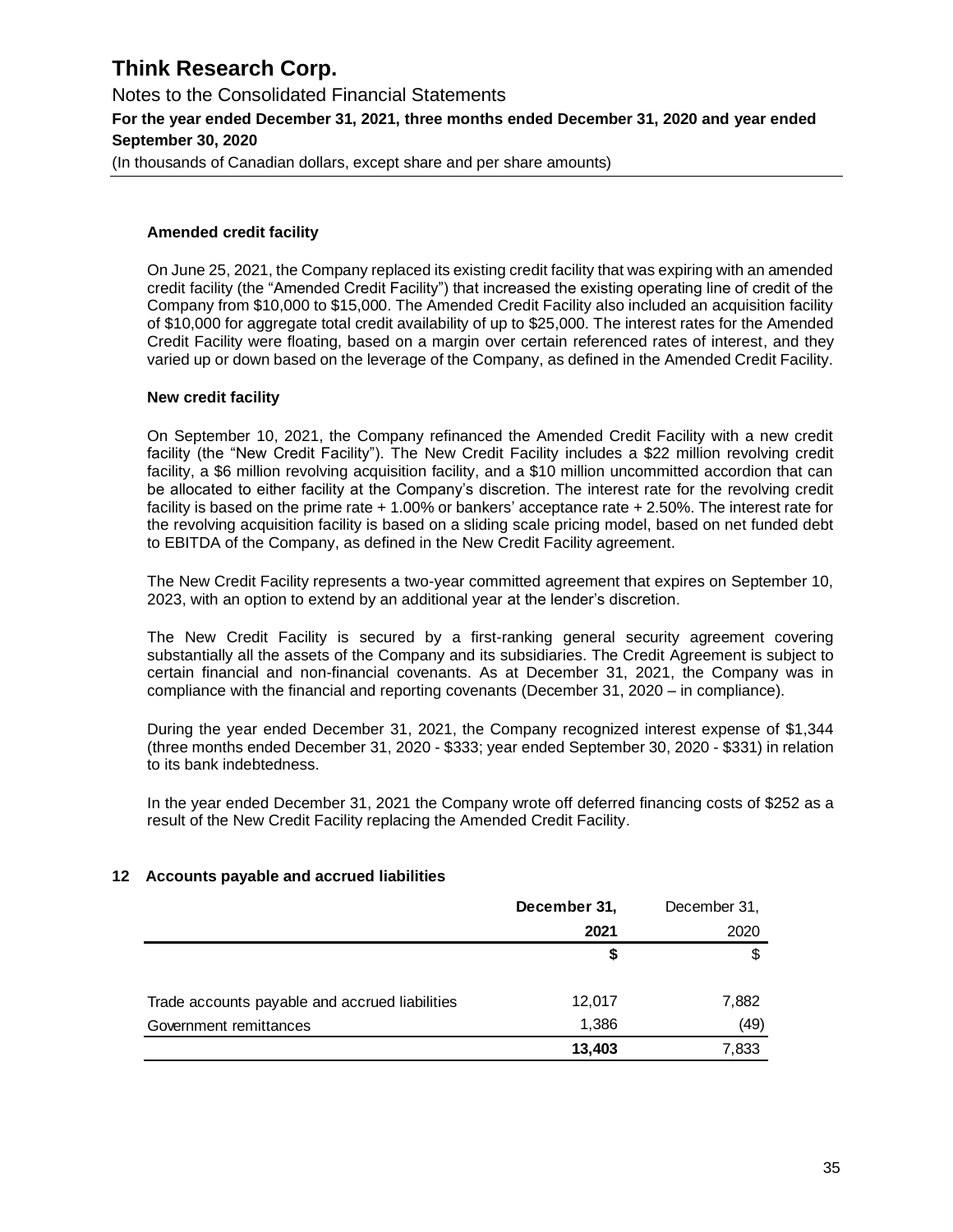Notes to the Consolidated Financial Statements

**For the year ended December 31, 2021, three months ended December 31, 2020 and year ended September 30, 2020** 

(In thousands of Canadian dollars, except share and per share amounts)

### **13 Government financing**

In July 2020, the Company secured government financing in the amount of \$500. The loan is interestfree with no repayment terms for the first two years. Starting in 2022, the loan is to be repaid in equal monthly instalments of principal of \$8 over a 60-month period.

The future principal repayments with respect to amounts owing are as follows:

|                     | \$  |
|---------------------|-----|
| 2022                |     |
| 2023                | 100 |
| 2024                | 100 |
| 2025                | 100 |
| 2026 and thereafter | 196 |
|                     | 500 |

## **14 Right-of-use assets and lease liabilities**

The Company has lease contracts for office space. On transition to IFRS 16, *Leases*, the Company recognized a right-of-use asset and corresponding lease liability in respect of these leases. The lease liability was measured at the present value of the remaining lease payments, discounted using the Company's incremental borrowing rate. The right-of-use asset was measured at an amount equal to the lease liability, adjusted by the amount of any prepaid or accrued lease payments relating to that lease recognized in the consolidated statements of financial position immediately before the date of initial application.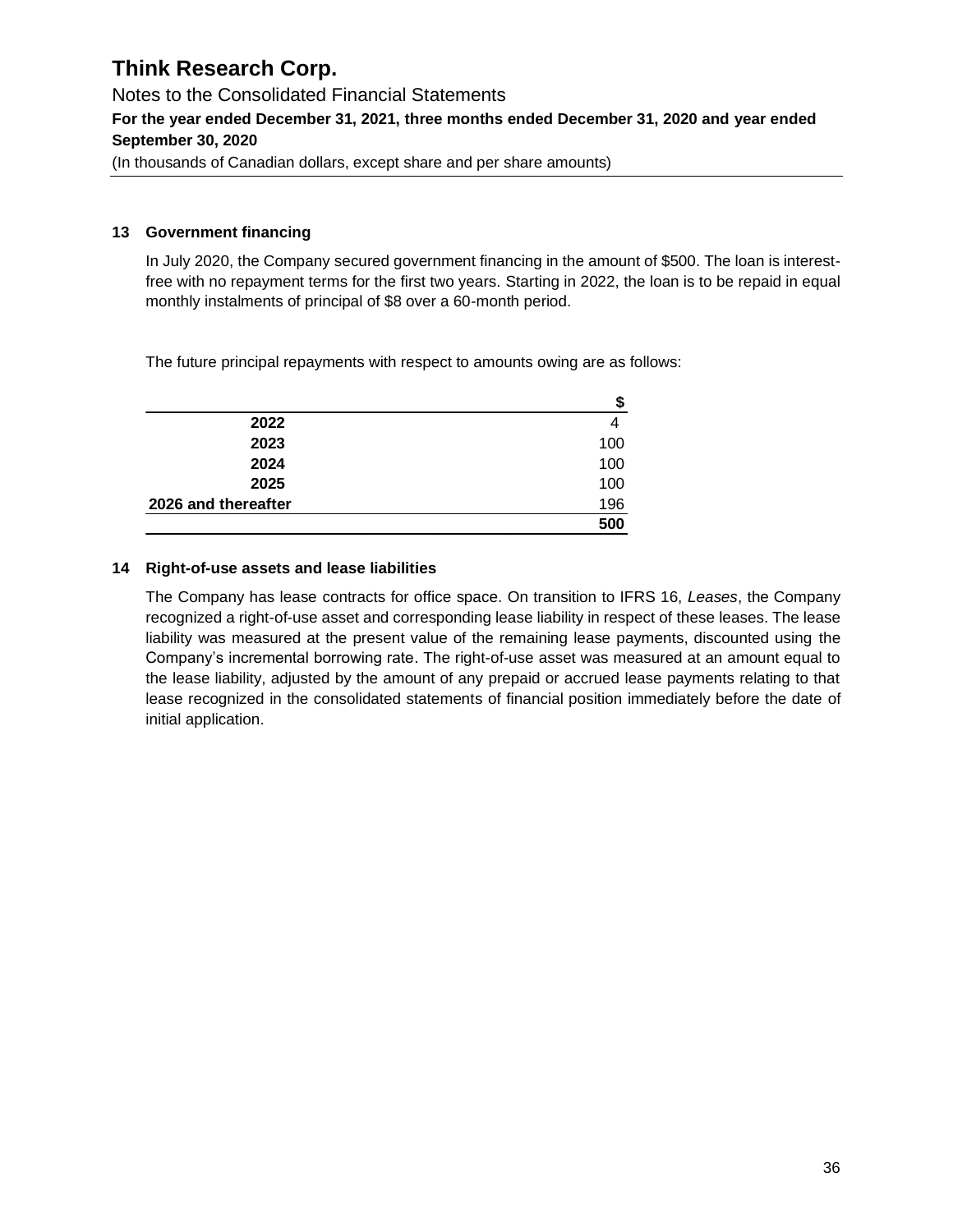Notes to the Consolidated Financial Statements

**For the year ended December 31, 2021, three months ended December 31, 2020 and year ended September 30, 2020** 

(In thousands of Canadian dollars, except share and per share amounts)

The following table presents the right-of-use assets for the Company as at December 31, 2021 and December 31, 2020:

|                                               | Office premises |
|-----------------------------------------------|-----------------|
|                                               | \$              |
| Cost                                          |                 |
| Balance, January 1, 2021                      | 4,893           |
| Additions                                     | 1,380           |
| Additions from business acquisitions (Note 4) | 10,468          |
| Disposals                                     | (532)           |
| Balance, December 31, 2021                    | 16,209          |
|                                               |                 |
| <b>Accumulated depreciation</b>               |                 |
| Balance, January 1, 2021                      | 2,063           |
| Depreciation                                  | 2,666           |
| Disposals                                     | (136)           |
| Balance, December 31, 2021                    | 4,593           |
|                                               |                 |
| Net book value                                |                 |
| December 31, 2020                             | 2,830           |
| December 31, 2021                             | 11,616          |

The right-of-use assets are being depreciated on a straight-line basis over the remaining terms of the leases. During the year ended December 31, 2021, the Company recognized depreciation expense of \$2,666 (three months ended December 31, 2020 - \$413; year ended September 30, 2020 - \$1,650) on the right-of-use assets, which was recognized in "Depreciation and amortization" expenses on the consolidated statements of operations and comprehensive income.

The following schedule shows the movement in the Company's lease liabilities:

|                                                 | \$       |
|-------------------------------------------------|----------|
|                                                 |          |
| Balance, January 1, 2021                        | 3,168    |
| Interest expense on lease liabilities (Note 23) | 702      |
| Additions                                       | 1,380    |
| Assumed as part of acquisitions (Note 4)        | 10,468   |
| Interest paid                                   | (702)    |
| Lease repayments                                | (2, 441) |
| Disposals                                       | (77)     |
| Rent concessions                                | (120)    |
| Balance, December 31, 2021                      | 12,378   |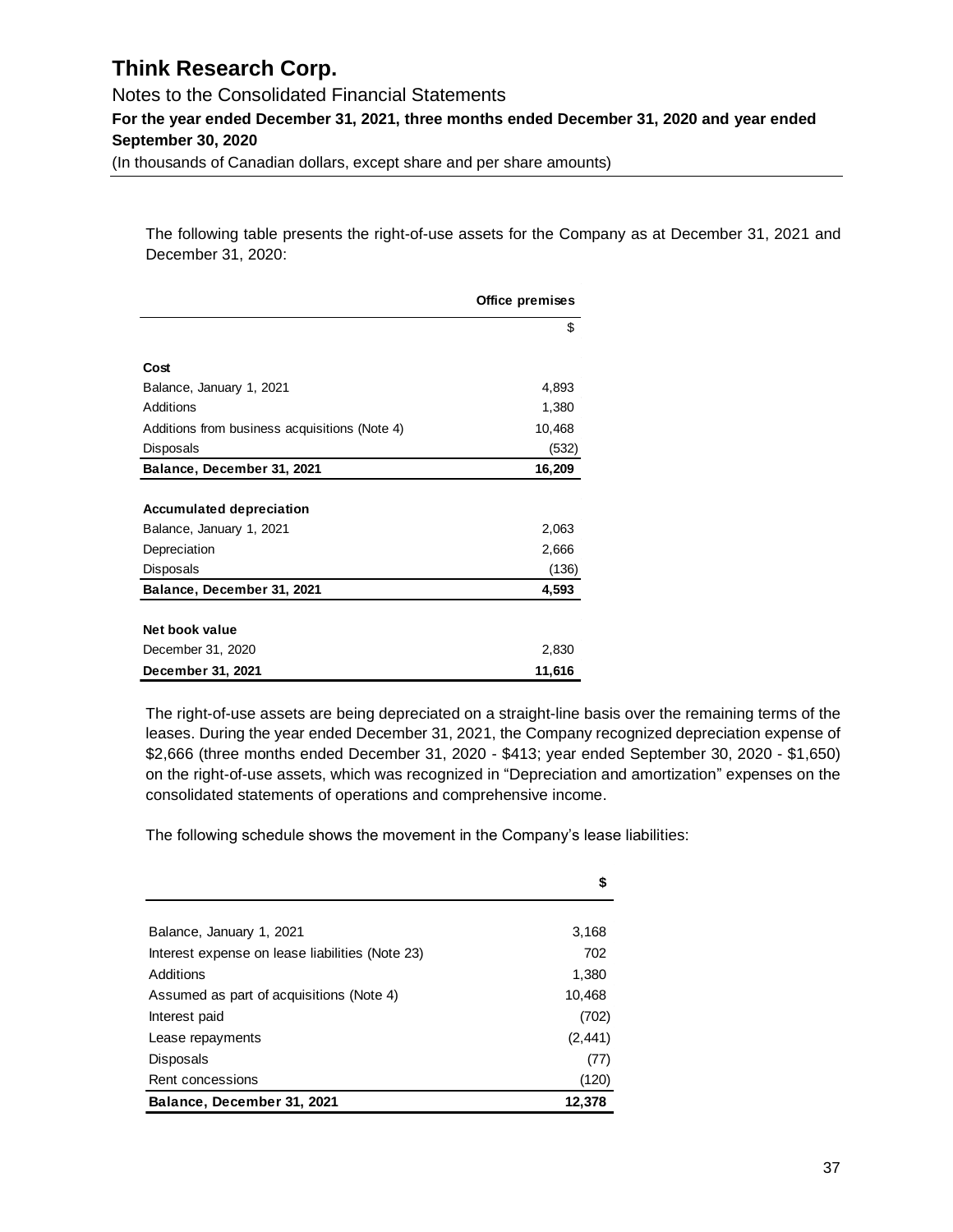Notes to the Consolidated Financial Statements

**For the year ended December 31, 2021, three months ended December 31, 2020 and year ended September 30, 2020** 

(In thousands of Canadian dollars, except share and per share amounts)

A reconciliation of the current and non-current components of lease liabilities at December 31, 2021 is as follows:

|             | æ      |
|-------------|--------|
|             |        |
| Current     | 2,607  |
| Non-current | 9,771  |
|             | 12,378 |

## **Rent concession**

The Company has elected to not assess whether a rent concession that is the result of COVID-19 is a lease modification, since the concession meets the following conditions:

- The change in lease payments results in revised consideration for the lease that is substantially the same as, or less than, the consideration for the lease immediately preceding the change;
- Any reduction in lease payments effects only payments originally due on or before June 30, 2022; and
- There is no substantive change to other terms and conditions of the lease.

Instead, the Company has recognized the rent concession by adjusting the balance of the lease liability and recognizing the concession as income in the consolidated statements of operations and comprehensive income. The Company has applied this election to all rent concessions that meet the conditions noted above, which includes the lease for its office premises. During the year ended December 31, 2021, the Company recognized a gain of \$120 (three months ended December 31, 2020 - \$120; year ended September 30, 2020 - \$309) in the consolidated statements of operations and comprehensive income to reflect the changes in lease payments that arose from rent concessions to which the Company applied this methodology.

## **15 License agreement liability**

As part of the July 31, 2016 settlement (the "Settlement") with Trillium Health Partners ("THP") over the ownership of certain intellectual property, the Company agreed to pay a 1% royalty to THP based on gross revenue from Acute Care Order Set products and Quality Based Procedure products for a period of 20 years until July 2036.

As part of the Settlement, the Company is to provide the use of Acute Care Order Set products to THP. During the year ended December 31, 2021, the Company recognized license fee revenue of \$198 (three months ended December 31, 2020 - \$49; year ended September 30, 2020 - \$201) relating to the services in kind on the consolidated statements of operations and comprehensive income. As at December 31, 2021, the Company remained obligated to perform services in kind valued at \$329 (December 31, 2020 - \$527).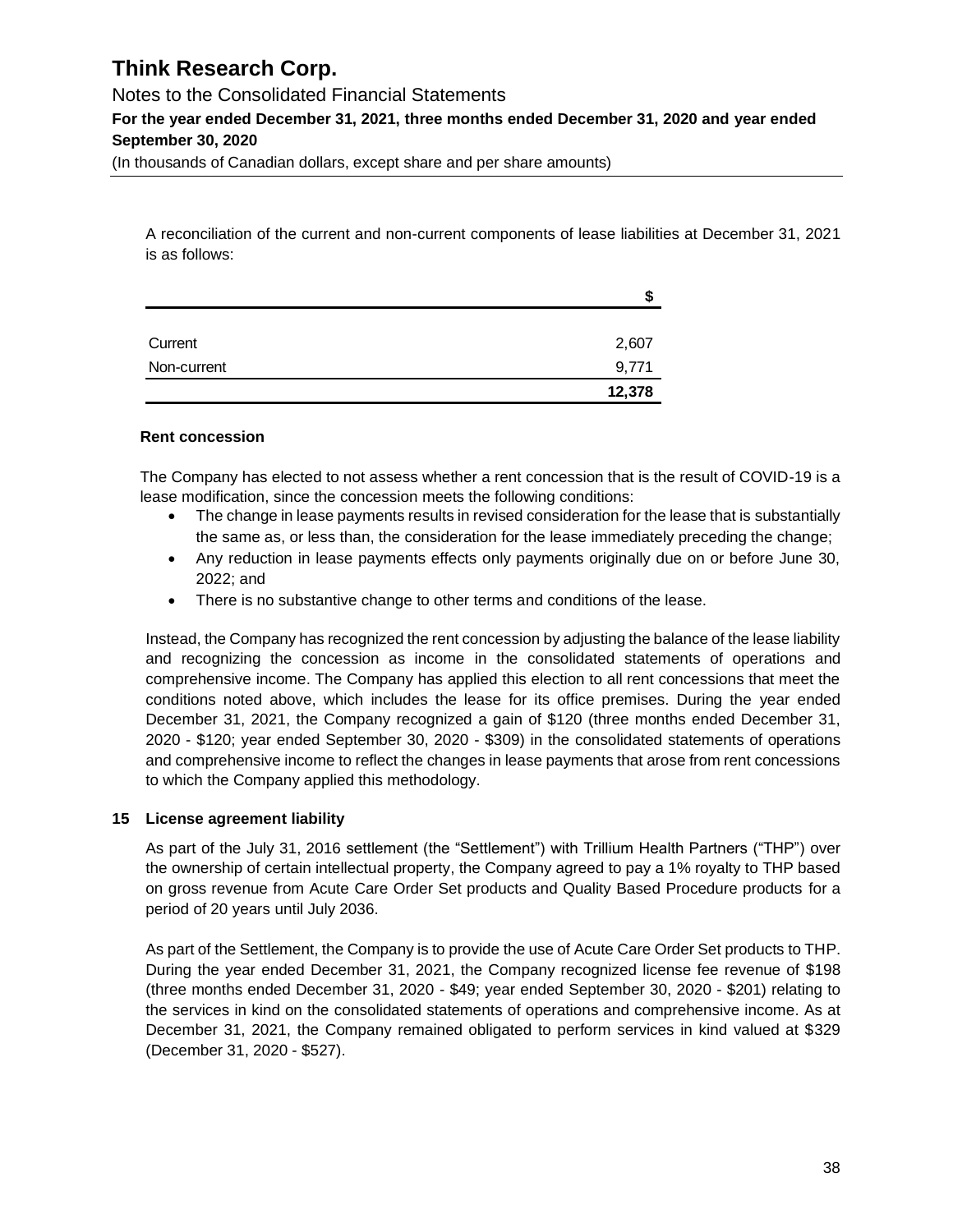Notes to the Consolidated Financial Statements

**For the year ended December 31, 2021, three months ended December 31, 2020 and year ended September 30, 2020** 

(In thousands of Canadian dollars, except share and per share amounts)

### **16 Share capital**

### **Authorized**

The Company's authorized share capital includes:

● An unlimited number of common shares

#### **Common shares**

The common shares carry voting rights. Each common share entitles the holder to one vote for each share held.

#### *Issued and outstanding*

|                                                                                        | #          | \$      |
|----------------------------------------------------------------------------------------|------------|---------|
| Balance, October 1, 2019                                                               | 23,523,442 | 51,091  |
| Issuance of common shares                                                              | 1,528,833  | 10,090  |
| Conversion of Class B preferred shares to common shares                                | 53,000     | 350     |
| Shares issued on the conversion of warrants                                            | 55,512     | 288     |
| Shares issued on the exercise of stock options                                         | 478,250    | 3,031   |
| Share issuance costs                                                                   |            | (679)   |
| Balance, September 30, 2020                                                            | 25,639,037 | 64,171  |
| Issuance of common shares as part of private<br>placement, net of share issuance costs | 7,096,402  | 28,491  |
| Conversion of Class B preferred shares to common shares                                | 113,000    | 1       |
| Issuance of common shares as consideration for<br>acquisitions                         | 2,962,322  | 12,463  |
| Shares issued on the conversion of warrants                                            |            |         |
| Common shares issued on the exercise of stock options                                  | 289,143    | 1,441   |
| Balance, December 31, 2020                                                             | 36,099,904 | 106,567 |
| Issuance of common shares as part of private<br>placement, net of share issuance costs | 6,413,371  | 12,608  |
| Issuance of common shares in settlement of debt                                        | 56,364     | 124     |
| Issuance of common shares as consideration for<br>acquisitions (Note 4)                | 14,788,511 | 42,648  |
| Common shares issued on the exercise and conversion                                    | 1,100,302  | 2,873   |
| of equity awards                                                                       |            |         |
| Balance, December 31, 2021                                                             | 58,458,452 | 164,820 |

On September 10, 2021, the Company issued 6,413,371 common shares at a price of \$2.20 per common share for gross proceeds of \$14,109, as part of a private placement of common shares. The share issuance costs incurred for this private placement were \$1,501, including the issuance of 256,534 broker warrants with a fair market value of \$185 using the Black-Scholes pricing model. The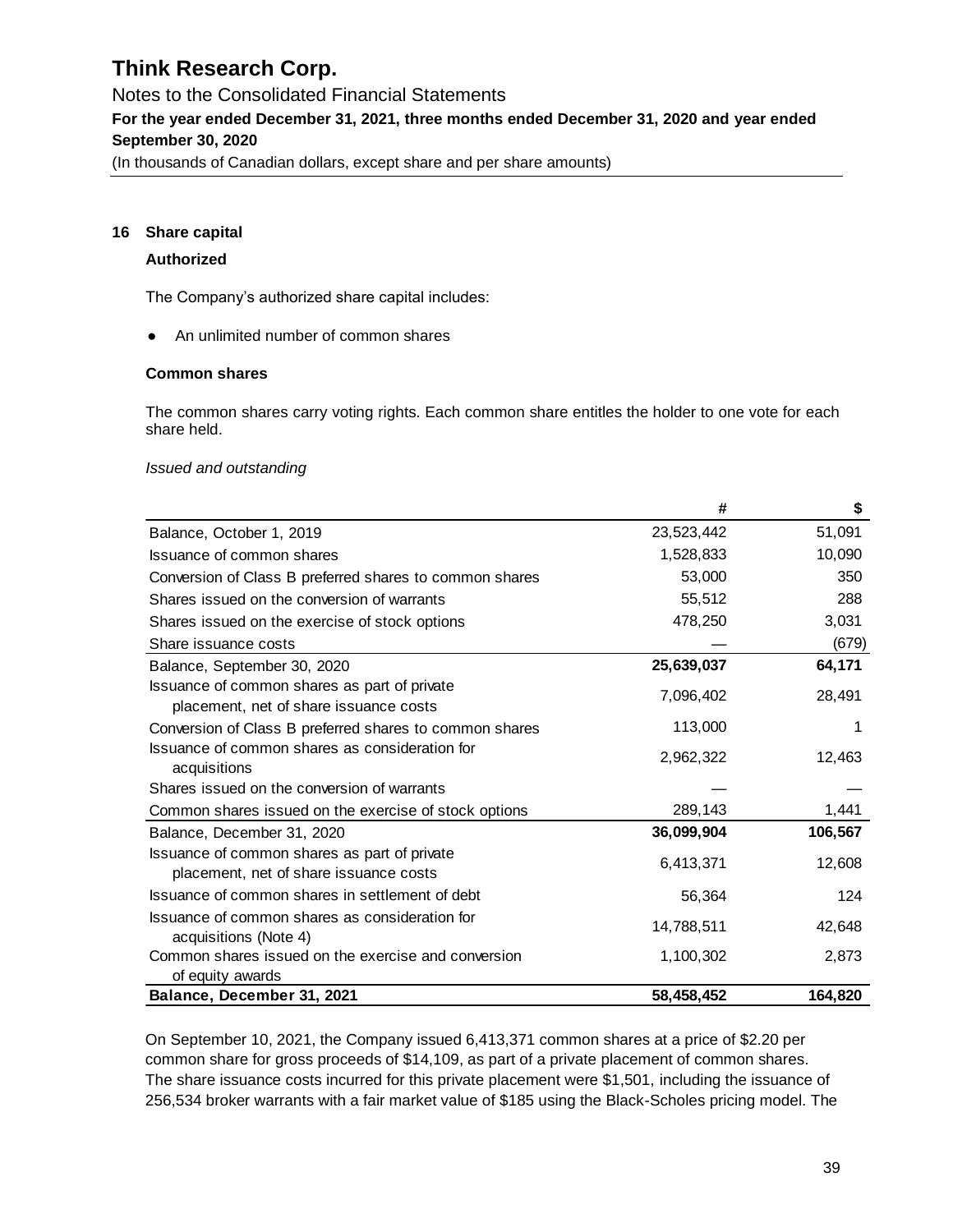Notes to the Consolidated Financial Statements **For the year ended December 31, 2021, three months ended December 31, 2020 and year ended September 30, 2020** 

(In thousands of Canadian dollars, except share and per share amounts)

Company also issued 56,364 common shares at a price of \$2.20 per common share and a value of \$124 to settle debt advisory services related to the private placement.

During the three-month period ended December 31, 2020, the Company completed a brokered private placement of 7,096,402 common shares at \$4.65 per share for total gross proceeds of \$32,998. The Company incurred share issuance costs of \$4,507 relating to professional and advisory services. Included in these share issuance costs are bonuses payable for this private placement in the amount of \$1,688, of which \$658 is attributable to key management personnel.

#### **Class A preferred shares**

The Class A preferred shares were redeemed on December 23, 2020 as a part of the RTO. The redemption amount paid exceeded the fair value of the Class A preferred shares, resulting in a premium paid on the settlement of these financial liabilities of \$1,271, which was recognized as a loss on the consolidated statements of operations and comprehensive income.

A summary of the year-over-year movement in the Class A preferred share balances is outlined below:

*Issued and outstanding*

|                            | #           |          |
|----------------------------|-------------|----------|
|                            |             |          |
| Balance, October 1, 2020   | 5,511,081   | 4,207    |
| Interest accretion         |             | -69      |
| Premium on redemption      |             | 1.271    |
| Mandatory redemption       | (132, 437)  | (132)    |
| Full and final redemption  | (5,378,644) | (5, 415) |
| Balance, December 31, 2020 |             |          |
| Balance, December 31, 2021 |             |          |

### **Class B preferred shares**

The Class B preferred shares were converted into common shares of the Company on December 23, 2020 as a part of the RTO.

*Issued and outstanding*

| Balance, October 1, 2020                                | 113.000   |  |
|---------------------------------------------------------|-----------|--|
| Conversion of Class B preferred shares to common shares | (113,000) |  |
| Balance, December 31, 2020                              |           |  |
| Balance, December 31, 2021                              |           |  |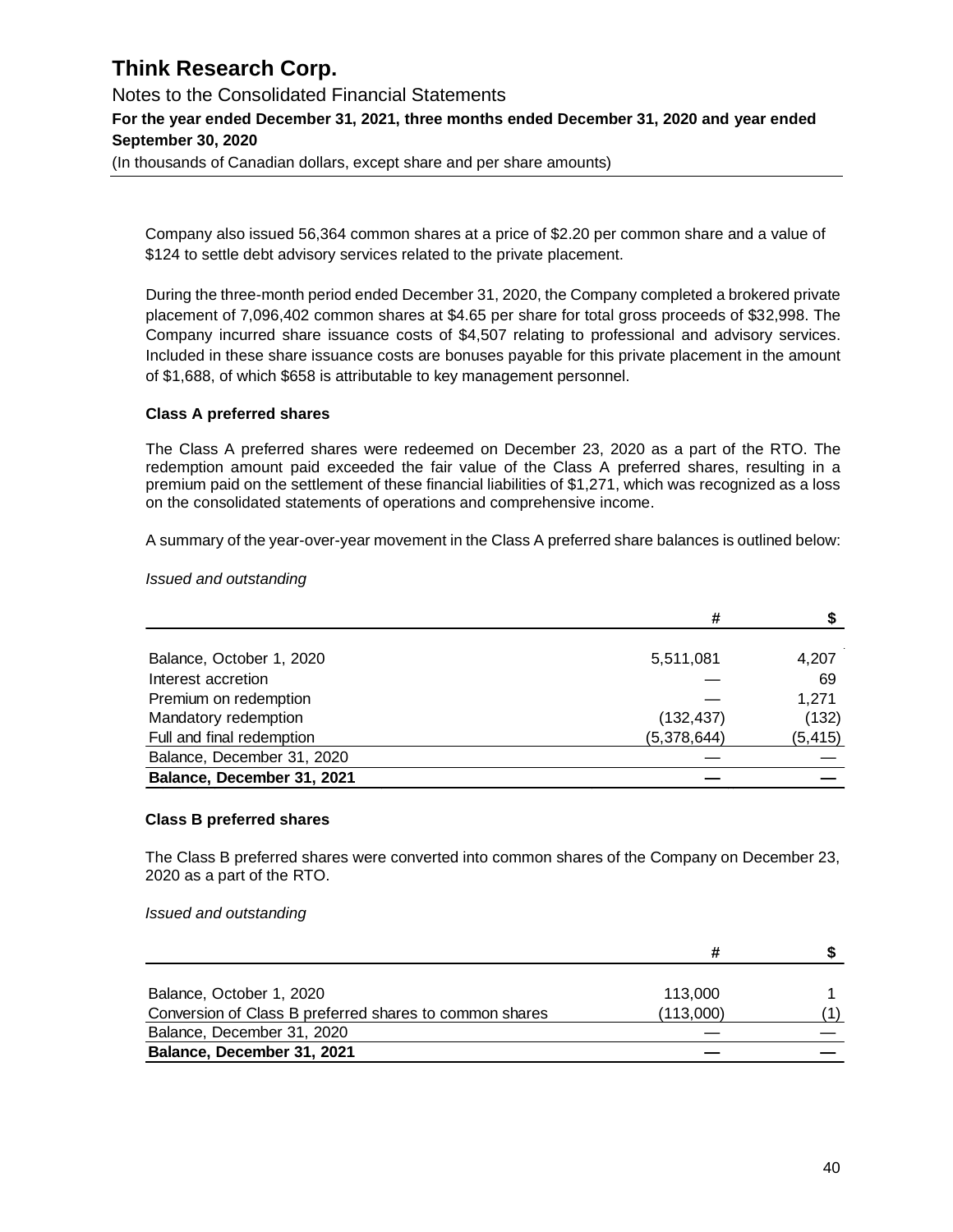Notes to the Consolidated Financial Statements **For the year ended December 31, 2021, three months ended December 31, 2020 and year ended September 30, 2020** 

(In thousands of Canadian dollars, except share and per share amounts)

During the year ended December 31, 2021, the Company made dividend payments of \$nil (three months ended December 31, 2020 - \$72; year ended September 30, 2020 - \$539), which were recognized as finance costs on the consolidated statements of operations and comprehensive income.

#### **Employee stock option plan**

The Company has an Employee Stock Option Plan (the "Option Plan") applicable to eligible employees, consultants, advisors and directors of the Company. On December 23, 2020, the Company adopted a new Omnibus Stock Option Plan whereby the number of common shares reserved for issuance related to such plan is 10% of outstanding common shares, compared to the prior plan being 15%. As at December 31, 2021, the total number of options reserved for issuance under the Option Plan is 5,845,845 (December 30, 2020 – 3,609,990). Stock options granted under the Option Plan generally vest over terms of three or four years and expire over three to five years. The following reconciles the options outstanding at the beginning and end of the year ended December 31, 2021 as well as three months ended December 31, 2020:

|                                   |            | Year ended      |            | Three months   |
|-----------------------------------|------------|-----------------|------------|----------------|
|                                   |            | <b>December</b> |            | ended December |
|                                   |            | 31, 2021        |            | 31, 2020       |
|                                   |            | Weighted        |            | Weighted       |
|                                   |            | average         |            | average        |
|                                   | Number of  | exercise        | Number of  | exercise       |
|                                   | options    | price           | options    | price          |
|                                   | #          | \$              | #          | \$             |
| Balance, beginning of year/period | 1,967,986  | 3.72            | 522,300    | 0.01           |
| Granted                           | 1,154,712  | 2.80            | 1,752,954  | 4.10           |
| Exercised                         | (2,650)    | 0.01            | (289, 143) | 0.01           |
| Forfeited                         | (942, 450) | 4.35            | (17,000)   | 0.01           |
| Expired                           | (20, 250)  | 4.13            | (1, 125)   | 0.01           |
| Balance, end of year/period       | 2,157,348  | 3.38            | 1,967,986  | 3.72           |
| Exercisable at end of year/period | 499,554    | 3.75            | 305,385    | 1.90           |

The weighted average remaining contractual life of the options issued and outstanding as at December 31, 2021 was 4.2 years (December 31, 2020 - 4.6 years).

The Black-Scholes model is used by the Company to calculate option fair values. This model requires subjective assumptions, including expected future dividends and expected time until exercise, which affects calculated values. The following assumptions were used to estimate the fair value of stock options granted: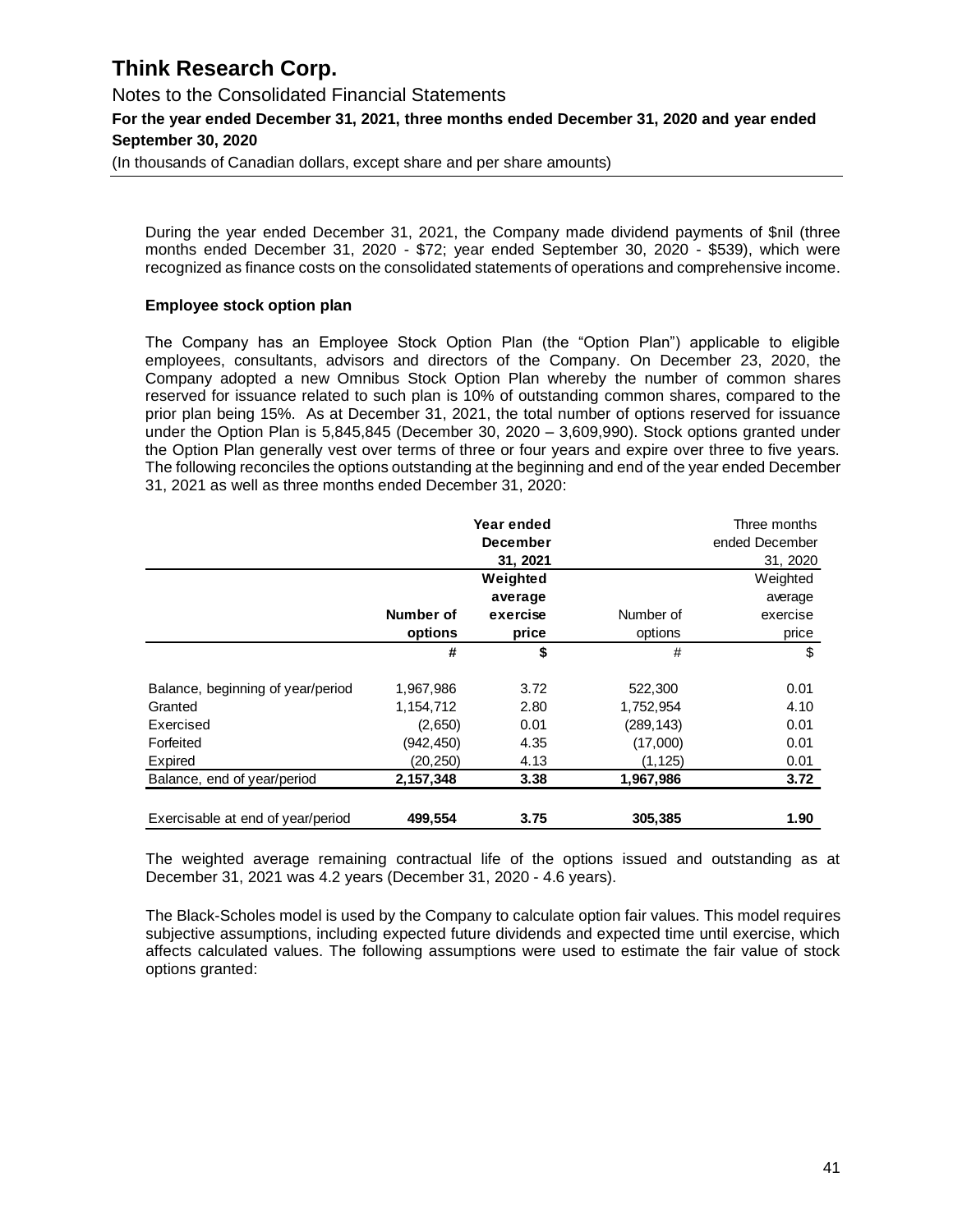Notes to the Consolidated Financial Statements

**For the year ended December 31, 2021, three months ended December 31, 2020 and year ended September 30, 2020** 

(In thousands of Canadian dollars, except share and per share amounts)

|                                              |            | <b>Year ended</b> Three months ended<br>December 31, 2021 December 31, 2020 |
|----------------------------------------------|------------|-----------------------------------------------------------------------------|
| Weighted average fair value per common share | \$<br>2.04 | 4.65                                                                        |
| Weighted average exercise price              | \$<br>3.38 | $0.01 - $4.65$                                                              |
| <b>Expected volatility</b>                   | 90%        | 96%                                                                         |
| Expected option life in years                | 4.9        | 5.0                                                                         |
| Expected dividend yield                      | $0\%$      | $0\%$                                                                       |
| Risk-free interest rate                      | 0.82%      | 0.37%                                                                       |

During the year ended December 31, 2021, \$2,607 (three months ended December 31, 2020 - \$1,112; year ended September 30, 2020 - \$4,248) was recognized as stock-based compensation expense for issued options included in the consolidated statements of operations and comprehensive income.

## **Restricted share units**

During the year ended December 31, 2021, the Company granted 2,609,208 RSUs (three months ended December 31, 2020 – 619,624 RSUs) to certain key employees and consultants of the Company pursuant to the Company's Omnibus Incentive Plan. Each RSU represents the right to receive, once vested, one common share of the Company. Each RSU was determined to have a fair value based on the closing price of the Company's common shares on the date of grant. The RSUs vest from December 1, 2021 to December 1, 2025.

|                   | Number of   | <b>Grant date</b> | Vesting                            |
|-------------------|-------------|-------------------|------------------------------------|
| <b>Grant date</b> | <b>RSUs</b> | fair value        | period                             |
|                   | #           | \$                |                                    |
| March 22, 2021    | 50,000      | 4.64              | March 22, 2022 - March 22, 2024    |
| March 22, 2021    | 25.000      | 3.54              | March 22, 2022 - March 22, 2024    |
| April 27, 2021    | 50,000      | 3.63              | April 30, 2021 - November 30, 2021 |
| May 10, 2021      | 5.000       | 3.77              | May 10, 2022                       |
| August 20, 2021   | 15.000      | 2.18              | August 20, 2022 - August 20, 2024  |
| October 1, 2021   | 1.008.333   | 2.08              | October 1, 2022 - October 1, 2025  |
| December 1, 2021  | 335,000     | 1.49              | Immediately - December 1, 2025     |
| December 17, 2021 | 1,120,875   | 1.22              | Immediately - March 22, 2024       |

|                                               | Year ended        | Three months ended |
|-----------------------------------------------|-------------------|--------------------|
|                                               | December 31, 2021 | December 31, 2020  |
|                                               | Number of         | Number of          |
|                                               | <b>RSUs</b>       | <b>RSUs</b>        |
|                                               | #                 | #                  |
| Balance outstanding, beginning of year/period | 619,624           |                    |
| Granted                                       | 2,609,208         | 619,624            |
| Vested and released                           | (1, 102, 600)     |                    |
| Forfeited                                     | (62,000)          |                    |
| Balance outstanding, end of year/period       | 2,064,232         | 619,624            |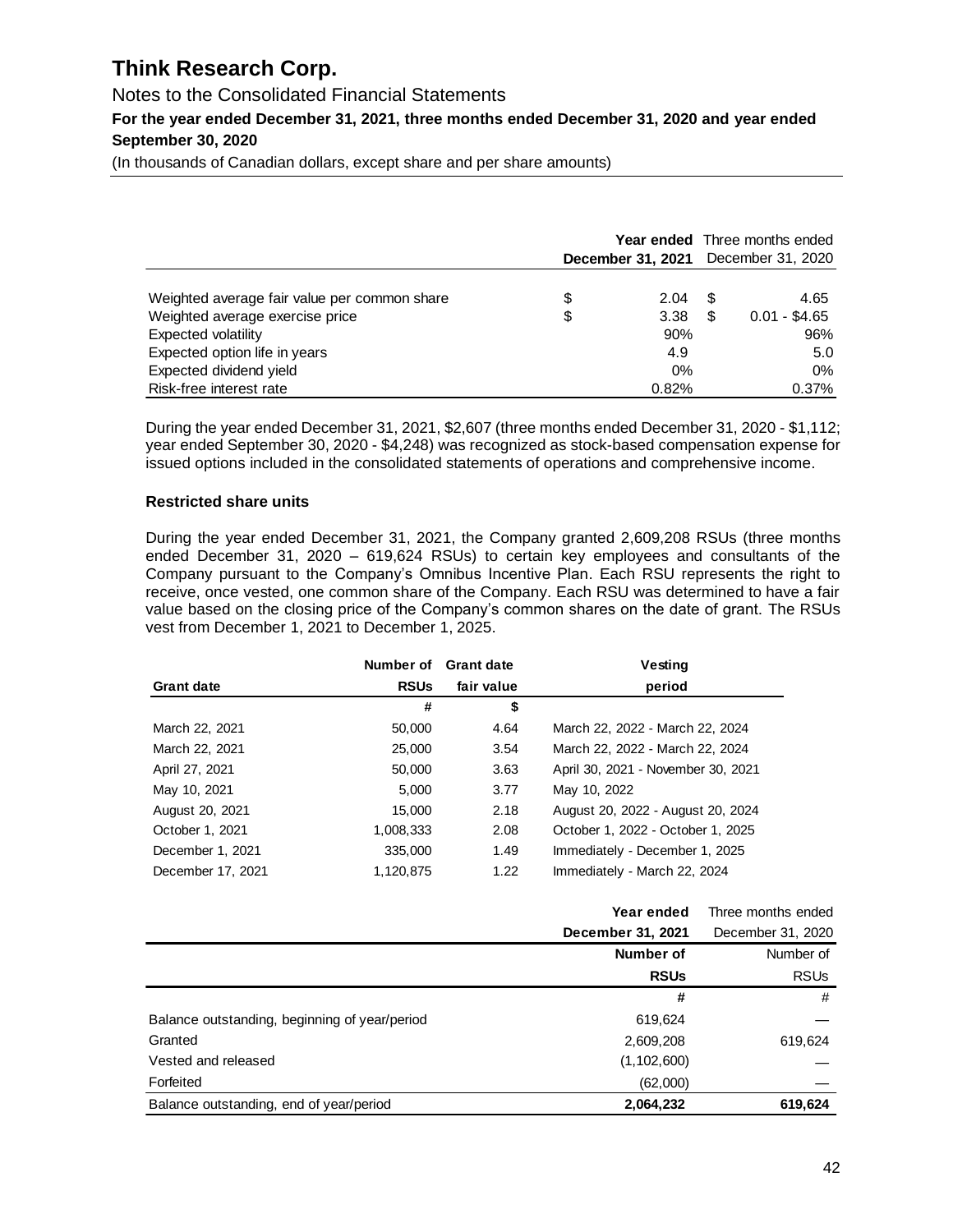Notes to the Consolidated Financial Statements

**For the year ended December 31, 2021, three months ended December 31, 2020 and year ended September 30, 2020** 

(In thousands of Canadian dollars, except share and per share amounts)

During the year ended December 31, 2021, \$4,517 (three months ended December 31, 2020 - \$318; year ended September 30, 2020 - \$nil) was recognized as stock-based compensation through the consolidated statements of operations and comprehensive income related to the RSUs.

### **Deferred share units**

During the year ended December 31, 2021, the Company has granted 21,505 DSUs (three months ended December 31, 2020 - 107,525 DSUs) to non-executive directors of the Company pursuant to the Company's Omnibus Incentive Plan. Each DSU represents the right to receive, once vested, one common share of the Company. Each DSU was determined to have a fair value based on the closing price of the Company's common shares on the date of grant.

|                                               | Number of   | <b>Grant date</b> | Vesting            |
|-----------------------------------------------|-------------|-------------------|--------------------|
| <b>Grant date</b>                             | <b>DSUs</b> | fair value        | period             |
|                                               | #           | \$                |                    |
| January 16, 2021                              | 21,505      | 3.95              | Immediately        |
|                                               |             | Year ended        | Three months ended |
|                                               |             | December 31, 2021 | December 31, 2020  |
|                                               |             | Number of         | Number of          |
|                                               |             | <b>DSUs</b>       | <b>DSUs</b>        |
|                                               |             | #                 | #                  |
| Balance outstanding, beginning of year/period |             | 107,525           |                    |
| Granted                                       |             | 21,505            | 107,525            |
| Vested                                        |             |                   |                    |
| Forfeited                                     |             |                   |                    |
| Balance outstanding, end of year/period       |             | 129,030           | 107,525            |

During the year ended December 31, 2021, \$85 (three months ended December 31, 2020 - \$495; year ended September 30, 2020 - \$nil) was recognized as stock based compensation through the consolidated statements of operations and comprehensive income related to the DSUs.

### **Performance share units**

During the year ended December 31, 2021, the Company granted 50,000 PSUs (three months ended December 30, 2020 – nil) pursuant to the Company's Omnibus Incentive Plan. Each PSU was determined to have a fair value based on the closing price of the Company's common shares on the date of grant.

|                   | Number of   | <b>Grant date</b> | Vesting     |
|-------------------|-------------|-------------------|-------------|
| <b>Grant date</b> | <b>PSUs</b> | fair value        | period      |
|                   | #           |                   |             |
| February 2, 2021  | 50,000      | 4.64              | Immediately |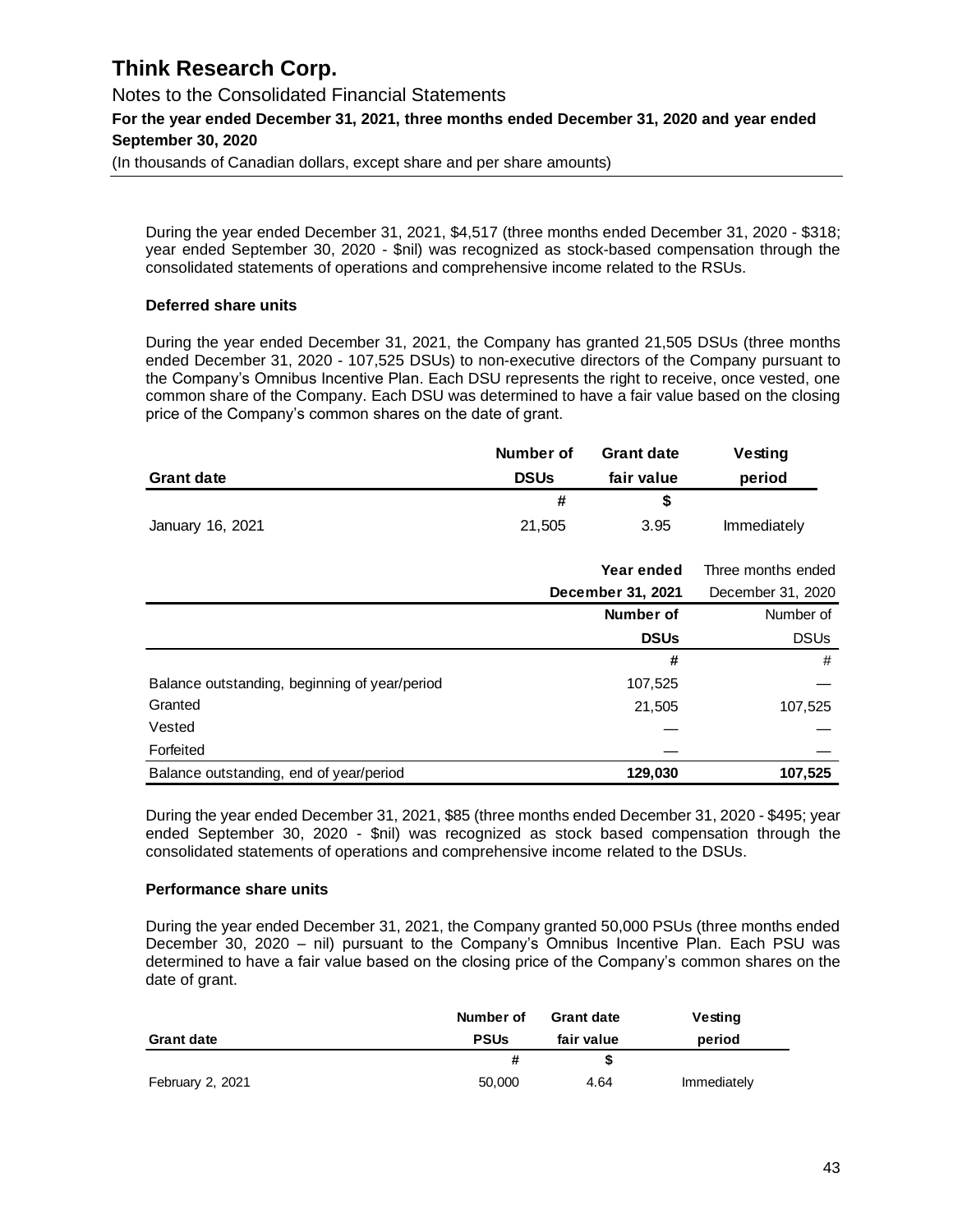Notes to the Consolidated Financial Statements

**For the year ended December 31, 2021, three months ended December 31, 2020 and year ended September 30, 2020** 

(In thousands of Canadian dollars, except share and per share amounts)

|                                               | Year ended        | Three months ended |
|-----------------------------------------------|-------------------|--------------------|
|                                               | December 31, 2021 | December 31, 2020  |
|                                               | Number of         | Number of          |
|                                               | <b>PSUs</b>       | <b>PSUs</b>        |
|                                               | #                 | #                  |
| Balance outstanding, beginning of year/period |                   |                    |
| Granted                                       | 50,000            |                    |
| Vested                                        |                   |                    |
| Forfeited                                     | (32,000)          |                    |
| Balance outstanding, end of year/period       | 18,000            |                    |

During the year ended December 31, 2021, \$40 (three months ended December 31, 2020 - \$nil; year ended September 30, 2020 - \$nil) was recognized as stock-based compensation through the consolidated statements of operations and comprehensive income related to the PSUs.

## **Warrants**

During the year ended December 31, 2021, the Company issued 256,534 broker warrants with a fair market value of \$185 determined using the Black-Scholes pricing model. Assumptions used in the Black-Scholes pricing model to arrive at the fair value of the warrants was a volatility of 87.98%, riskfree rate of 0.40%, an expected life of 1 year, and a dividend yield of 0%. 19,587 warrants with a fair market value of \$56 were exercised for an exercise price of \$2.48 each. 40,379 warrants with a fair market value of \$81 were forfeited during the year. As at December 31, 2021, 256,534 warrants (December 31, 2020 – 59,966 warrants) with a fair market value of \$185 (December 31, 2020 - \$137) were outstanding.

### **17 Commitments and contingencies**

On September 28, 2018 (the "Execution Date"), the Company entered into a 12-year lease agreement for a new office space with an expected commencement date of December 1, 2022. However, as a result of the effects of COVID-19, which delayed construction, the Company does not anticipate taking possession of this space until late 2023. As the lease has not commenced, a right-of-use asset and lease liability have not been recognized on the consolidated statements of financial position. Annual rent for this new office space once commenced would be \$2,881 for the first 5 years, \$3,180 for years 6 to 10 and \$3,510 for years 11 to 12.

### **Contingencies**

In the ordinary course of business, from time to time, the Company is involved in various claims related to operations, rights, commercial, employment or other claims. Although such matters cannot be predicted with certainty, management does not consider the Company's exposure to these claims to be material to these financial statements.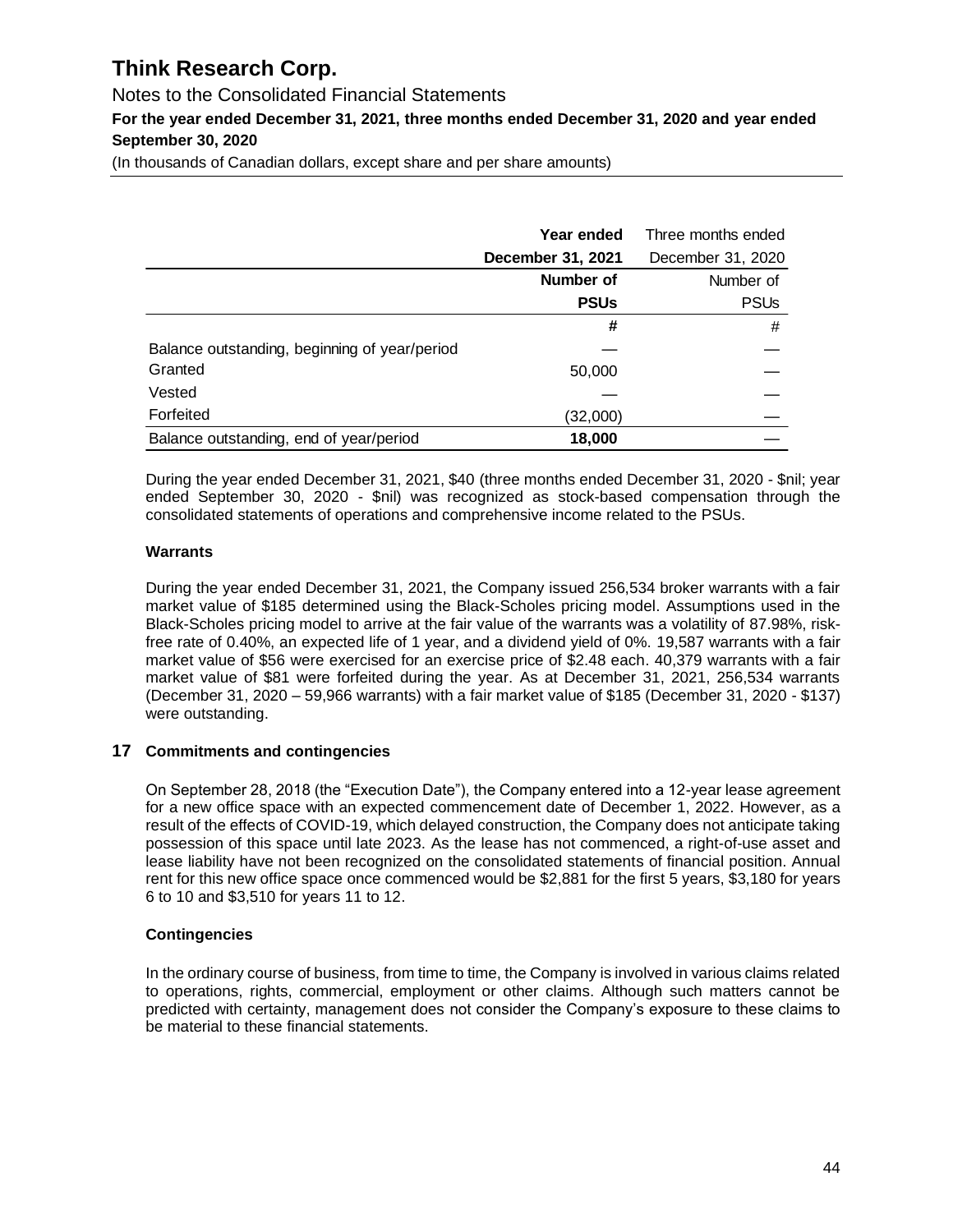Notes to the Consolidated Financial Statements

**For the year ended December 31, 2021, three months ended December 31, 2020 and year ended September 30, 2020** 

(In thousands of Canadian dollars, except share and per share amounts)

## **18 Income taxes**

The following schedule reconciles the expected income tax recovery at the Canadian combined federal and provincial statutory rate of 26.5% to the amounts recognized in the consolidated statements of operations and comprehensive income:

|                                                     | Year ended |                                        |                                      |
|-----------------------------------------------------|------------|----------------------------------------|--------------------------------------|
|                                                     |            | <b>December 31.</b> Three months ended | Year ended                           |
|                                                     | 2021       |                                        | December 31, 2020 September 30, 2020 |
|                                                     |            |                                        |                                      |
| Net Income (loss) before recovery of income taxes   | (30, 510)  | (13,094)                               | (10,040)                             |
| Expected income tax recovery                        | (8,085)    | (3, 470)                               | (2,661)                              |
| Share-based compensation and non-deductible expense | 2,075      | 509                                    | 1.140                                |
| Other adjustments                                   | (396)      | 8                                      | 181                                  |
| Change in tax benefits not recognized               | 4,945      | 2,947                                  | 1,316                                |
| Income tax recovery                                 | (1,461)    | (6)                                    | (24)                                 |

The Company's income tax expense is allocated as follows:

|                      | Year ended |                                        |                                      |
|----------------------|------------|----------------------------------------|--------------------------------------|
|                      |            | <b>December 31, Three months ended</b> | Year ended                           |
|                      | 2021       |                                        | December 31, 2020 September 30, 2020 |
|                      |            |                                        | \$.                                  |
| Current tax expense  |            | 5                                      |                                      |
| Deferred tax expense | (1,468)    | 11)                                    | (28)                                 |
| Income tax recovery  | (1.461)    | (6)                                    | (24)                                 |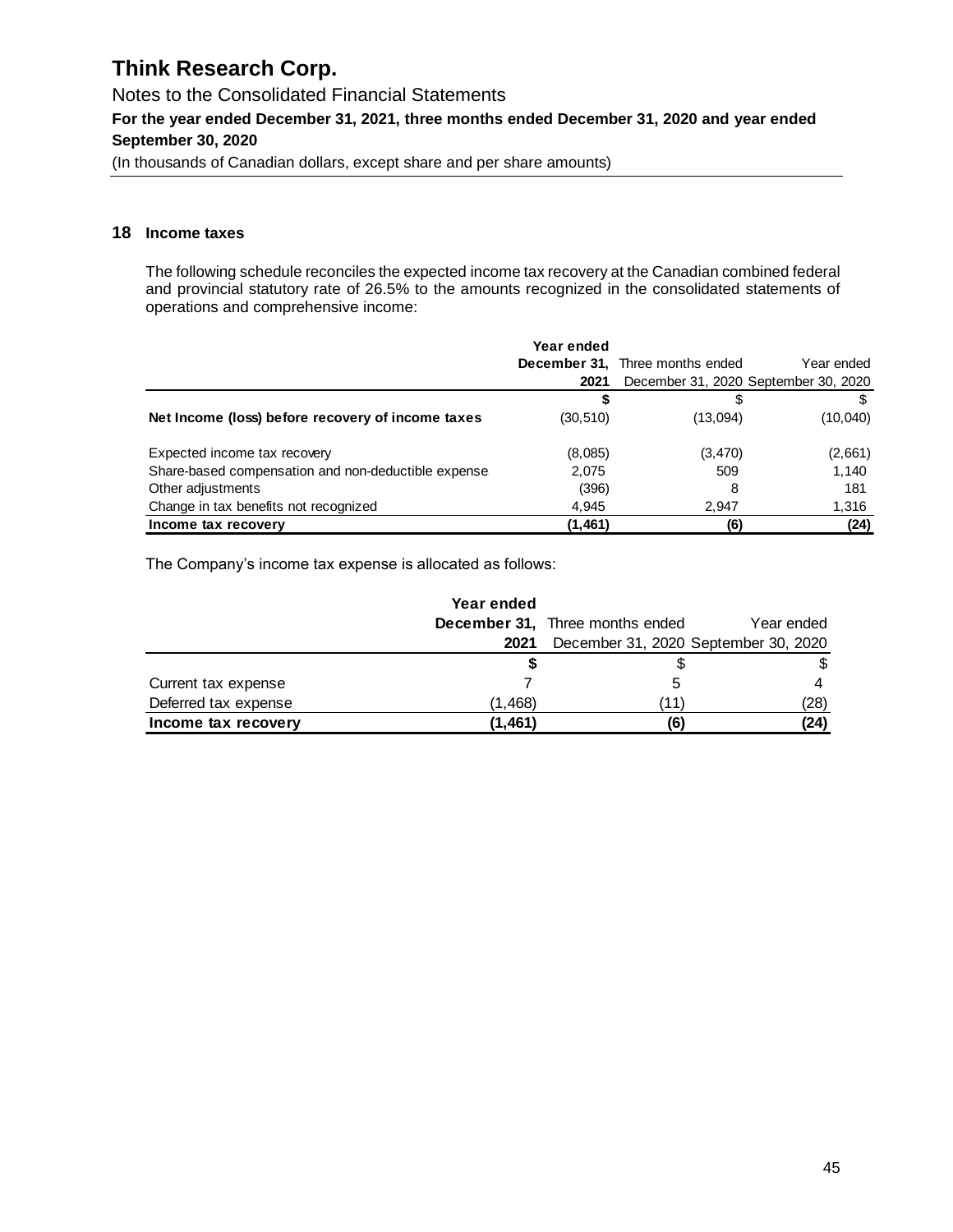Notes to the Consolidated Financial Statements

**For the year ended December 31, 2021, three months ended December 31, 2020 and year ended September 30, 2020** 

(In thousands of Canadian dollars, except share and per share amounts)

The following table summarizes the components of deferred tax as at December 31, 2021 and December 31, 2020 and September 30, 2020:

|                                    | December 31    | December 31 | September 30 |
|------------------------------------|----------------|-------------|--------------|
|                                    | 2021           | 2020        | 2020         |
|                                    | \$             | \$          | \$           |
| Deferred tax assets                |                |             |              |
| Right-of-use liability             | 3,196          |             |              |
| Property and equipment             | 56             |             |              |
| Share issuance costs               | $\overline{2}$ |             |              |
| Schedule 13 reserves               | 3              |             |              |
| Non-capital losses carried forward | 2,489          | 897         | 958          |
| Deferred tax liability             |                |             |              |
| Intangible assets                  | (9,001)        | (573)       | (99)         |
| Right-of-use assets                | (3, 196)       | (754)       | (691)        |
| Investment tax credits             | (2, 498)       | (1)         | (266)        |
| Property and equipment             | (95)           | (9)         |              |
| Net deferred tax liability         | (9,044)        | (440)       | (98)         |

Deferred tax assets and liabilities have been offset where they relate to income taxes levied by the same taxation authority and the Company has the legal right and intent to offset. The following table summarizes the movement in deferred tax liabilities during the year ended December 31, 2021, three months ended December 31, 2020 and year ended September 30, 2020:

|                                  | December 31 | December 31 | September 30 |
|----------------------------------|-------------|-------------|--------------|
|                                  | 2021        | 2020        | 2020         |
|                                  |             |             | \$           |
| Balance, beginning of the period | 440         | 98          |              |
| Recognized in net income (loss)  | (1, 468)    | (11)        | (28)         |
| Recognized in goodwill           | 10.072      | 353         | 126          |
| Balance, end of the period       | 9.044       | 440         | 98           |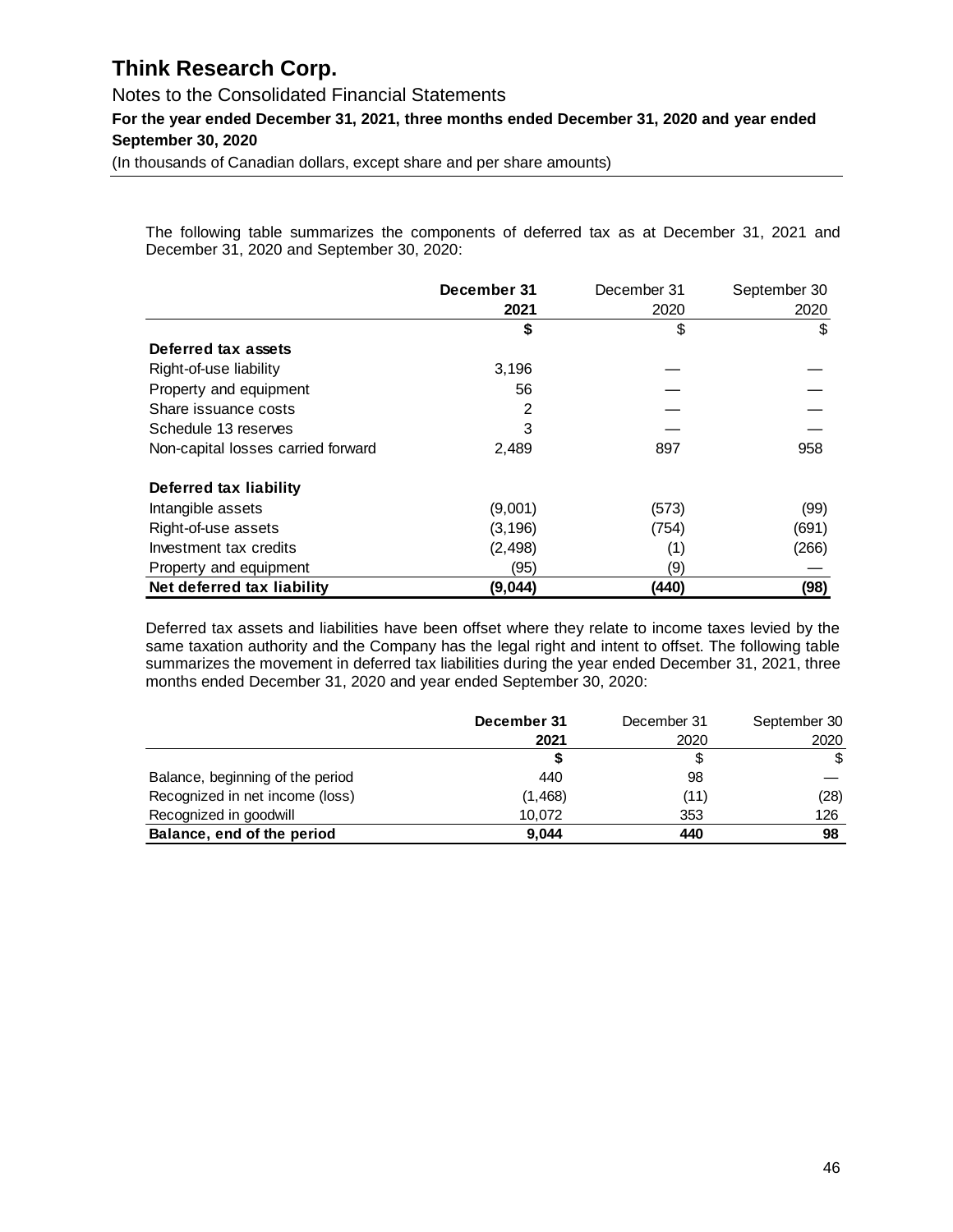Notes to the Consolidated Financial Statements

**For the year ended December 31, 2021, three months ended December 31, 2020 and year ended September 30, 2020** 

(In thousands of Canadian dollars, except share and per share amounts)

Deferred taxes are provided because of temporary differences that arise due to the differences between the income tax values and the carrying amount of assets and liabilities. Deferred tax assets have not been recognized in respect of the following deductible temporary differences:

|                                               | December 31, | December 31, | September 30, |
|-----------------------------------------------|--------------|--------------|---------------|
|                                               | 2021         | 2020         | 2020          |
|                                               | \$           | \$           | \$            |
| Accounts receivable                           | 519          | 263          | 215           |
| Intangible assets                             | 86           | 22           | 21            |
| Property and equipment                        | 1,092        | 457          | 395           |
| Contingent liability                          | 4.217        | 1,213        |               |
| Lease liability                               | 675          | 2,896        | 3,296         |
| Financing fees                                | 5.581        | 4.872        | 665           |
| Investment tax credits and other              | (8,685)      | 293          | 297           |
| Non-capital losses carried forward - foreign  | 4,559        |              |               |
| Non-capital losses carried forward - Canadian | 65.728       | 52,030       | 44,878        |
| Capital losses carried forward                | 6,579        |              |               |
| Balance at the end of the period              | 80,351       | 62,046       | 49.767        |

The Canadian non-capital loss carry-forwards expire as noted in the table below. Share issue and financing costs will be fully amortized in 2025. The remaining deductible temporary differences may be carried forward indefinitely. Deferred tax assets have not been recognized in respect of these items because it is not probable that future taxable profit will be available against which the group can utilize the benefits therefrom.

| Year | \$     |
|------|--------|
| 2030 | 5      |
| 2031 | 736    |
| 2032 | 1,348  |
| 2033 | 2,514  |
| 2034 | 155    |
| 2035 | 6,483  |
| 2036 | 9,497  |
| 2037 | 21,123 |
| 2038 | 6,654  |
| 2039 | 774    |
| 2040 | 1,986  |
| 2041 | 1,530  |
| 2042 | 12,922 |
|      | 65,727 |

The Company's unrecognized Canadian non-capital income tax losses expire as follows: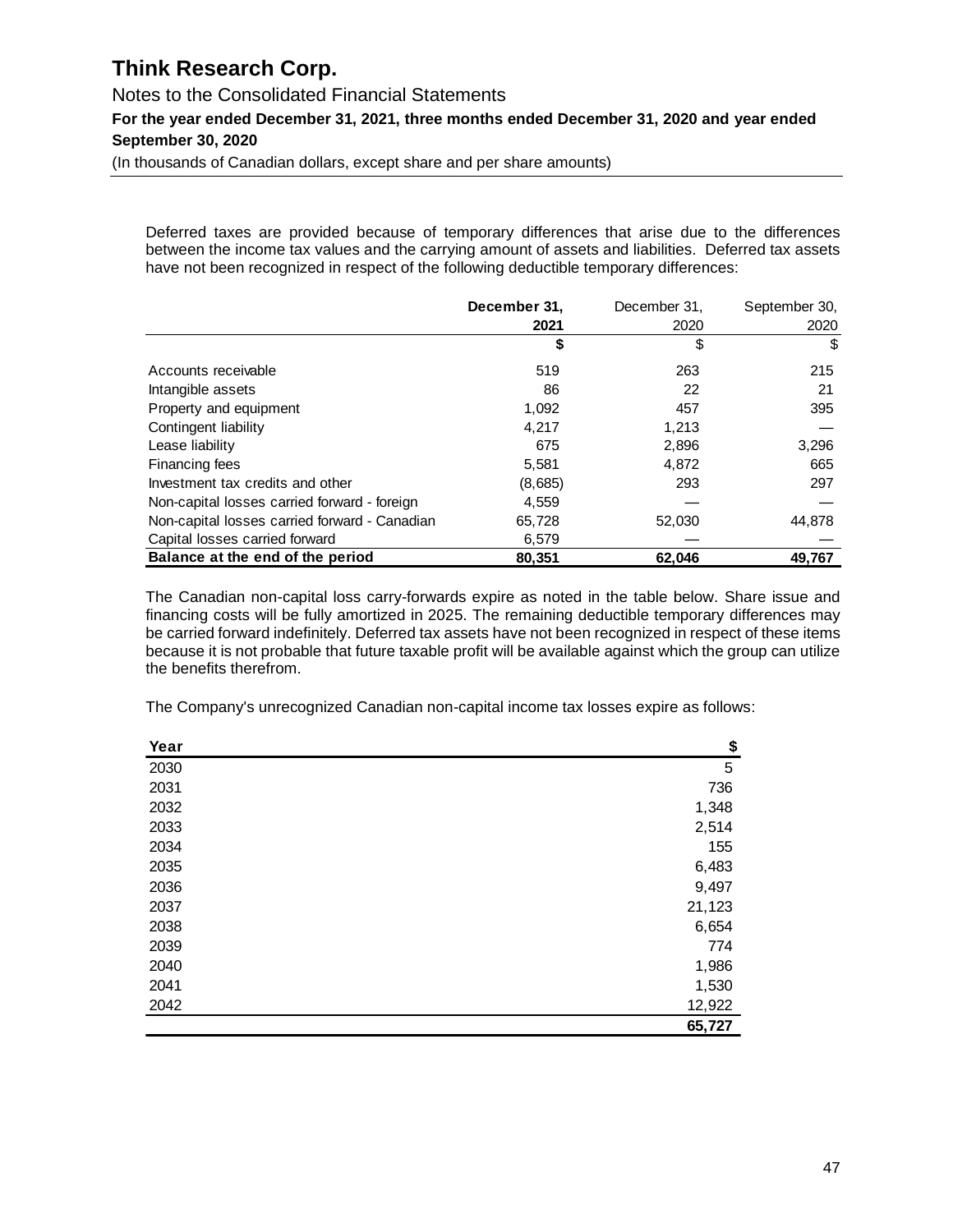Notes to the Consolidated Financial Statements **For the year ended December 31, 2021, three months ended December 31, 2020 and year ended September 30, 2020**  (In thousands of Canadian dollars, except share and per share amounts)

#### **19 Financial instruments and risk management**

The Company's financial instruments consist of cash, accounts receivable and other, investment tax credits, accounts payable and accrued liabilities, bank line of credit, contingent consideration, government financing, license agreement payable and lease liability. The carrying value of financial instruments classified at amortized cost approximate fair value due to their short-term nature.

#### **Credit and concentration risk**

Financial instruments that potentially subject the Company to credit risk consist primarily of cash and accounts receivable and other. Cash is maintained at reputable Canadian, United States, and European financial institutions; therefore, the Company considers the risk of non-performance to be remote. The Company sells its products to a diverse customer base consisting of businesses and government entities residing in various geographic regions and from various demographic segments. The Company evaluates the creditworthiness of the corresponding counterparties at regular intervals and generally requires pre-payment from most customers.

Allowances are maintained for potential credit losses consistent with credit risk and other information. The Company does not use credit derivatives or similar instruments to mitigate credit risk.

|  |  | The aging of accounts receivable, prior to any allowances for ECLs is as follows: |
|--|--|-----------------------------------------------------------------------------------|
|  |  |                                                                                   |
|  |  |                                                                                   |
|  |  |                                                                                   |

|                      | December 31, | December 31, |
|----------------------|--------------|--------------|
|                      | 2021         | 2020         |
|                      | \$           | \$           |
| Current              | 10,314       | 621          |
| Past due             |              |              |
| 31 to 60 days        | 1,745        | 321          |
| 61-90 days           | 407          | 255          |
| Greater than 90 days | 1,641        | 548          |
|                      | 14,107       | 1,745        |

No credit concentration exists relating to accounts receivable and other. As at December 31, 2021, no customers (December 31, 2020 – three customers) accounted for over 10% (December 31, 2020 – approximately 60%) of accounts receivable and no customers (December 31, 2020 – three) accounted for over 10% of revenues from operations (December 31, 2020 – 45%).

The Company applies the simplified approach to provide for ECLs as prescribed by IFRS 9, which permits the use of the lifetime expected loss provision for all trade receivables and contract assets. The ECL provision is based on the Company's historical collections and loss experience and incorporates forward-looking factors, where appropriate.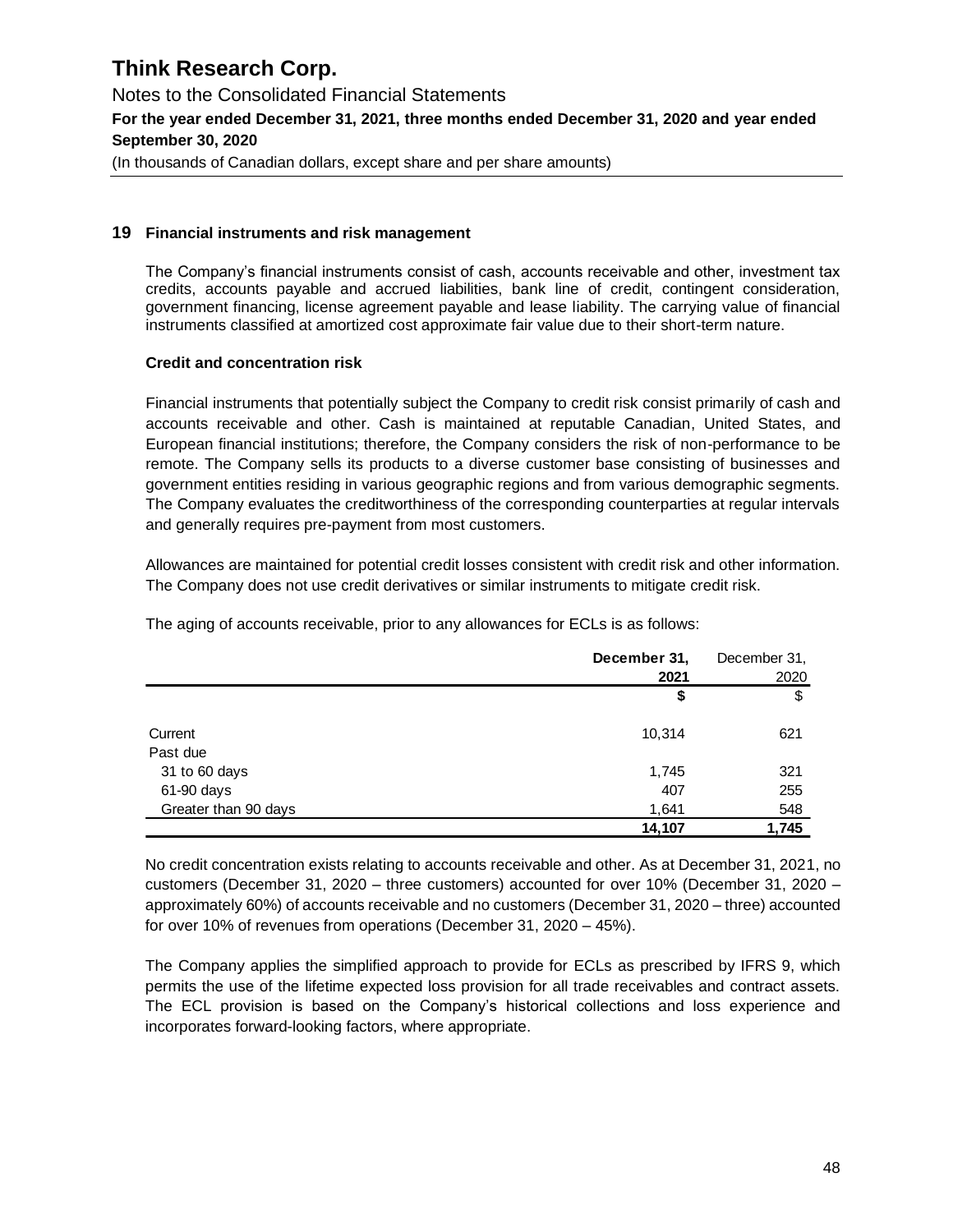Notes to the Consolidated Financial Statements

**For the year ended December 31, 2021, three months ended December 31, 2020 and year ended September 30, 2020** 

(In thousands of Canadian dollars, except share and per share amounts)

The provision matrix below shows the ECL rate for each aging category of trade receivables as at December 31, 2021 and December 30, 2020.

| December 31, 2021                  |     | Total      |          | $0-30$ days      |    | $31 - 60$<br>days  | 61-90<br>days   |               |   | >90 days |                     |
|------------------------------------|-----|------------|----------|------------------|----|--------------------|-----------------|---------------|---|----------|---------------------|
| Default rates                      |     |            |          | 0.35%            |    | 3.78%              | 5.41%           |               |   | 56.79%   |                     |
| Trade receivables                  | \$  | 14.107 \$  |          | 10.314           |    | 1.745              | 407             |               |   | 1,641    |                     |
| Expected credit loss               | -\$ | $1,056$ \$ |          | $36 \; \text{$}$ |    | 66 \$              | $22 \text{ } $$ |               |   | 932      |                     |
| December 31, 2020                  |     | Total      |          | $0-30$ days      |    | $31 - 60$<br>days  |                 | 61-90<br>days |   |          | >90 days            |
| Default rates<br>Trade receivables | \$  | 1.745      | \$<br>\$ | 0.97%<br>621     | S  | \$<br>2.18%<br>321 | \$<br>\$        | 1.96%<br>255  |   | S        | \$<br>46.35%<br>548 |
| Expected credit loss               | \$  | 272        | \$<br>\$ | 6                | \$ | \$<br>7            | \$<br>\$        |               | 5 | \$       | \$<br>254           |

## **Liquidity risk**

Liquidity risk is the risk that the Company will not be able to meet its financial obligations as they come due. The Company manages liquidity risk through monitoring cash outflows due in its day-to-day business and by regular cash flow forecasting of cash requirements to fund research and development. The Company's liabilities include trade accounts payable and accrued liabilities, all of which are due within normal trade terms of generally 30 days.

The table below summarizes the maturity profile of the Company's financial liabilities based on contractual undiscounted payments:

|                          |        | Total          |                |         |        |
|--------------------------|--------|----------------|----------------|---------|--------|
|                          | Within | <b>Between</b> | <b>Between</b> | Over    |        |
|                          | 1 year | 1-2 years      | 2-5 years      | 5 years | Total  |
|                          | \$     | \$             | \$             | \$      | \$     |
| December 31, 2021        |        |                |                |         |        |
| Bank loan                |        | 26.874         |                |         | 26,874 |
| Accounts payable and     |        |                |                |         |        |
| accrued liabilities      | 13,403 |                |                |         | 13,403 |
| Contingent consideration | 2,055  | 939            | 2,149          |         | 5,143  |
| Government financing     | 4      | 100            | 300            | 96      | 500    |
| Lease liability          | 3,040  | 2,131          | 5,563          | 5,671   | 16,405 |
|                          | 18,502 | 30.044         | 8,012          | 5.767   | 62,325 |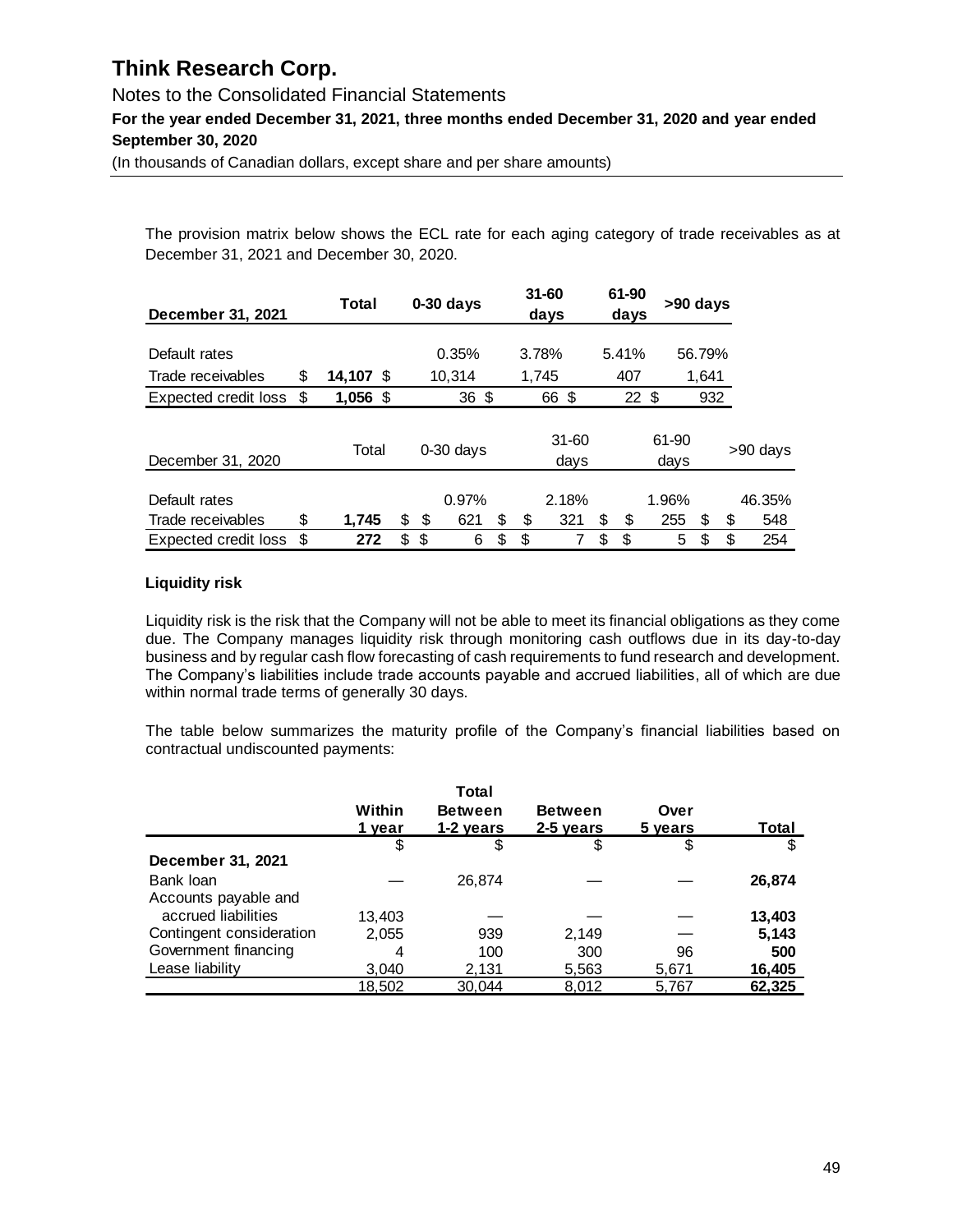Notes to the Consolidated Financial Statements

**For the year ended December 31, 2021, three months ended December 31, 2020 and year ended September 30, 2020** 

(In thousands of Canadian dollars, except share and per share amounts)

|                          |        | Total          |                |         |        |
|--------------------------|--------|----------------|----------------|---------|--------|
|                          | Within | <b>Between</b> | <b>Between</b> | Over    |        |
|                          | 1 vear | 1-2 years      | 2-5 years      | 5 years | Total  |
|                          | \$     | \$             | \$             | \$      | \$     |
| December 31, 2020        |        |                |                |         |        |
| Accounts payable and     |        |                |                |         |        |
| accrued liabilities      | 7,833  |                |                |         | 7,833  |
| Contingent consideration | 176    | 124            |                |         | 300    |
| Government financing     | 214    |                | 444            | 189     | 847    |
| Lease liability          | 2,338  | 886            | 389            |         | 3,613  |
|                          | 10,561 | 1.010          | 833            | 189     | 12,593 |

### **Market risk**

Market risk is the risk that changes in market prices, such as foreign exchange rates, interest rates and equity prices, will affect the Company's earnings or the value of its holdings of financial instruments.

### *a) Interest rate risk*

Interest rate risk is the risk that changes in market interest rates may have an effect on the cash flows associated with some financial instruments, known as interest rate cash flow risk, or on the fair value of other financial instruments, known as interest rate price risk. The Company is subject to interest rate risk as the Company's bank loan bears interest at the prime rate, which is variable, plus 3%. A sensitivity analysis that assumes that the prime rate increased or decreased by 50 basis points with all other variables held constant would result in an increase or decrease of the Company's interest expense by \$195 for the year ended December 31, 2021 (three months ended December 31, 2020 - \$34).

### *b) Foreign exchange risk*

There is financial risk to the Company's earnings that arises from fluctuations in foreign exchange rates and the degree of volatility of these rates. The Company currently does not use derivative instruments to hedge its exposure to foreign currency risk, which is primarily limited to that of the United States dollar and European euro. With all other variables held constant, a plus or minus 10% change in the foreign exchange rate would give rise to an increase or decrease in reported net loss for the year ended December 31, 2021 of \$636 (three months ended December 31, 2020 - \$56; year ended September 30, 2020 - \$94). The use of the 10% rate of change is based on observed historical fluctuations in exchange rates.

### **20 Related party transactions**

The following refers to the Company's related party transactions. They are considered to be related party transactions since these transactions are with shareholders of the Company.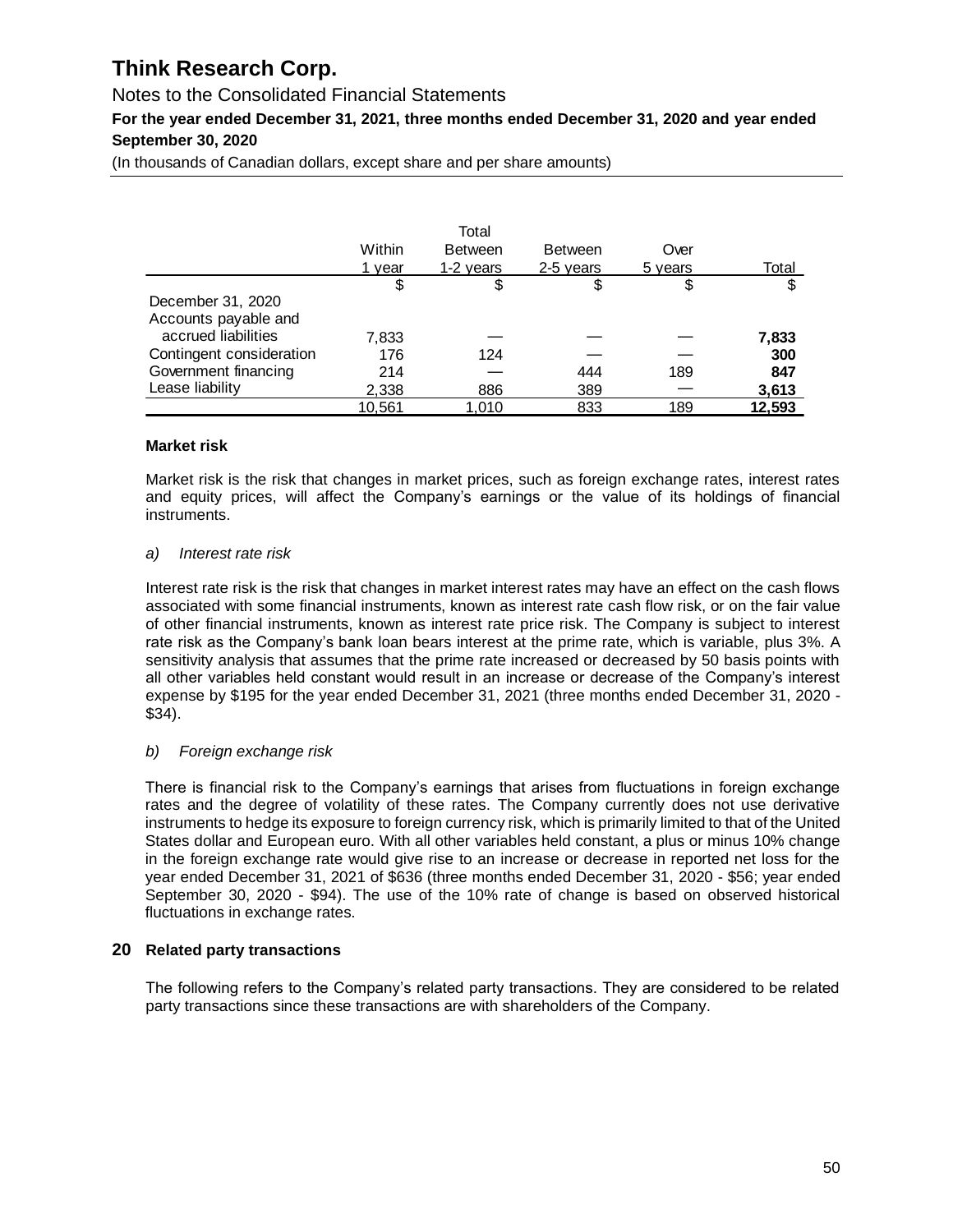Notes to the Consolidated Financial Statements

**For the year ended December 31, 2021, three months ended December 31, 2020 and year ended September 30, 2020** 

(In thousands of Canadian dollars, except share and per share amounts)

The remuneration of directors and other members of key management personnel during the period was as follows:

|                          | <b>Year ended December 31.</b> Three months ended<br>2021 |       | Year ended<br>December 31, 2020 September 30, 2020 |
|--------------------------|-----------------------------------------------------------|-------|----------------------------------------------------|
|                          |                                                           |       |                                                    |
| Salaries and benefits    | 3,053                                                     | 977   | 1,454                                              |
| Stock-based compensation | 4,230                                                     | 213   | 1,902                                              |
|                          | 7.283                                                     | 1.190 | 3,356                                              |

During the year ended December 31, 2021, the Company incurred consulting fee expenses of \$nil (three months ended December 31, 2020 - \$40; year ended September 30, 2020 - \$31) for services provided by a shareholder of the Company, which are recorded in general and administration expense on the consolidated statements of operations and comprehensive income.

Licensing fee revenues of \$120 for the year ended December 31, 2021 (three months ended December 31, 2020 - \$nil; year ended September 30, 2020 - \$343) were earned from a company of which the chief executive officer of the Company is a shareholder. As at December 31, 2021, \$97 (December 31, 2020 - \$164) is included in accounts receivable and other for these license fees on the consolidated statements of financial position.

During the year ended December 31, 2021, the Company has also entered into an agreement with the same related party by providing an interest-bearing loan. As at December 31, 2021, the loan balance of \$168 (December 31, 2020 - \$nil) is included in accounts receivable and other on the consolidated statements of financial position. Interest income of \$9 for the year ended December 31, 2021 was earned during the year from this loan (three months ended December 31, 2020 - \$nil; year ended September 30, 2020 - \$nil). In addition, integration related costs of \$70 for the year ended December 31, 2021 (three months ended December 31, 2020 - \$nil; year ended September 30, 2020 - \$nil) was incurred for services provided by the same related party and the expense is capitalized as addition to intangibles on the consolidated statements of financial position.

Legal fees of \$20 for the year ended December 31, 2021 (three months ended December 31, 2020 - \$nil; year ended September 30, 2020 - \$nil) was also incurred.

As at December 31, 2021, the Company included \$nil (December 31, 2020 - \$658), which is attributable to key management personnel, in share issuance costs bonuses payable for the private placement.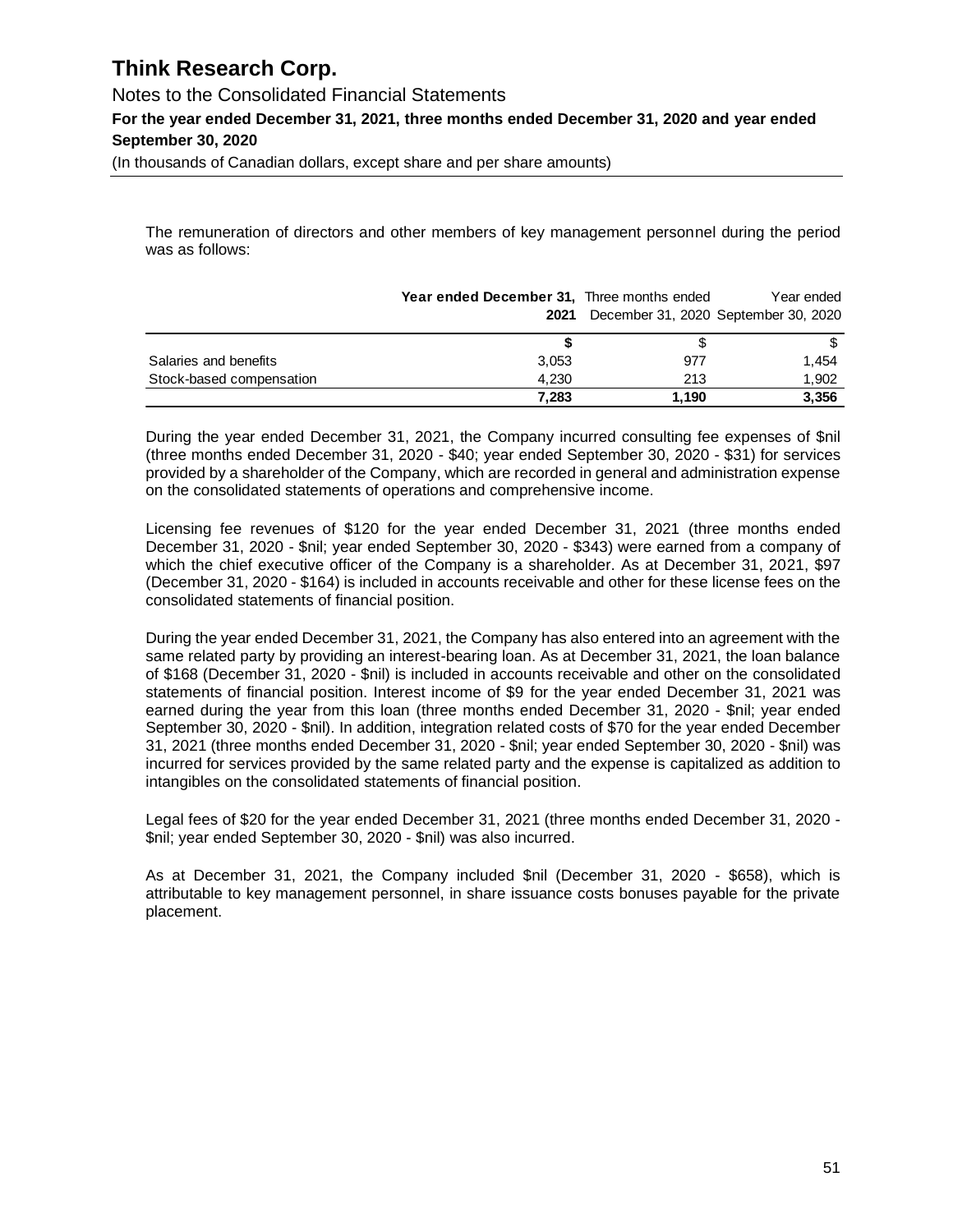Notes to the Consolidated Financial Statements

**For the year ended December 31, 2021, three months ended December 31, 2020 and year ended September 30, 2020** 

(In thousands of Canadian dollars, except share and per share amounts)

### **21 Employee benefits**

Employee benefits include salaries, wages, benefits and stock-based compensation. The following amounts were recognized as an expense in the consolidated statements of operations and comprehensive income in respect of employee benefits:

|                    | Year ended<br>December 31,<br>2021 | Three months ended | Year ended<br>December 31, 2020 September 30, 2020 |
|--------------------|------------------------------------|--------------------|----------------------------------------------------|
|                    | S                                  |                    | \$                                                 |
| Cost of sales      | 13,333                             | 1,245              | 4,039                                              |
| Operating expenses | 30,280                             | 5,231              | 16,617                                             |
|                    | 43,613                             | 6,476              | 20,656                                             |

The employee benefits expense recognized in operating expenses included stock-based compensation expense of \$7,249 for the year ended December 31, 2021 (three months ended December 31, 2020 - \$1,925; year ended September 30, 2020 - \$4,248).

### **22 Net change in operating components of working capital**

|                                          | <b>December 31, 2021</b> December 31, 2020 September 30, 2020 | <b>Year ended</b> Three months ended | Year ended |
|------------------------------------------|---------------------------------------------------------------|--------------------------------------|------------|
|                                          | \$                                                            | \$                                   |            |
| Accounts receivable and other            | (2,525)                                                       | 873                                  | 2,272      |
| Investment tax credits                   | 1,105                                                         | (147)                                | 9          |
| Prepaid expenses and deposits            | (409)                                                         | 1,119                                | (2, 573)   |
| Contract assets                          | 39                                                            | 27                                   | 91         |
| Accounts payable and accrued liabilities | (8, 752)                                                      | 3,648                                | 1,828      |
| Future equity consideration to vendor    | 6.429                                                         |                                      |            |
| Deferred revenue                         | 5,786                                                         | (1, 463)                             | (7,035)    |
| Government financing                     | (347)                                                         | (286)                                |            |
|                                          | 1.326                                                         | 3.771                                | (5, 408)   |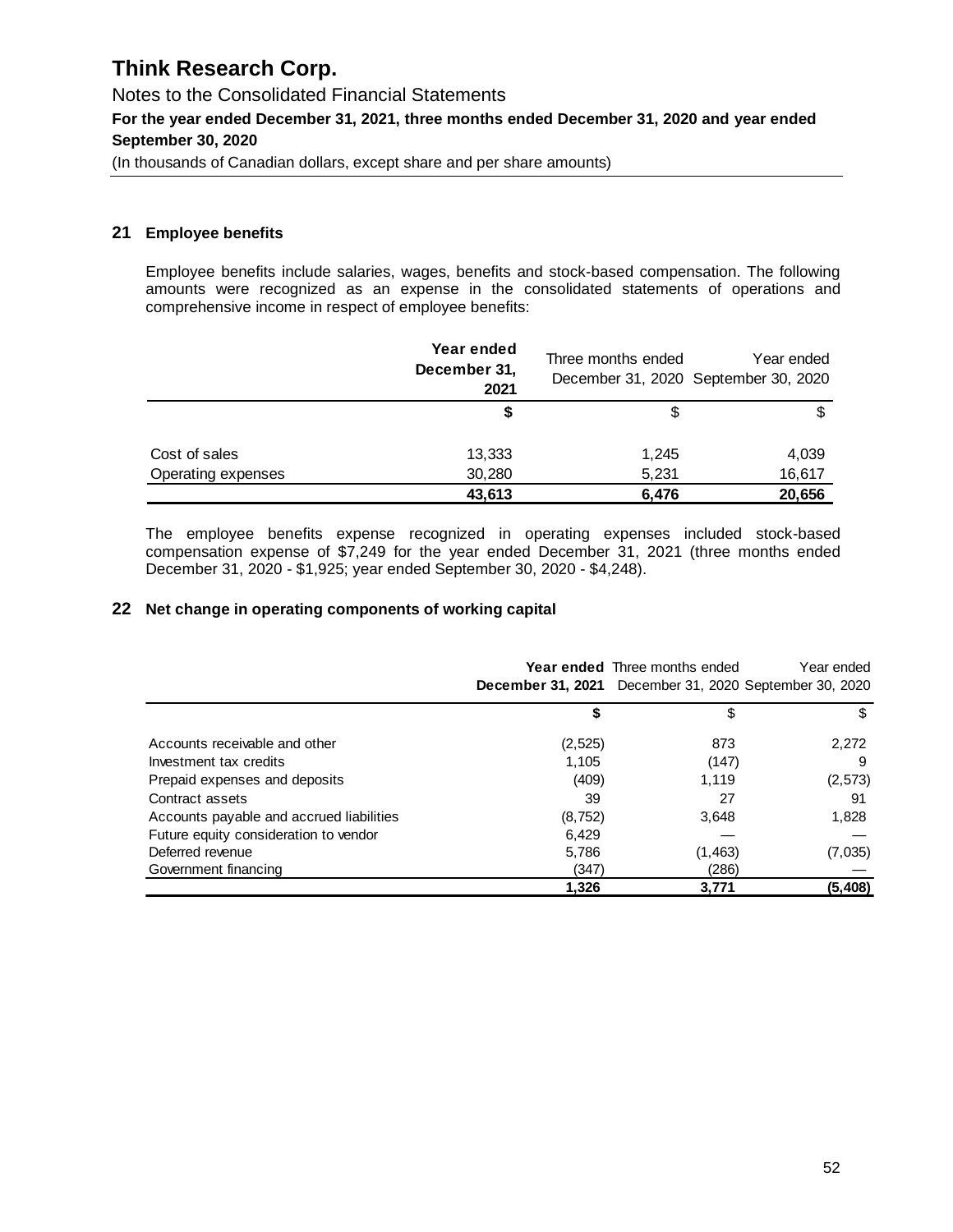Notes to the Consolidated Financial Statements

**For the year ended December 31, 2021, three months ended December 31, 2020 and year ended September 30, 2020** 

(In thousands of Canadian dollars, except share and per share amounts)

### **23 Finance costs**

Finance costs comprise the following:

|                               | Year ended | Three months                                     | Year ended |
|-------------------------------|------------|--------------------------------------------------|------------|
|                               |            | <b>December 31.</b> ended December September 30. |            |
|                               | 2021       | 31, 2020                                         | 2020       |
|                               | \$         | \$                                               | \$         |
| Interest expense (income) on: |            |                                                  |            |
| <b>Bank indebtedness</b>      | 1,344      | 387                                              | 331        |
| Lease liabilities             | 702        | 80                                               | 410        |
| Class A preferred shares      |            | 174                                              | 741        |
| Other                         | 8          | (2)                                              | 6          |
|                               | 2,054      | 639                                              | 1.488      |

### **24 Revenue**

The Company's CEO has been identified as the chief operating decision maker ("CODM"). The CODM reviews financial information, makes decisions and assesses the performance of the Company as a single operating segment.

The Company's total revenue by geographic market for the year ended December 31, 2021, three months ended December 31, 2020 and year ended September 30, 2020 are as follows:

|                      | Year ended<br>December 31, 2021 | Three months ended | Year ended<br>December 31, 2020 September 30, 2020 |
|----------------------|---------------------------------|--------------------|----------------------------------------------------|
|                      | \$                              | S                  |                                                    |
| Canada               | 35,576                          | 2,875              | 17,402                                             |
| <b>United States</b> | 9,726                           | 395                | 1,436                                              |
| International        | 2,489                           | 285                | 606                                                |
|                      | 47,791                          | 3,555              | 19,444                                             |

### **25 Contingent consideration**

Contingent consideration is a financial instrument carried at fair value through profit or loss and arose on certain acquisitions as noted in Note 4. In these acquisitions, the sellers are entitled to receive an amount based on the percentage of revenue that exceeds certain revenue targets or net income before interest and taxes achieved.

The fair value of the contingent consideration related to acquisitions with consideration contingent on revenue targets being achieved was calculated using a pricing model, based on anticipated revenue, the applicable discount rate, the volatility in revenue, the risk-free rate and the target revenue required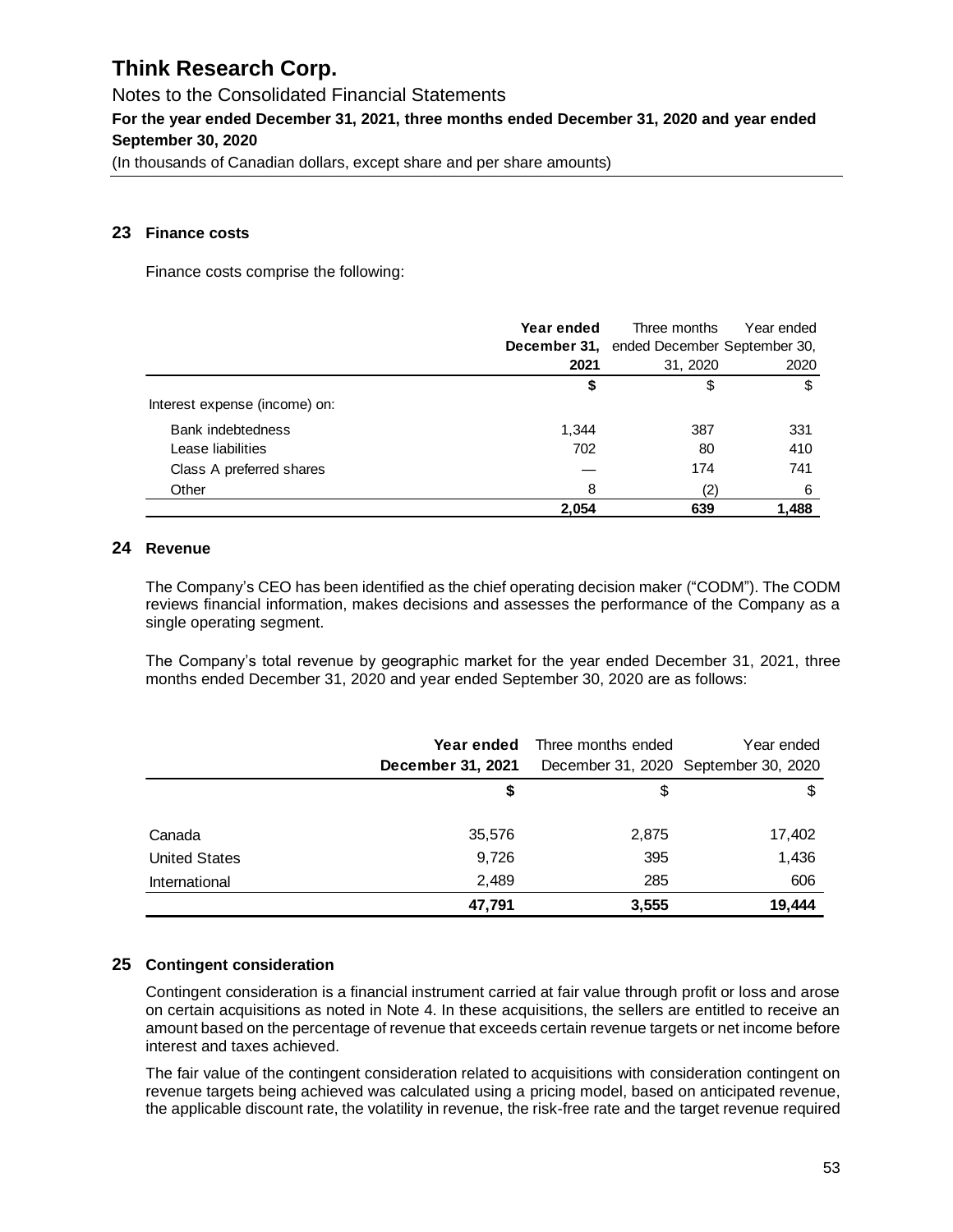Notes to the Consolidated Financial Statements

**For the year ended December 31, 2021, three months ended December 31, 2020 and year ended September 30, 2020** 

(In thousands of Canadian dollars, except share and per share amounts)

to be achieved. The fair value of the contingent consideration related to acquisitions with consideration contingent on net income before interest and taxes achieved was calculated based on the expected payouts, discounted.

The change in contingent consideration is as follows:

|                                              | S     |
|----------------------------------------------|-------|
| Balance, October 1, 2020                     | 177   |
| Remeasurement                                | 54    |
| Balance, January 1, 2021                     | 231   |
| Additions (Note 4)                           | 4,129 |
| Accretion                                    | 8     |
| Write-off of AirMed contingent consideration | (137) |
| Remeasurement                                | (15)  |
| Balance, December 31, 2021                   | 4.216 |

### **26 Capital management**

The Company's objectives of managing capital, which comprises shareholders' equity, common shares and warrants to purchase common shares, include i) protecting the investment of shareholders, ii) minimizing its total cost of capital, iii) ensuring its continued ability to operate as a going concern, and iv) creating incentives for stakeholders. The Company manages its capital structure and makes changes to it based on business opportunities and economic conditions. With approval from the Board of Directors, management will adjust its capital structure through the issue of new shares, debt or other activities deemed appropriate under the specific circumstances. Management and the Board of Directors review the Company's capital management approach on an ongoing basis and believe this approach, given the relative size of the Company, is reasonable. The Company is not subject to externally imposed capital requirements.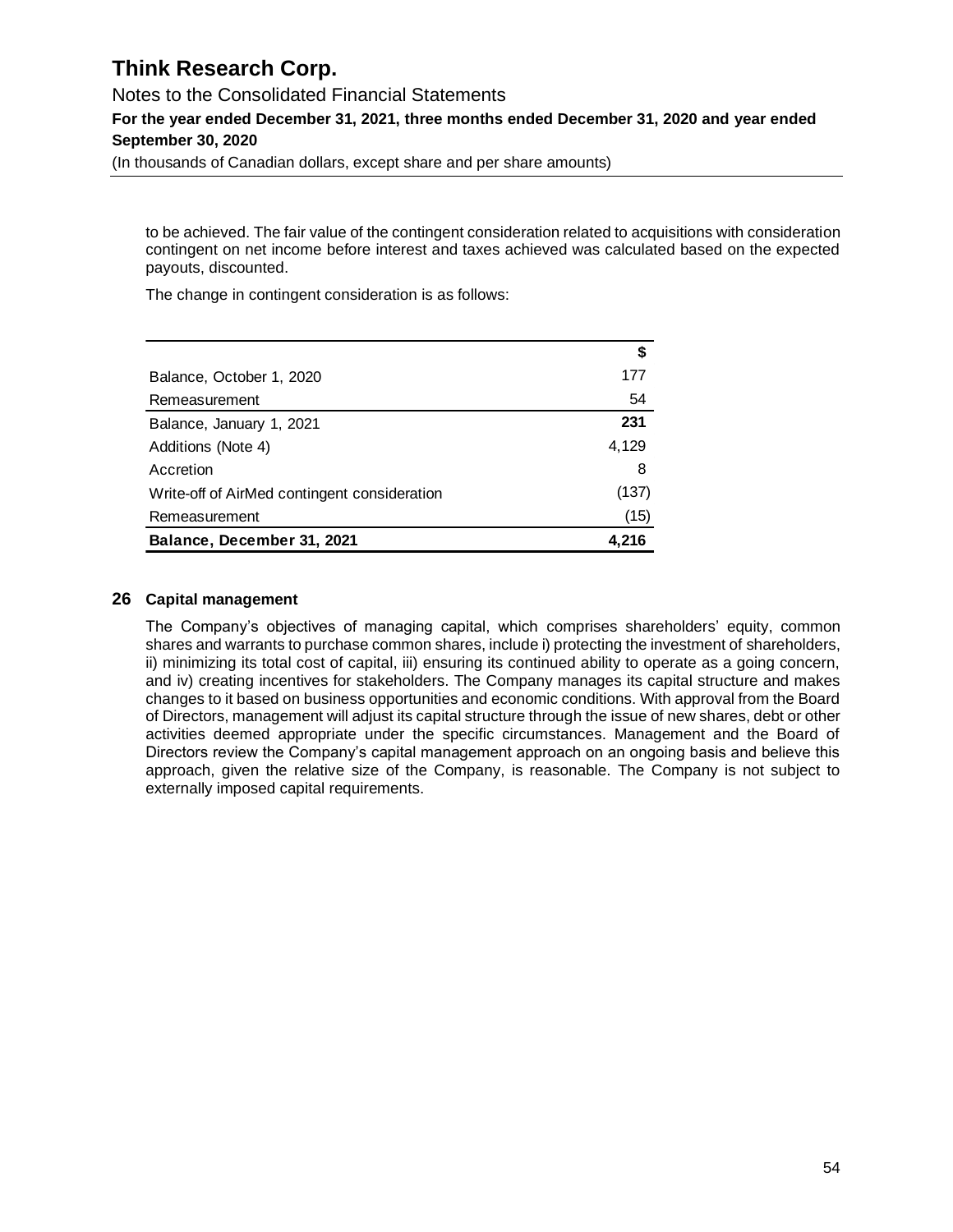Notes to the Consolidated Financial Statements

**For the year ended December 31, 2021, three months ended December 31, 2020 and year ended September 30, 2020** 

(In thousands of Canadian dollars, except share and per share amounts)

### **27 Earnings (loss) per share**

As there is a net loss attributable to the common shareholders of the Company for the year ended December 31, 2021, three months ended December 31, 2020 and year ended September 30, 2020, the effect of dilutive instruments has been excluded in calculating the diluted earnings per share, as its effect would be anti-dilutive.

Earnings per share is presented as follows:

|                                                                                                                        | December 31, 2021 December 31, 2020 September 30, 2020 | <b>Year ended</b> Three months ended | Year ended |
|------------------------------------------------------------------------------------------------------------------------|--------------------------------------------------------|--------------------------------------|------------|
|                                                                                                                        | \$                                                     |                                      |            |
| Net loss                                                                                                               | (29, 049)                                              | (13,088)                             | (10,016)   |
| Basic weighted average number of shares                                                                                | 46.745                                                 | 26.593                               | 25,354     |
| Effect of dilution from dilutive instruments                                                                           |                                                        |                                      |            |
| Diluted weighted average number of shares outstanding<br>Earnings (loss) per share attributable to shareholders of the | 46.745                                                 | 26,593                               | 25,354     |
| Company                                                                                                                |                                                        |                                      |            |
| Basic and diluted                                                                                                      | (0.62)                                                 | (0.49)                               | (0.40)     |

## **28 Acquisition, restructuring and other costs**

|                  | Year ended<br>December 31,<br>2021 | Three months ended | Year ended<br>December 31, 2020 September 30, 2020 |
|------------------|------------------------------------|--------------------|----------------------------------------------------|
|                  | \$                                 | \$                 | \$                                                 |
| Listing expenses |                                    | 1,638              |                                                    |
| Acquisition      | 2,533                              | 4,209              |                                                    |
| Restructuring    | 2,982                              | 75                 |                                                    |
| Sublease loss    | 243                                |                    |                                                    |
| Rent concession  | (120)                              | (120)              | (309)                                              |
|                  | 5,638                              | 5,802              | (309)                                              |

### **29 Global outbreak of COVID-19**

Since March 2020, there has been an outbreak of COVID-19 ("coronavirus"), which has had a significant impact on businesses through the restrictions put in place by the Canadian, provincial and municipal governments regarding travel, business operations and isolation/quarantine orders. At this time, it is unknown the extent of the impact the COVID-19 outbreak may have on the Company as this will depend on future developments that are highly uncertain and that cannot be predicted with confidence. These uncertainties arise from the inability to predict the ultimate geographic spread of the disease, and the duration of the outbreak, including the duration of travel restrictions, business closures or disruptions, and quarantine/isolation measures that are currently, or may be put, in place by Canada and other countries to fight the virus. While the extent of the impact is unknown, we